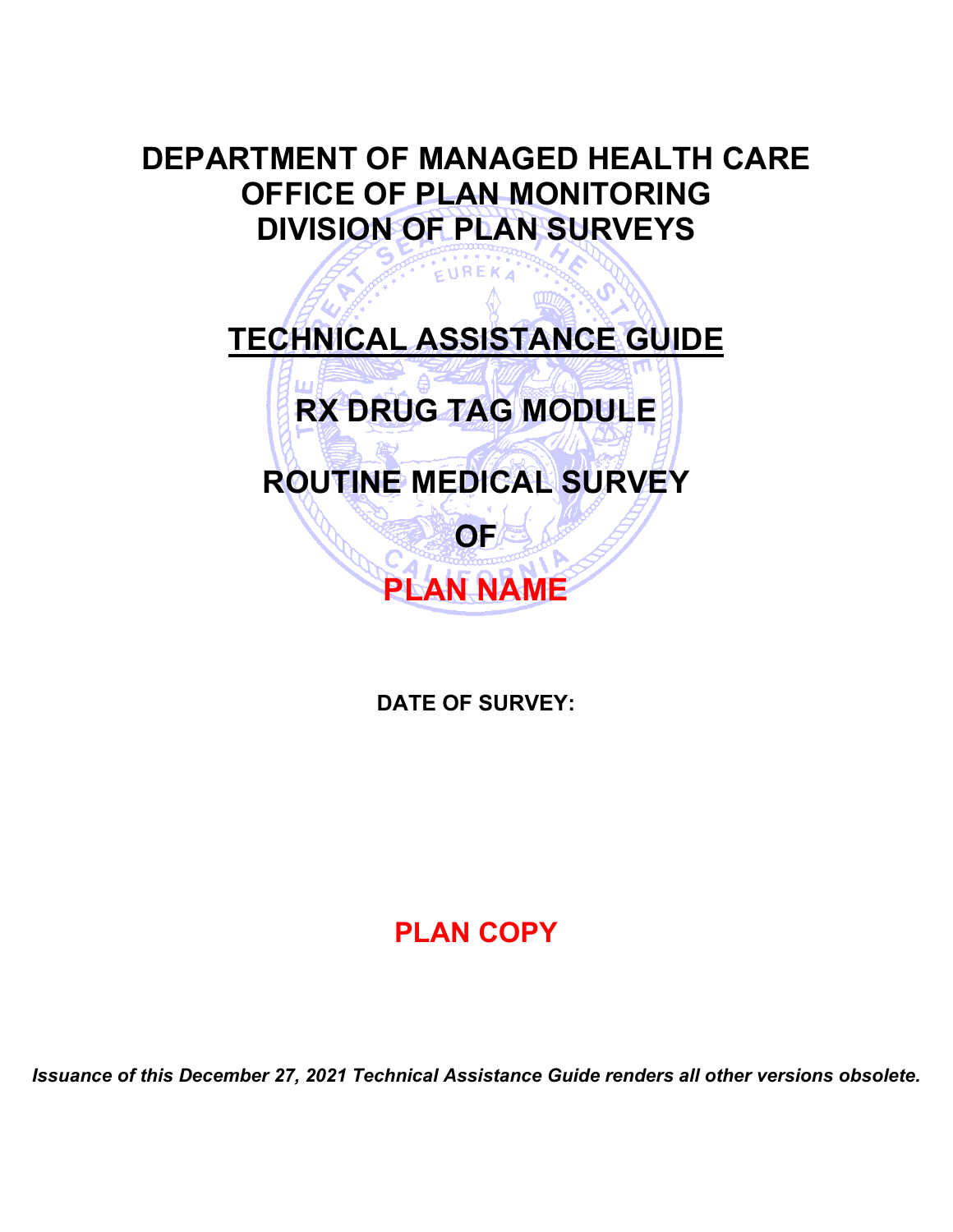### **PRESCRIPTION DRUG REQUIREMENTS**

### **TABLE OF CONTENTS**

|                                       | Requirement RX-001: Prior Authorization and Step Therapy Exception Requests |                |
|---------------------------------------|-----------------------------------------------------------------------------|----------------|
|                                       | <b>Review Process</b>                                                       | $\overline{2}$ |
|                                       | <b>Requirement RX-002: Formulary Exception Request Authorization</b>        | $\overline{4}$ |
|                                       | Requirement RX-003: Plan's Obligations Relating to Drug Previously Approved |                |
|                                       |                                                                             | 8              |
|                                       | Requirement RX-004: Coverage for Pain Management Medications for Terminally |                |
|                                       | III Patients                                                                | 9              |
|                                       | Requirement RX-005: Formulary Development                                   | 12             |
|                                       | <b>Requirement RX-006: Coverage for Mental Health Parity Prescriptions</b>  | 17             |
| <b>Statutory/Regulatory Citations</b> |                                                                             | 18             |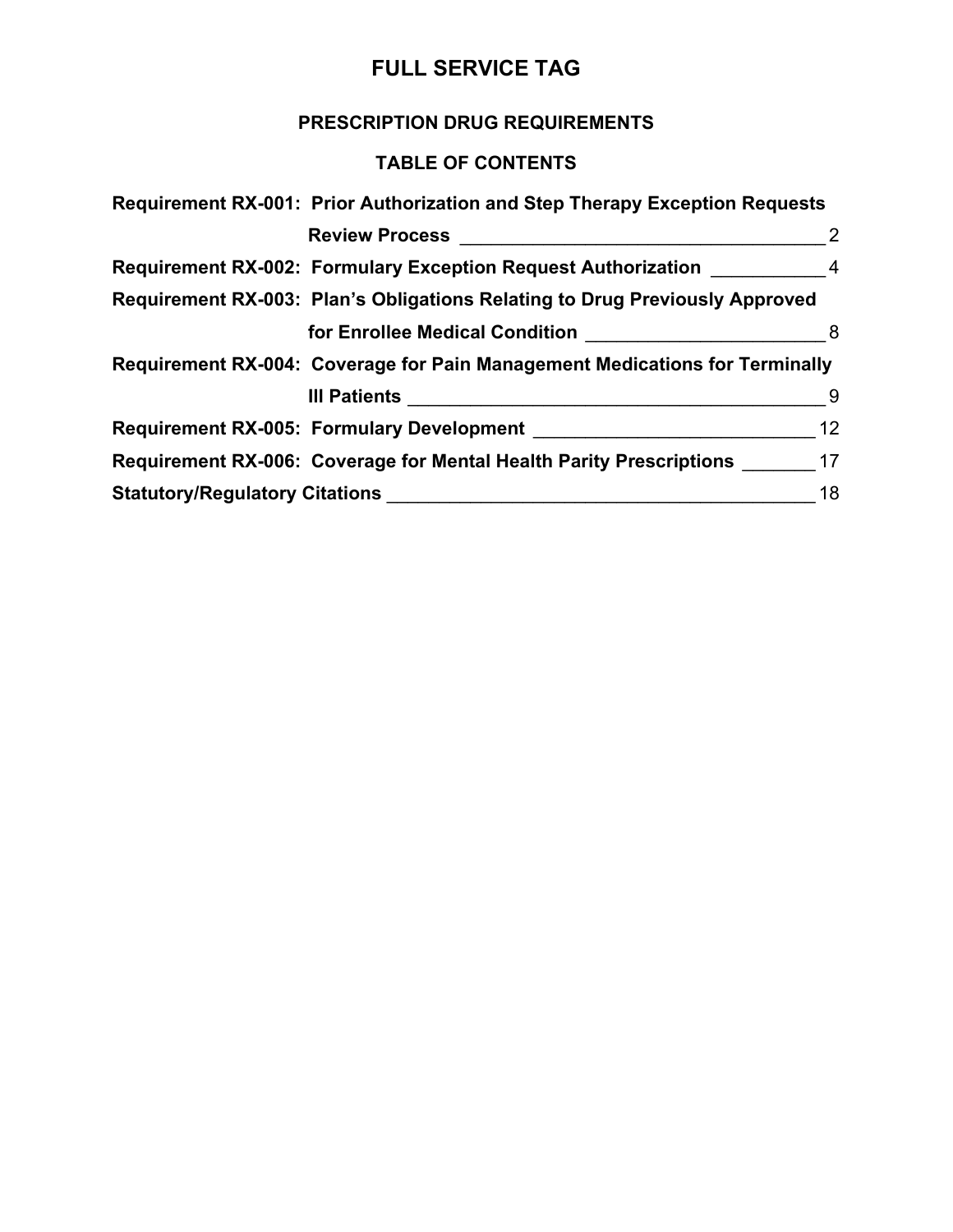### <span id="page-2-0"></span>**Requirement RX-001: Prior Authorization and Step Therapy Exception Requests Review Process**

#### **INDIVIDUAL(S)/ POSITIONS TO BE INTERVIEWED**

#### **Staff responsible for the activities described above, for example:**

- Medical Director
- UM Director
- Director or Manager of Pharmacy

#### **DOCUMENTS TO BE REVIEWED**

- Pharmacy management procedures
- Policies and procedures for reviewing requests for prior authorization for prescription drugs
- Policies and procedures for reviewing requests for an exception to the Plan's step therapy process for prescription drugs
- Delegate contracts (if the plan delegates financial risk and/or utilization management functions for prescription drug benefits)
- Policies and procedures for delegate oversight (if the plan delegates financial risk and/or utilization management functions for prescription drug benefits)
- Provider Manual
- The Plan's website
- The Plan's contracting Pharmacy Benefit Manager (PBM) website (if applicable)

### *RX-001 - Key Element 1:*

**1. The Plan has a process for providers to obtain prior authorization for requests for prescription drugs and exceptions to the Plan's step therapy process. CA Health and Safety Code section 1367.241(a)-(c), (e)-(f), and (h); CA Health and Safety Code section 1367.244(a); 28 CCR 1300.67.241(a)-(c), (e)-(f), (h)-(i), and (m)(1)-(2).**

|     | <b>Assessment Questions</b>                                                         |
|-----|-------------------------------------------------------------------------------------|
| 1.1 | Do the Plan's policies and procedures require providers to use Form No. 61-211      |
|     | to submit prior authorization requests for prescription drugs?                      |
|     | 1.2 Does the Plan allow providers to submit prior authorization requests for        |
|     | prescription drugs using an electronic prior authorization system?                  |
|     | 1.3 Does the Plan utilize a step therapy process for prescription drugs?            |
|     | 1.3.1 If yes, does the Plan require providers to use Form No. 61-211 to submit step |
|     | therapy exception requests?                                                         |
|     | 1.3.2 Do the Plan's policies and procedures treat and respond to step therapy       |
|     | exception requests in the same manner as requests for prior authorization for       |
|     | prescription drugs?                                                                 |
|     | 1.3.3 Does the Plan have an expeditious process in place to authorize exceptions to |
|     | step therapy when medically necessary?                                              |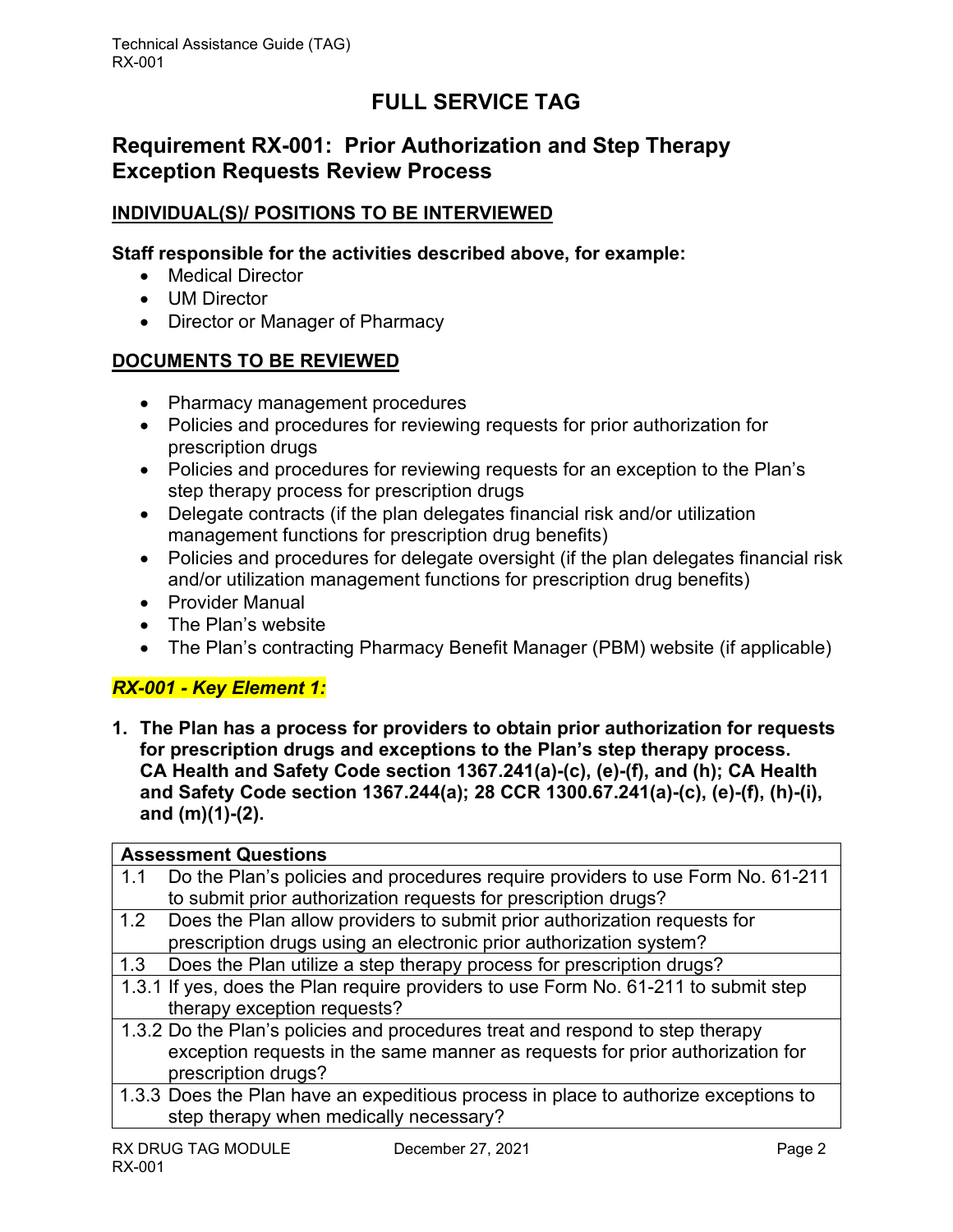| 1.4 Do the Plan's policies and procedures require a response to exigent prior |
|-------------------------------------------------------------------------------|
| authorization and step therapy exception requests within 24 hours?            |
| Does not apply to Medi-Cal plans/lines of business                            |

- 1.4.1 If yes, do the Plan's policies and procedures specify that, if the Plan fails to respond to the request within this timeframe, the request is deemed granted? *Does not apply to Medi-Cal plans/lines of business*
- 1.5 Do the Plan's policies and procedures require a response to non-urgent prior authorization and step therapy exception requests within 72 hours? *Does not apply to Medi-Cal plans/lines of business*
- 1.5.1 If yes, do the Plan's policies and procedures specify that, if the Plan fails to respond to the request within this timeframe, the request is deemed granted? *Does not apply to Medi-Cal plans/lines of business*

1.6 Does the Plan make Form 61-211 electronically available on its website(s)?

- 1.7 Does the Plan contract with a PBM to conduct prescription drug prior authorization or step therapy exception services?
- 1.7.1 If yes, does the Plan have written policies and procedures in place to ensure that the PBM complies with section 1367.241 of the KKA and Rule 1300.67.241?

1.7.2 Does the PBM make Form 61-211 electronically available on its website(s)?

- 1.8 Does the Plan: a. delegate financial risk for prescription drugs to a contracted physician group; b. contract with a physician group that uses its own internal prior authorization process; or c. delegate utilization management concerning any prescription drug, regardless of the delegation of financial risk, to a contracted physician group?
- 1.8.1 If yes, does the Plan's contract require the contracted physician group to comply with Rule 1300.67.241, subdivision (b)?

### **End of Requirement RX-001: Prior Authorization and Step Therapy Exception Requests Review Processes**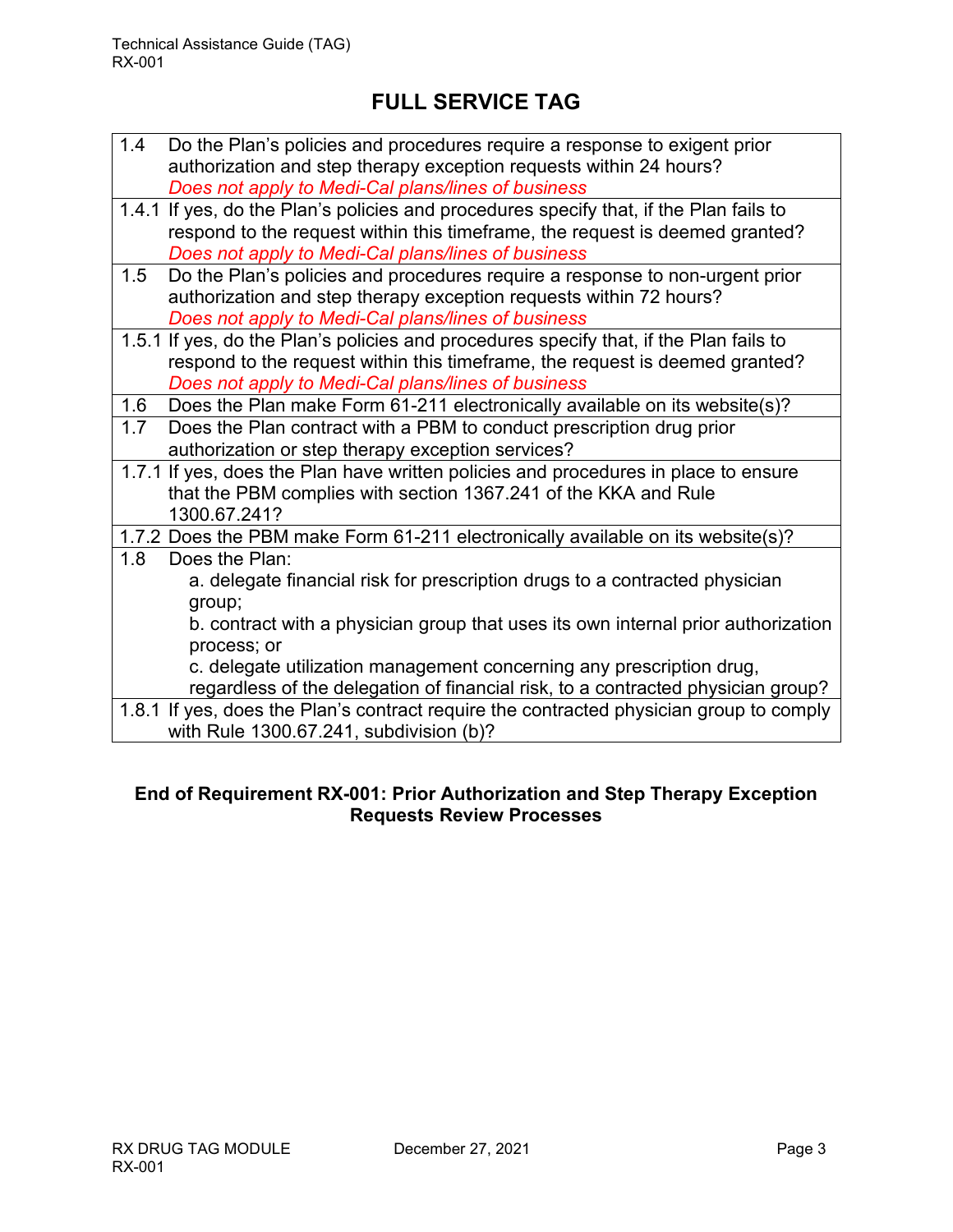### <span id="page-4-0"></span>**Requirement RX-002: Formulary Exception Request Authorization**

#### **INDIVIDUAL(S)/ POSITIONS TO BE INTERVIEWED**

#### **Staff responsible for the activities described above, for example:**

- Medical Director
- UM Director
- Director or Manager of Pharmacy

#### **DOCUMENTS TO BE REVIEWED**

- Policies and procedures for reviewing formulary exception requests, including pharmacy management procedures
- Formulary disclosures
- Evidence of Coverage
- Provider Manual
- The Plan's website
- The PBM's website (if applicable)
- Sample of formulary exception denial files to be reviewed on site
- Sample of external exception request review files to be reviewed on site, if applicable
- Formulary exception denial template letters

#### *RX-002 - Key Element 1:*

**1. The Plan provides an expeditious process for providers to obtain authorization for medically necessary non-formulary prescription drugs. CA Health and Safety Code section 1342.71(c); CA Health and Safety Code section 1367.01(e); CA Health and Safety Code section 1367.22(a); CA Health and Safety Code sections 1367.24(a)-(d) and (k); CA Health and Safety Code section 1367.241(h)(2); CA Health and Safety Code section 1368.01(a) and (c); 45 CFR 156.122(c)(1)-(4).**

|     | <b>Assessment Questions</b>                                                                                                                         |
|-----|-----------------------------------------------------------------------------------------------------------------------------------------------------|
| 1.1 | Do the Plan's policies and procedures provide an expeditious process for<br>providers to obtain authorization for medically necessary non-formulary |
|     | prescription drugs?                                                                                                                                 |
| 1.2 | If the Plan offers any individual, small group, or large group product lines, do the                                                                |
|     | Plan's policies and procedures require the Plan to respond to formulary                                                                             |
|     | exception requests within 72 hours for nonurgent requests, and within 24 hours                                                                      |
|     | if exigent circumstances exist?                                                                                                                     |
|     | Does not apply to Medi-Cal plans/lines of business.                                                                                                 |
| 1.3 | Do the Plan's policies and procedures require that, if the Plan grants a formulary                                                                  |
|     | exception request, the Plan not limit or exclude coverage if the prescribing                                                                        |
|     | provider continues to prescribe the drug and the drug is appropriately prescribed                                                                   |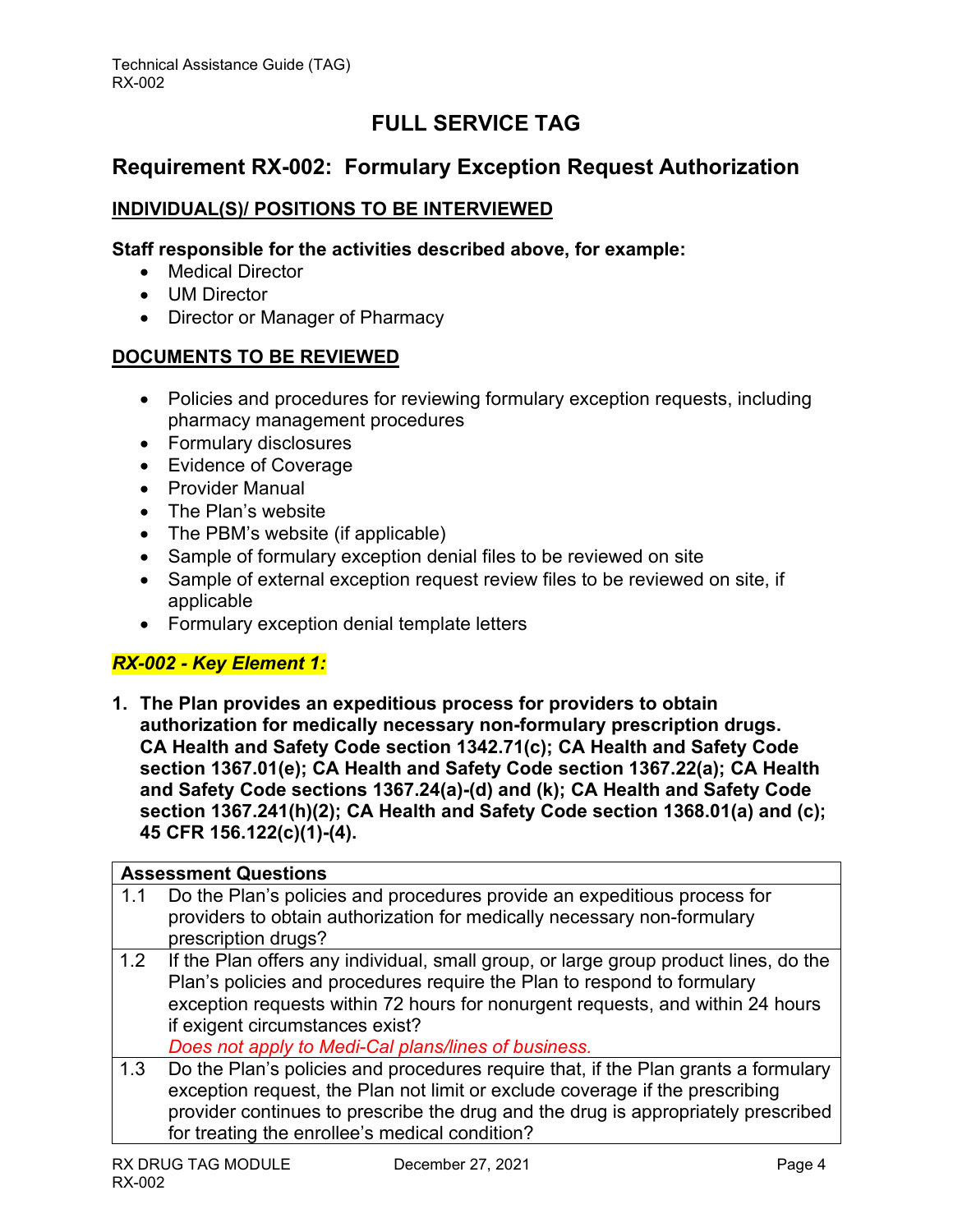|     | 1.3.1 If the Plan offers any individual, small group, or large group product lines, do the |
|-----|--------------------------------------------------------------------------------------------|
|     | Plan's policies and procedures require that, if the Plan grants a standard                 |
|     | formulary exception request, the Plan provide coverage of the nonformulary                 |
|     | drug for the duration of the prescription, including refills?                              |
|     | Does not apply to Medi-Cal plans/lines of business.                                        |
|     | 1.3.2 If the Plan offers any individual, small group, or large group product lines, do the |
|     | Plan's policies and procedures require that, if the Plan grants an expedited               |
|     | formulary exception request, the Plan provide coverage of the nonformulary                 |
|     | drug for the duration the exigency?                                                        |
|     | Does not apply to Medi-Cal plans/lines of business.                                        |
| 1.4 | If the Plan offers any individual, small group, or large group product lines, do the       |
|     | Plan's policies and procedures provide a process for an enrollee, an enrollee's            |
|     | designee, or a prescribing provider to request that the original formulary                 |
|     | exception request and subsequent denial of such request be reviewed by an                  |
|     | independent review organization? <sup>1</sup>                                              |
|     | Does not apply to Medi-Cal plans/lines of business.                                        |
|     | 1.4.1 Do the Plan's policies and procedures require the Plan to make its                   |
|     | determination on the external exception review request and notify the enrollee             |
|     | or the enrollee's designee and the prescribing provider of its coverage                    |
|     | determination no later than 72 hours following receipt of the request, if the              |
|     | original request was a standard request for nonformulary prescription drugs?               |
|     | Does not apply to Medi-Cal plans/lines of business.                                        |
|     | 1.4.2 Do the Plan's policies and procedures require the Plan to make its                   |
|     | determination on the external exception review request and notify the enrollee             |
|     | or the enrollee's designee and the prescribing provider of its coverage                    |
|     | determination no later than 24 hours following receipt of the request, if the              |
|     |                                                                                            |
|     | original request was an expedited formulary exception request?                             |
|     | Does not apply to Medi-Cal plans/lines of business.                                        |
|     | 1.4.3 Do the Plan's policies and procedures require that, if the Plan grants an external   |
|     | exception review request for a standard nonformulary request, the Plan provide             |
|     | coverage of the non-formulary drug for the duration of the prescription?                   |
|     | Does not apply to Medi-Cal plans/lines of business.                                        |
|     | 1.4.4 Do the Plan's policies and procedures require that, if the Plan grants an external   |
|     | exception review request for an expedited nonformulary request, the Plan                   |
|     | provide coverage of the non-formulary drug for the duration of the exigency?               |
|     | Does not apply to Medi-Cal plans/lines of business.                                        |
| 1.5 | Does the Plan describe the process by which enrollees may obtain medically                 |
|     | necessary non-formulary drugs in the Plan's evidence of coverage and                       |
|     | disclosure forms?                                                                          |
|     | 1.5.1 If yes, is the information provided in the Plan's evidence of coverage and           |
|     | disclosure forms consistent with the Plan's policies and procedures for obtaining          |
|     | medically necessary nonformulary drugs?                                                    |
| 1.6 | Does the Plan provide a written description of its formulary exception request             |

<span id="page-5-0"></span>RX DRUG TAG MODULE December 27, 2021 December 27, 2021 RX-002  $1$  Also known as an external exception review request.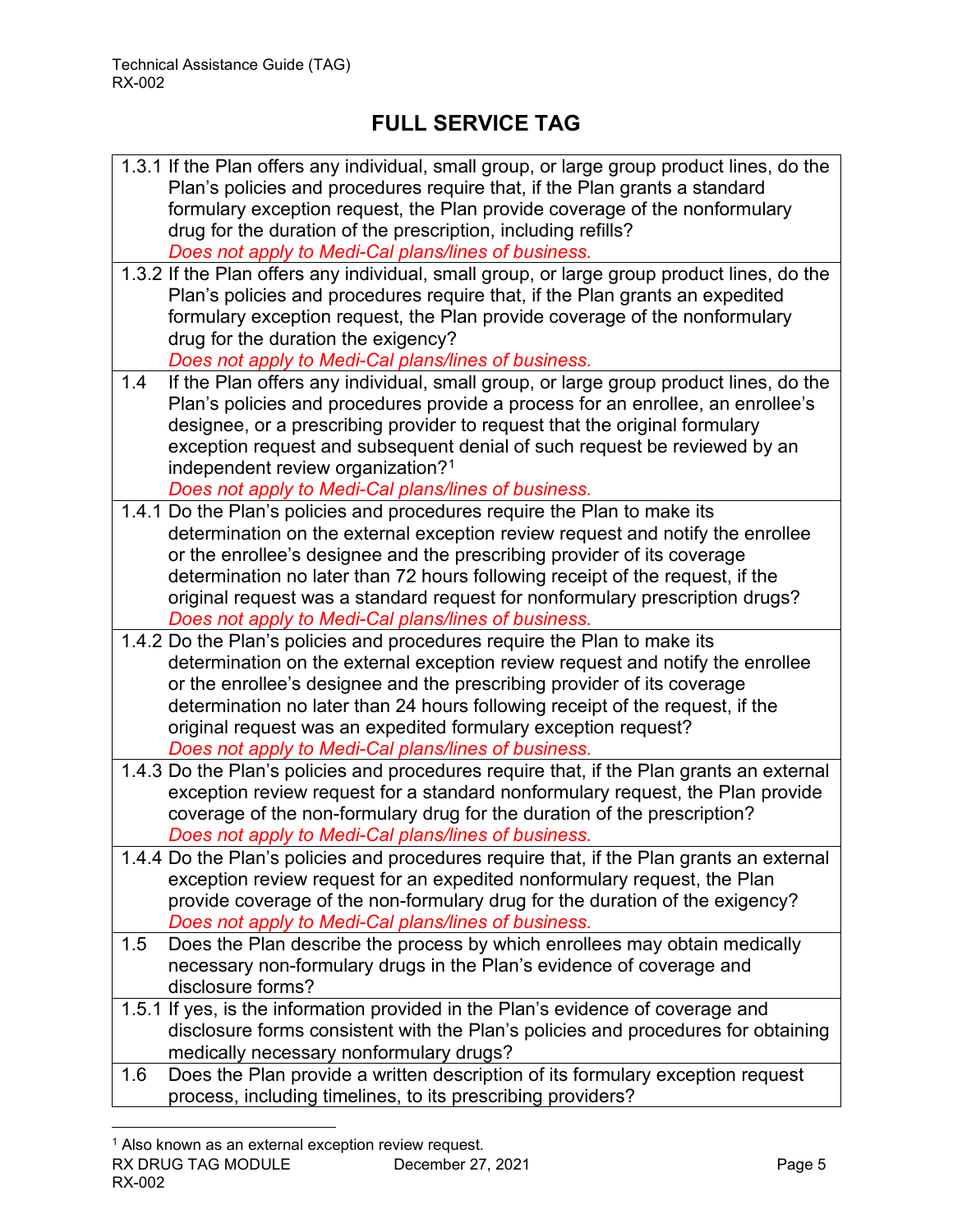### *RX-002 - Key Element 2:*

**2. The Plan timely reviews and responds to formulary exception requests. CA Health and Safety Code section 1367.01(e); CA Health and Safety Code sections 1367.01(e) and (h)(4); CA Health and Safety Code sections 1367.24(a), (b), and (k); CA Health and Safety Code section 1368.01(a) and (c); CA Health and Safety Code section 1368.02(b); CA Health and Safety Code section 1374.30(i); 45 CFR 156.122(c)(1)-(4); 28 CCR 1300.67.241(e)(4)(A)-(E).**

| Do the Plan's denial files validate that only licensed physicians or licensed<br>2.1<br>health care professionals (competent to evaluate the clinical issues) make<br>decisions to deny medically necessary non-formulary drugs?<br>2.2<br>For standard formulary exception requests, does the Plan notify the enrollee or<br>the enrollee's designee and the prescribing provider of the Plan's decision within<br>72 hours after the Plan receives the request?<br>(Does not apply to Medi-Cal plans/lines of business - see Section 1367.01(h)<br>for applicable requirements.)<br>For exigent formulary exception requests, does the Plan notify the enrollee or<br>2.3<br>the enrollee's designee and the prescribing provider of the Plan's coverage<br>determination within 24 hours after the Plan receives the request?<br>(Does not apply to Medi-Cal plans/lines of business - see Section 1367.01(h)<br>for applicable requirements.)<br>If the Plan denies a provider's formulary exception request as not medically<br>2.4<br>necessary, do the Plan's denial notices include a clear and concise explanation<br>of the reasons for the Plan's decision?<br>Do the Plan's denial notices include a description of the criteria and/or<br>2.5<br>guidelines used for the Plan's decision?<br>Do the Plan's denial notices include the clinical reasons for the denial?<br>2.6<br>Do the Plan's denial notices to the prescribing provider include the name and<br>2.7<br>the direct telephone number or telephone extension of the professional that<br>made the determination?<br>2.8<br>Do the Plan's denial notices indicate that the enrollee may file a grievance to the<br>Plan if the enrollee objects to the disapproval, including any alternative drug or<br>treatment offered by the Plan?<br>Do the Plan's denial notices indicate that the enrollee may file a grievance<br>2.9<br>seeking an external exception request review? (Does not apply to Medi-Cal<br>plans/lines of business)<br>2.10 Do the Plan's denial notices include information as to how the enrollee may file<br>a grievance with the Plan, including how to seek an external exception request<br>review by an independent review organization?<br>(Does not apply to Medi-Cal plans/lines of business)<br>Do the Plan's denial letters include the paragraph required by section<br>2.11<br>1368.02(b)? | <b>Assessment Questions</b> |  |
|---------------------------------------------------------------------------------------------------------------------------------------------------------------------------------------------------------------------------------------------------------------------------------------------------------------------------------------------------------------------------------------------------------------------------------------------------------------------------------------------------------------------------------------------------------------------------------------------------------------------------------------------------------------------------------------------------------------------------------------------------------------------------------------------------------------------------------------------------------------------------------------------------------------------------------------------------------------------------------------------------------------------------------------------------------------------------------------------------------------------------------------------------------------------------------------------------------------------------------------------------------------------------------------------------------------------------------------------------------------------------------------------------------------------------------------------------------------------------------------------------------------------------------------------------------------------------------------------------------------------------------------------------------------------------------------------------------------------------------------------------------------------------------------------------------------------------------------------------------------------------------------------------------------------------------------------------------------------------------------------------------------------------------------------------------------------------------------------------------------------------------------------------------------------------------------------------------------------------------------------------------------------------------------------------------------------------------------------------------------------------------------------------------|-----------------------------|--|
|                                                                                                                                                                                                                                                                                                                                                                                                                                                                                                                                                                                                                                                                                                                                                                                                                                                                                                                                                                                                                                                                                                                                                                                                                                                                                                                                                                                                                                                                                                                                                                                                                                                                                                                                                                                                                                                                                                                                                                                                                                                                                                                                                                                                                                                                                                                                                                                                         |                             |  |
|                                                                                                                                                                                                                                                                                                                                                                                                                                                                                                                                                                                                                                                                                                                                                                                                                                                                                                                                                                                                                                                                                                                                                                                                                                                                                                                                                                                                                                                                                                                                                                                                                                                                                                                                                                                                                                                                                                                                                                                                                                                                                                                                                                                                                                                                                                                                                                                                         |                             |  |
|                                                                                                                                                                                                                                                                                                                                                                                                                                                                                                                                                                                                                                                                                                                                                                                                                                                                                                                                                                                                                                                                                                                                                                                                                                                                                                                                                                                                                                                                                                                                                                                                                                                                                                                                                                                                                                                                                                                                                                                                                                                                                                                                                                                                                                                                                                                                                                                                         |                             |  |
|                                                                                                                                                                                                                                                                                                                                                                                                                                                                                                                                                                                                                                                                                                                                                                                                                                                                                                                                                                                                                                                                                                                                                                                                                                                                                                                                                                                                                                                                                                                                                                                                                                                                                                                                                                                                                                                                                                                                                                                                                                                                                                                                                                                                                                                                                                                                                                                                         |                             |  |
|                                                                                                                                                                                                                                                                                                                                                                                                                                                                                                                                                                                                                                                                                                                                                                                                                                                                                                                                                                                                                                                                                                                                                                                                                                                                                                                                                                                                                                                                                                                                                                                                                                                                                                                                                                                                                                                                                                                                                                                                                                                                                                                                                                                                                                                                                                                                                                                                         |                             |  |
|                                                                                                                                                                                                                                                                                                                                                                                                                                                                                                                                                                                                                                                                                                                                                                                                                                                                                                                                                                                                                                                                                                                                                                                                                                                                                                                                                                                                                                                                                                                                                                                                                                                                                                                                                                                                                                                                                                                                                                                                                                                                                                                                                                                                                                                                                                                                                                                                         |                             |  |
|                                                                                                                                                                                                                                                                                                                                                                                                                                                                                                                                                                                                                                                                                                                                                                                                                                                                                                                                                                                                                                                                                                                                                                                                                                                                                                                                                                                                                                                                                                                                                                                                                                                                                                                                                                                                                                                                                                                                                                                                                                                                                                                                                                                                                                                                                                                                                                                                         |                             |  |
|                                                                                                                                                                                                                                                                                                                                                                                                                                                                                                                                                                                                                                                                                                                                                                                                                                                                                                                                                                                                                                                                                                                                                                                                                                                                                                                                                                                                                                                                                                                                                                                                                                                                                                                                                                                                                                                                                                                                                                                                                                                                                                                                                                                                                                                                                                                                                                                                         |                             |  |
|                                                                                                                                                                                                                                                                                                                                                                                                                                                                                                                                                                                                                                                                                                                                                                                                                                                                                                                                                                                                                                                                                                                                                                                                                                                                                                                                                                                                                                                                                                                                                                                                                                                                                                                                                                                                                                                                                                                                                                                                                                                                                                                                                                                                                                                                                                                                                                                                         |                             |  |
|                                                                                                                                                                                                                                                                                                                                                                                                                                                                                                                                                                                                                                                                                                                                                                                                                                                                                                                                                                                                                                                                                                                                                                                                                                                                                                                                                                                                                                                                                                                                                                                                                                                                                                                                                                                                                                                                                                                                                                                                                                                                                                                                                                                                                                                                                                                                                                                                         |                             |  |
|                                                                                                                                                                                                                                                                                                                                                                                                                                                                                                                                                                                                                                                                                                                                                                                                                                                                                                                                                                                                                                                                                                                                                                                                                                                                                                                                                                                                                                                                                                                                                                                                                                                                                                                                                                                                                                                                                                                                                                                                                                                                                                                                                                                                                                                                                                                                                                                                         |                             |  |
|                                                                                                                                                                                                                                                                                                                                                                                                                                                                                                                                                                                                                                                                                                                                                                                                                                                                                                                                                                                                                                                                                                                                                                                                                                                                                                                                                                                                                                                                                                                                                                                                                                                                                                                                                                                                                                                                                                                                                                                                                                                                                                                                                                                                                                                                                                                                                                                                         |                             |  |
|                                                                                                                                                                                                                                                                                                                                                                                                                                                                                                                                                                                                                                                                                                                                                                                                                                                                                                                                                                                                                                                                                                                                                                                                                                                                                                                                                                                                                                                                                                                                                                                                                                                                                                                                                                                                                                                                                                                                                                                                                                                                                                                                                                                                                                                                                                                                                                                                         |                             |  |
|                                                                                                                                                                                                                                                                                                                                                                                                                                                                                                                                                                                                                                                                                                                                                                                                                                                                                                                                                                                                                                                                                                                                                                                                                                                                                                                                                                                                                                                                                                                                                                                                                                                                                                                                                                                                                                                                                                                                                                                                                                                                                                                                                                                                                                                                                                                                                                                                         |                             |  |
|                                                                                                                                                                                                                                                                                                                                                                                                                                                                                                                                                                                                                                                                                                                                                                                                                                                                                                                                                                                                                                                                                                                                                                                                                                                                                                                                                                                                                                                                                                                                                                                                                                                                                                                                                                                                                                                                                                                                                                                                                                                                                                                                                                                                                                                                                                                                                                                                         |                             |  |
|                                                                                                                                                                                                                                                                                                                                                                                                                                                                                                                                                                                                                                                                                                                                                                                                                                                                                                                                                                                                                                                                                                                                                                                                                                                                                                                                                                                                                                                                                                                                                                                                                                                                                                                                                                                                                                                                                                                                                                                                                                                                                                                                                                                                                                                                                                                                                                                                         |                             |  |
|                                                                                                                                                                                                                                                                                                                                                                                                                                                                                                                                                                                                                                                                                                                                                                                                                                                                                                                                                                                                                                                                                                                                                                                                                                                                                                                                                                                                                                                                                                                                                                                                                                                                                                                                                                                                                                                                                                                                                                                                                                                                                                                                                                                                                                                                                                                                                                                                         |                             |  |
|                                                                                                                                                                                                                                                                                                                                                                                                                                                                                                                                                                                                                                                                                                                                                                                                                                                                                                                                                                                                                                                                                                                                                                                                                                                                                                                                                                                                                                                                                                                                                                                                                                                                                                                                                                                                                                                                                                                                                                                                                                                                                                                                                                                                                                                                                                                                                                                                         |                             |  |
|                                                                                                                                                                                                                                                                                                                                                                                                                                                                                                                                                                                                                                                                                                                                                                                                                                                                                                                                                                                                                                                                                                                                                                                                                                                                                                                                                                                                                                                                                                                                                                                                                                                                                                                                                                                                                                                                                                                                                                                                                                                                                                                                                                                                                                                                                                                                                                                                         |                             |  |
|                                                                                                                                                                                                                                                                                                                                                                                                                                                                                                                                                                                                                                                                                                                                                                                                                                                                                                                                                                                                                                                                                                                                                                                                                                                                                                                                                                                                                                                                                                                                                                                                                                                                                                                                                                                                                                                                                                                                                                                                                                                                                                                                                                                                                                                                                                                                                                                                         |                             |  |
|                                                                                                                                                                                                                                                                                                                                                                                                                                                                                                                                                                                                                                                                                                                                                                                                                                                                                                                                                                                                                                                                                                                                                                                                                                                                                                                                                                                                                                                                                                                                                                                                                                                                                                                                                                                                                                                                                                                                                                                                                                                                                                                                                                                                                                                                                                                                                                                                         |                             |  |
|                                                                                                                                                                                                                                                                                                                                                                                                                                                                                                                                                                                                                                                                                                                                                                                                                                                                                                                                                                                                                                                                                                                                                                                                                                                                                                                                                                                                                                                                                                                                                                                                                                                                                                                                                                                                                                                                                                                                                                                                                                                                                                                                                                                                                                                                                                                                                                                                         |                             |  |
|                                                                                                                                                                                                                                                                                                                                                                                                                                                                                                                                                                                                                                                                                                                                                                                                                                                                                                                                                                                                                                                                                                                                                                                                                                                                                                                                                                                                                                                                                                                                                                                                                                                                                                                                                                                                                                                                                                                                                                                                                                                                                                                                                                                                                                                                                                                                                                                                         |                             |  |
|                                                                                                                                                                                                                                                                                                                                                                                                                                                                                                                                                                                                                                                                                                                                                                                                                                                                                                                                                                                                                                                                                                                                                                                                                                                                                                                                                                                                                                                                                                                                                                                                                                                                                                                                                                                                                                                                                                                                                                                                                                                                                                                                                                                                                                                                                                                                                                                                         |                             |  |
|                                                                                                                                                                                                                                                                                                                                                                                                                                                                                                                                                                                                                                                                                                                                                                                                                                                                                                                                                                                                                                                                                                                                                                                                                                                                                                                                                                                                                                                                                                                                                                                                                                                                                                                                                                                                                                                                                                                                                                                                                                                                                                                                                                                                                                                                                                                                                                                                         |                             |  |
|                                                                                                                                                                                                                                                                                                                                                                                                                                                                                                                                                                                                                                                                                                                                                                                                                                                                                                                                                                                                                                                                                                                                                                                                                                                                                                                                                                                                                                                                                                                                                                                                                                                                                                                                                                                                                                                                                                                                                                                                                                                                                                                                                                                                                                                                                                                                                                                                         |                             |  |
|                                                                                                                                                                                                                                                                                                                                                                                                                                                                                                                                                                                                                                                                                                                                                                                                                                                                                                                                                                                                                                                                                                                                                                                                                                                                                                                                                                                                                                                                                                                                                                                                                                                                                                                                                                                                                                                                                                                                                                                                                                                                                                                                                                                                                                                                                                                                                                                                         |                             |  |
|                                                                                                                                                                                                                                                                                                                                                                                                                                                                                                                                                                                                                                                                                                                                                                                                                                                                                                                                                                                                                                                                                                                                                                                                                                                                                                                                                                                                                                                                                                                                                                                                                                                                                                                                                                                                                                                                                                                                                                                                                                                                                                                                                                                                                                                                                                                                                                                                         |                             |  |
|                                                                                                                                                                                                                                                                                                                                                                                                                                                                                                                                                                                                                                                                                                                                                                                                                                                                                                                                                                                                                                                                                                                                                                                                                                                                                                                                                                                                                                                                                                                                                                                                                                                                                                                                                                                                                                                                                                                                                                                                                                                                                                                                                                                                                                                                                                                                                                                                         |                             |  |
|                                                                                                                                                                                                                                                                                                                                                                                                                                                                                                                                                                                                                                                                                                                                                                                                                                                                                                                                                                                                                                                                                                                                                                                                                                                                                                                                                                                                                                                                                                                                                                                                                                                                                                                                                                                                                                                                                                                                                                                                                                                                                                                                                                                                                                                                                                                                                                                                         |                             |  |
|                                                                                                                                                                                                                                                                                                                                                                                                                                                                                                                                                                                                                                                                                                                                                                                                                                                                                                                                                                                                                                                                                                                                                                                                                                                                                                                                                                                                                                                                                                                                                                                                                                                                                                                                                                                                                                                                                                                                                                                                                                                                                                                                                                                                                                                                                                                                                                                                         |                             |  |
|                                                                                                                                                                                                                                                                                                                                                                                                                                                                                                                                                                                                                                                                                                                                                                                                                                                                                                                                                                                                                                                                                                                                                                                                                                                                                                                                                                                                                                                                                                                                                                                                                                                                                                                                                                                                                                                                                                                                                                                                                                                                                                                                                                                                                                                                                                                                                                                                         |                             |  |
|                                                                                                                                                                                                                                                                                                                                                                                                                                                                                                                                                                                                                                                                                                                                                                                                                                                                                                                                                                                                                                                                                                                                                                                                                                                                                                                                                                                                                                                                                                                                                                                                                                                                                                                                                                                                                                                                                                                                                                                                                                                                                                                                                                                                                                                                                                                                                                                                         |                             |  |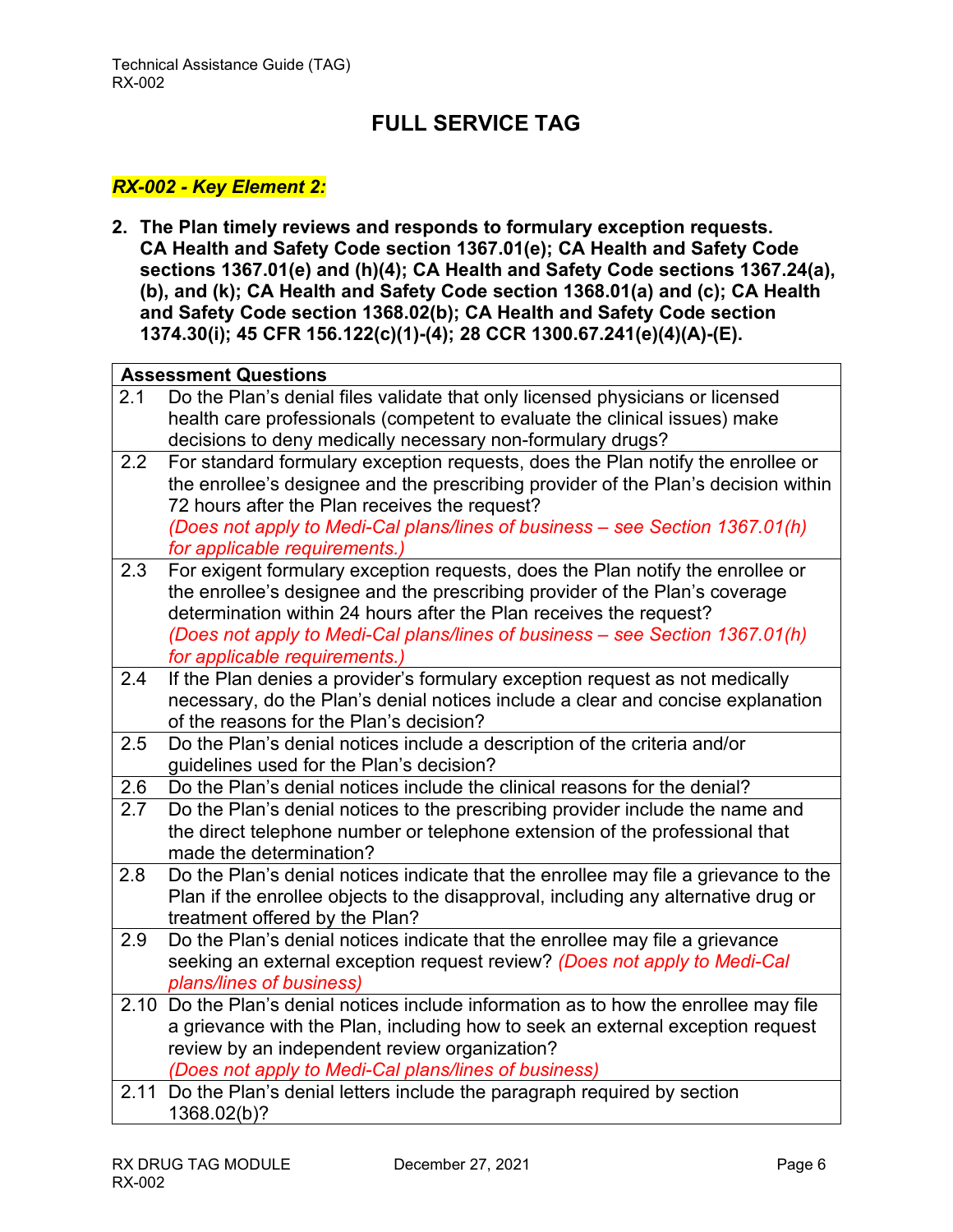#### *RX-002 - Key Element 3:*

**3. The Plan provides for timely reviews of formulary exception request denials by an independent review organization. CA Health and Safety Code section 1367.24(k); CA Health and Safety Code section 1368.01(a) and (c); 45 CFR 156.122(c)(3)(i)-(ii).**

|     | <b>Assessment Questions</b>                                                                                                                                                                                                                                                                                                                                     |
|-----|-----------------------------------------------------------------------------------------------------------------------------------------------------------------------------------------------------------------------------------------------------------------------------------------------------------------------------------------------------------------|
| 3.1 | Are all external exception request reviews completed by an independent review<br>organization?                                                                                                                                                                                                                                                                  |
| 3.2 | If the enrollee, the enrollee's designee, or the prescribing provider requests an<br>external exception request review for a standard formulary exception request,<br>does the Plan notify the enrollee or the enrollee's designee and the prescribing<br>provider of the Plan's coverage determination within 72 hours after the Plan<br>receives the request? |
| 3.3 | If the enrollee, the enrollee's designee, or the prescribing provider requests an<br>external exception request review for an expedited formulary exception request,<br>does the Plan notify the enrollee or the enrollee's designee and the prescribing<br>provider of the Plan's coverage determination within 24 hours after the Plan                        |

receives the request?

#### **End of Requirement RX-002: Formulary Exception Request Authorization**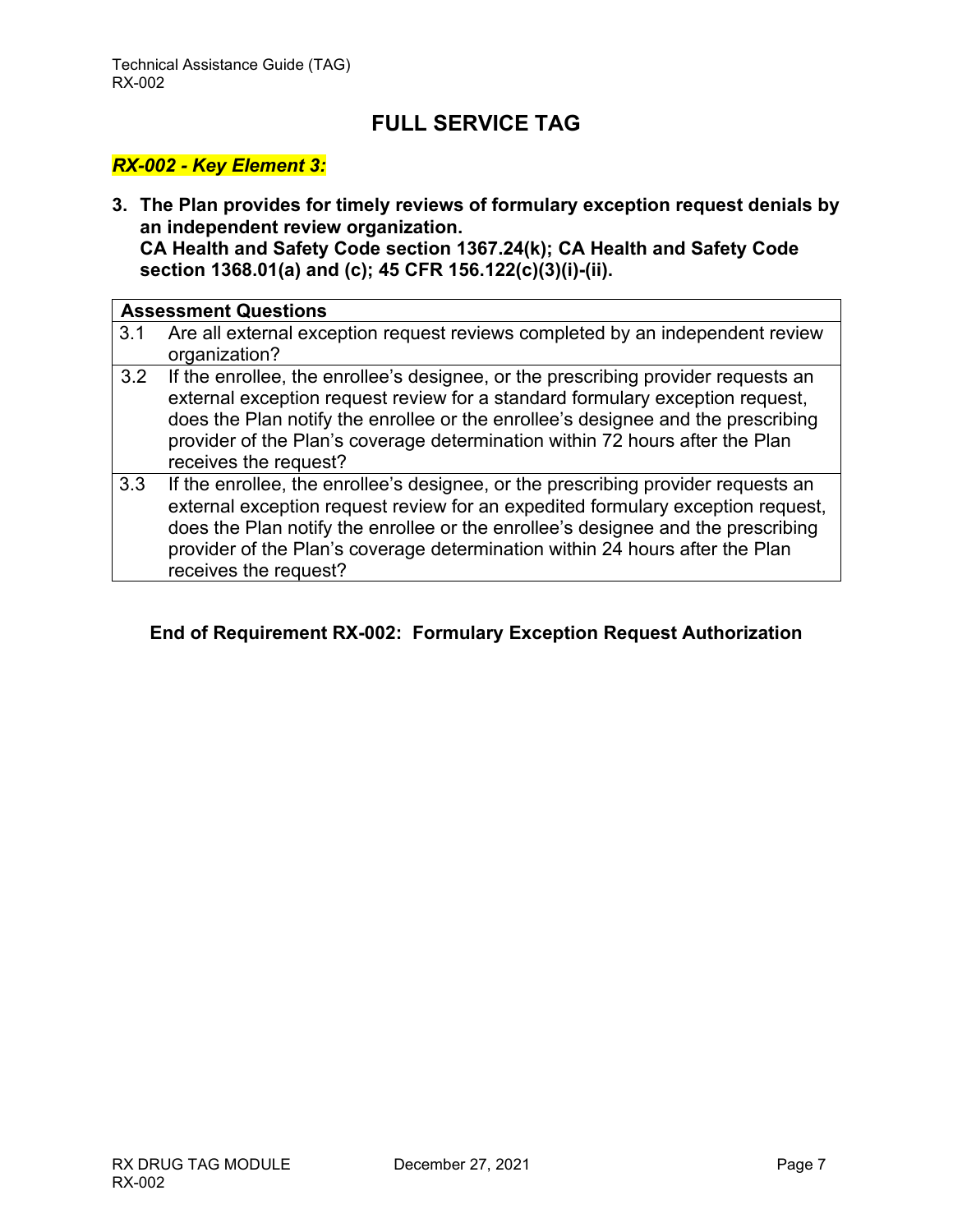### <span id="page-8-0"></span>**Requirement RX-003: Plan's Obligations Relating to Drug Previously Approved for Enrollee Medical Condition**

#### **INDIVIDUAL(S)/ POSITIONS TO BE INTERVIEWED**

#### **Staff responsible for the activities described above, for example:**

• None

#### **DOCUMENTS TO BE REVIEWED**

- Policies and procedures for approving prescriptions previously approved for coverage by the plan for the medical condition.
- EOC sections referencing prescription coverage

#### *RX-003 - Key Element 1:*

**1. The Plan does not limit or exclude coverage for a drug the Plan previously approved for an enrollee for the medical condition. CA Health and Safety Code section 1367.22(a).**

#### **Assessment Questions**

1.1 Do the Plan's policies and procedures require coverage of a prescription previously approved for coverage by the Plan for the enrollee's medical condition if the Plan's prescribing provider continues to prescribe the drug and the drug is appropriately prescribed for treating the enrollee's medical condition?

#### **End of Requirement RX-003: Plan's Obligations Relating to Drug Previously Approved for Enrollee Medical Condition**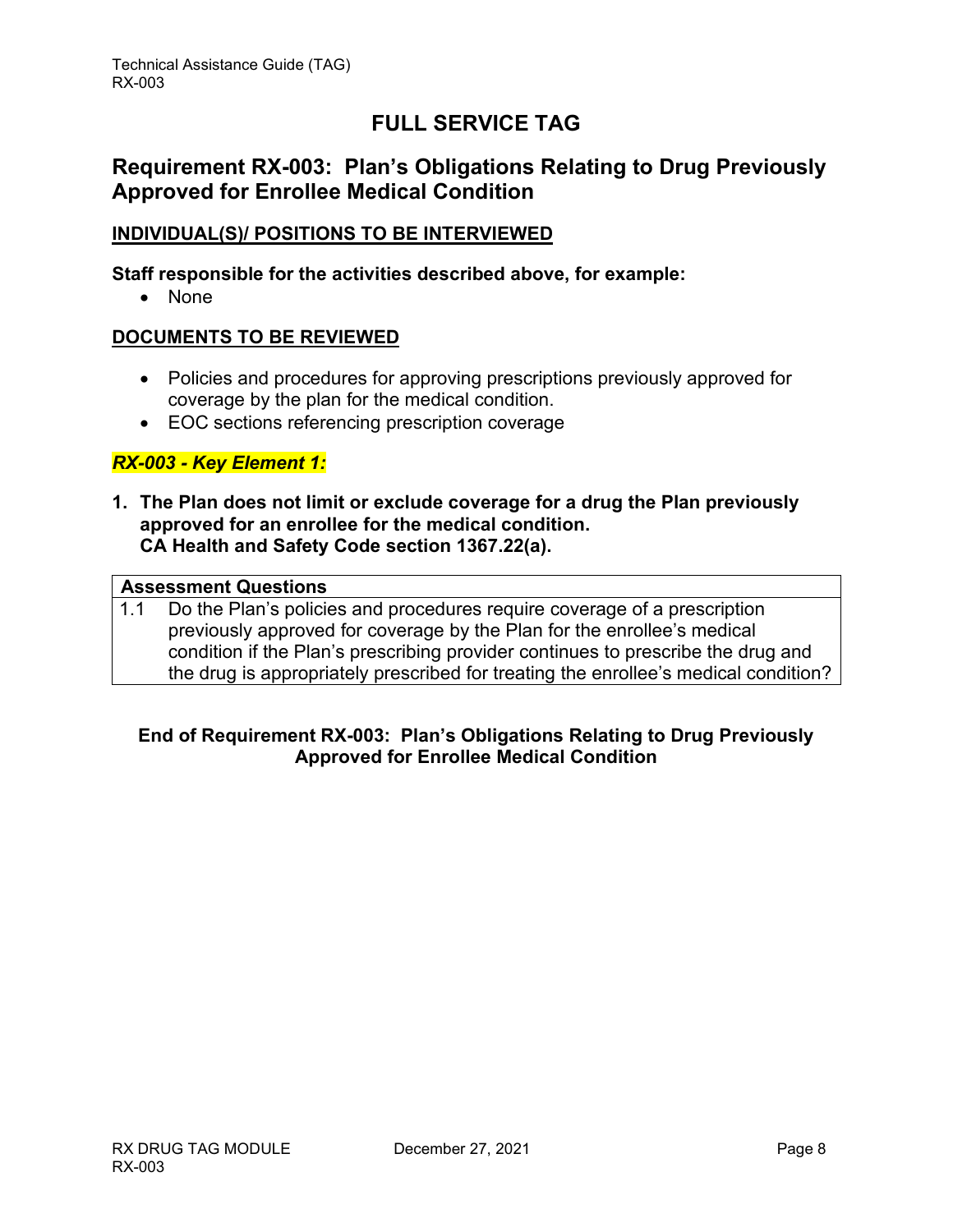### <span id="page-9-0"></span>**Requirement RX-004: Coverage for Pain Management Medications for Terminally Ill Patients**

#### **INDIVIDUAL(S)/ POSITIONS TO BE INTERVIEWED**

#### **Staff responsible for the activities described above, for example:**

- Medical Director
- UM Director
- Director or Manager of Pharmacy

#### **DOCUMENTS TO BE REVIEWED**

- Policies and procedures for approving non-formulary drugs and pain management medication for the terminally ill
- Pharmacy management procedures
- EOC sections referencing prescription coverage
- Sample of prescription pain management denial files to be reviewed on site

#### *RX-004 - Key Element 1:*

**1. The Plan has policies and procedures to ensure timely processing of requests for prescribed pain management for terminally ill patients. CA Health and Safety Code section 1367.01(e); CA Health and Safety Code section 1367.215(a); CA Health and Safety Code section 1367.241(b); 28 CCR 1300.67.241(e)(4)(A)-(F), and (l).**

### **Assessment Questions** 1.1 Do the Plan's policies and procedures specify that requests by providers for authorization of appropriately prescribed pain management medications for an enrollee who has been determined to be terminally ill shall be approved or denied in a timely fashion, appropriate for the nature of the enrollee's condition, not to exceed 72 hours of the Plan's receipt of the information requested by the Plan to make the decision? 1.2 Do the Plan's policies and procedures specify that only licensed physicians or health care professionals (competent to evaluate the clinical issues) make decisions to deny pain management for terminally ill patients? 1.3 Do the Plan's policies and procedures stipulate that if the request is denied, or if additional information is required, the Plan is required to contact the requesting provider within one working day of the Plan's determination, with an explanation of the determination, and the reason for the denial or the need for additional information? 1.3.1 Do the Plan's policies and procedures stipulate that if the request is denied, or if

additional information is required, the Plan is required to contact the requesting provider within one working day of the Plan's determination, and no later than within 72 hours of receipt of the request (whichever is sooner), with an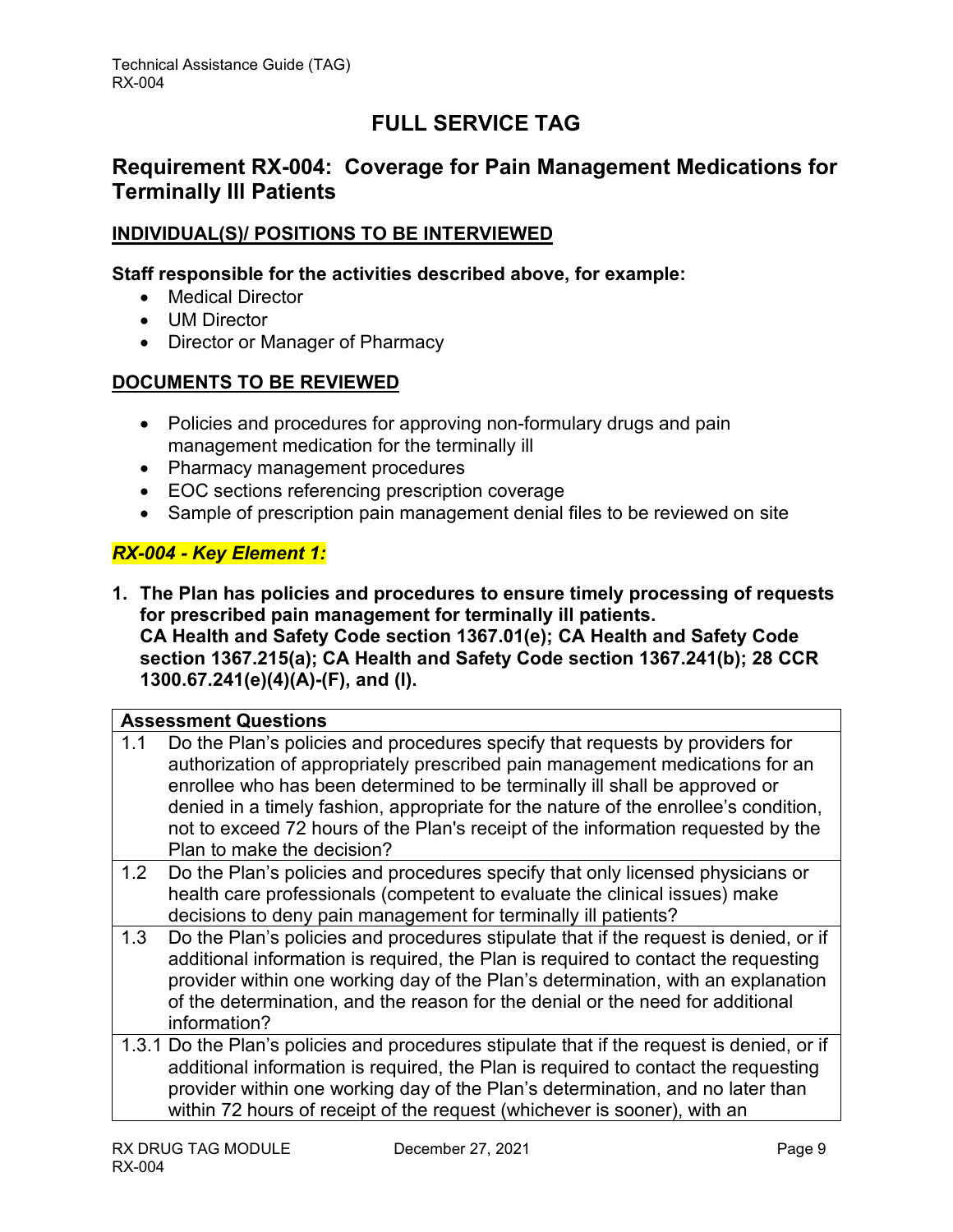explanation of the determination, and the reason for the denial or the need for additional information?

*Does not apply to Medi-Cal plans/lines of business.*

1.3.2 Do the Plan's policies and procedures require the Plan notify the prescribing provider and the enrollee or the enrollee's designee of its decision within 24 hours of receipt of an exigent request?

*Does not apply to Medi-Cal plans/lines of business.*

- 1.3.3 Do the Plan's policies and procedures require the Plan notify the prescribing provider and the enrollee or the enrollee's designee of its decision within 72 hours of receipt of a non-urgent request? *Does not apply to Medi-Cal plans/lines of business.*
- 1.4 Do the Plan's policies and procedures stipulate that the requested treatment shall be deemed authorized if the Plan fails to make a determination as of the expiration of the applicable timeframe?

### *RX-004 - Key Element 2:*

**2. The Plan provides coverage for appropriately prescribed pain management medication for terminally ill patients when medically necessary. CA Health and Safety Code section 1367.01(e) and (h)(3)-(4); CA Health and Safety Code section 1367.215(a); CA Health and Safety Code section 1367.241(b); 28 CCR 1300.67.241(e)(4)(A)-(E), (k) and (l).**

|     | <b>Assessment Questions</b>                                                                                                                                                                                                                                                                                           |
|-----|-----------------------------------------------------------------------------------------------------------------------------------------------------------------------------------------------------------------------------------------------------------------------------------------------------------------------|
| 2.1 | Does the Plan approve or deny requests by providers for authorization of<br>appropriately prescribed pain management medication for an enrollee who has<br>been determined to be terminally ill within 72 hours of receipt of the request?<br>Does not apply to Medi-Cal plans/lines of business.                     |
| 2.2 | For Medi-Cal Plans only: does the Plan approve or deny requests by providers<br>for authorization of appropriately prescribed pain management medication for an<br>enrollee who has been determined to be terminally ill within 72 hours of receipt<br>of the information requested by the Plan to make the decision? |
| 2.3 | If additional information is required, do the Plan's files demonstrate that the Plan<br>contacts the requesting provider within one business day of the Plan's<br>determination, with an explanation of the determination, and the reason for the<br>need for additional information?                                 |
| 2.4 | If the request is denied, do the Plan's files demonstrate that the Plan contacts<br>the requesting provider within one working day of the determination, with an<br>explanation of the determination, and the reason for the denial?                                                                                  |
|     | 2.4.1 Do the Plan's files demonstrate that the Plan notifies the requesting provider of<br>its decision within 72 hours of receipt of the request?<br>Does not apply to Medi-Cal plans/lines of business.                                                                                                             |
| 2.5 | Do the Plan's files demonstrate that the Plan notifies the enrollee of its decision<br>in writing within 72 hours of receipt of the request?<br>Does not apply to Medi-Cal plans/lines of business.                                                                                                                   |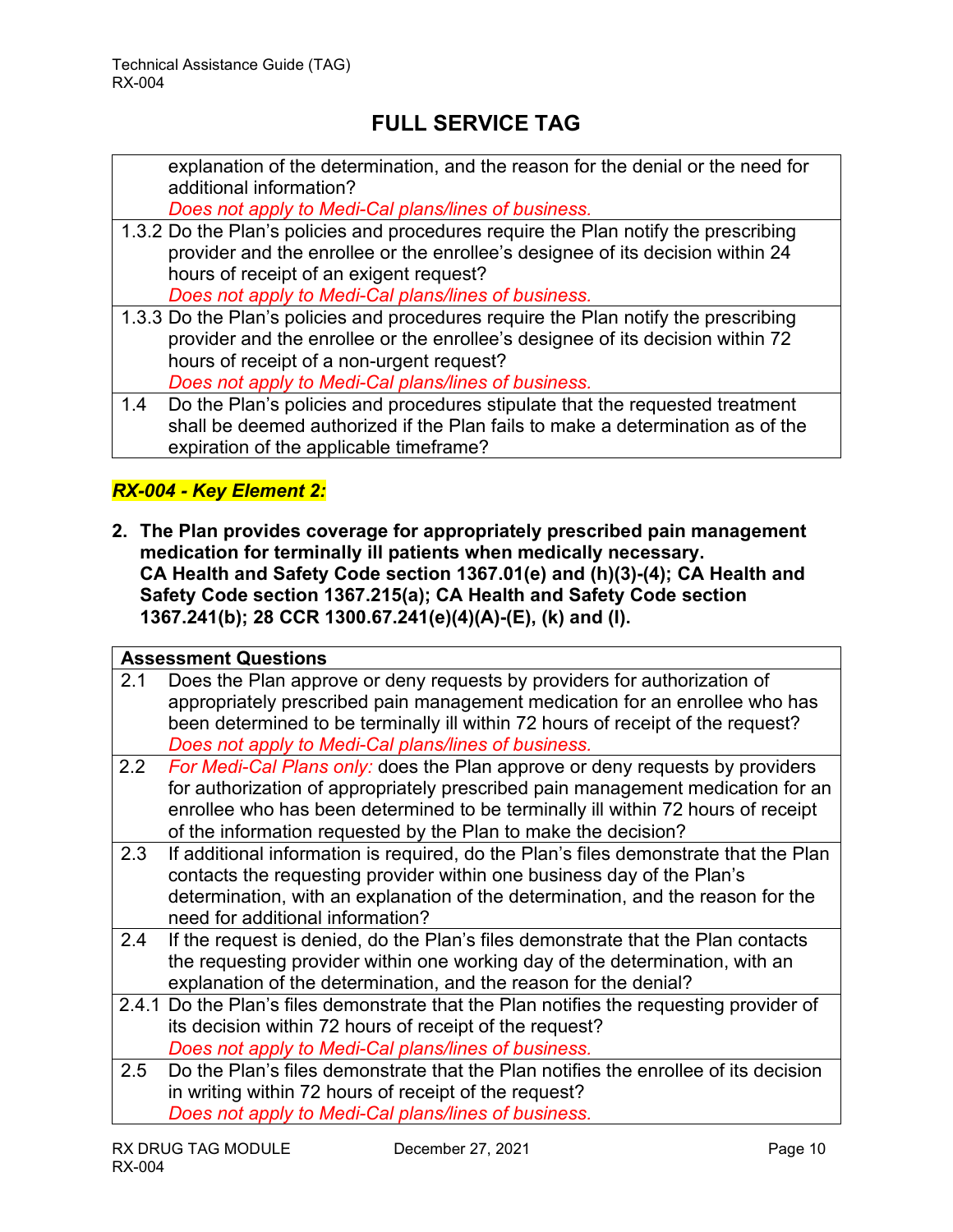|     | 2.5.1 For Medi-Cal Plans Only: If the Plan delays, denies, and/or modifies the<br>request, do the Plan's files demonstrate that the Plan notifies the enrollee in<br>writing within two (2) business days?               |
|-----|--------------------------------------------------------------------------------------------------------------------------------------------------------------------------------------------------------------------------|
| 2.6 | If the Plan delays, denies, and/or modifies the request, do the Plan's written<br>notices include a clear and concise explanation of the reasons for the Plan's<br>decision?                                             |
| 2.7 | If the Plan delays, denies, and/or modifies the request, do the Plan's written<br>denials include a description of the criteria or guidelines used for the decision?                                                     |
| 2.8 | If the Plan delays, denies, and/or modifies the request, do the Plan's written<br>denials specify the clinical reasons for the decision regarding medical<br>necessity?                                                  |
| 2.9 | If delayed, denied, or modified, do the Plan's written notices to the requesting<br>provider include the name and the direct telephone number or telephone<br>extension of the professional that made the determination? |
|     | 2.10 If the Plan failed to make a determination within the applicable time frame, do<br>the Plan's files demonstrate that the Plan authorizes the requested treatment?                                                   |

#### **End of Requirement RX-004: Coverage for Pain Management Medications for Terminally Ill Patients**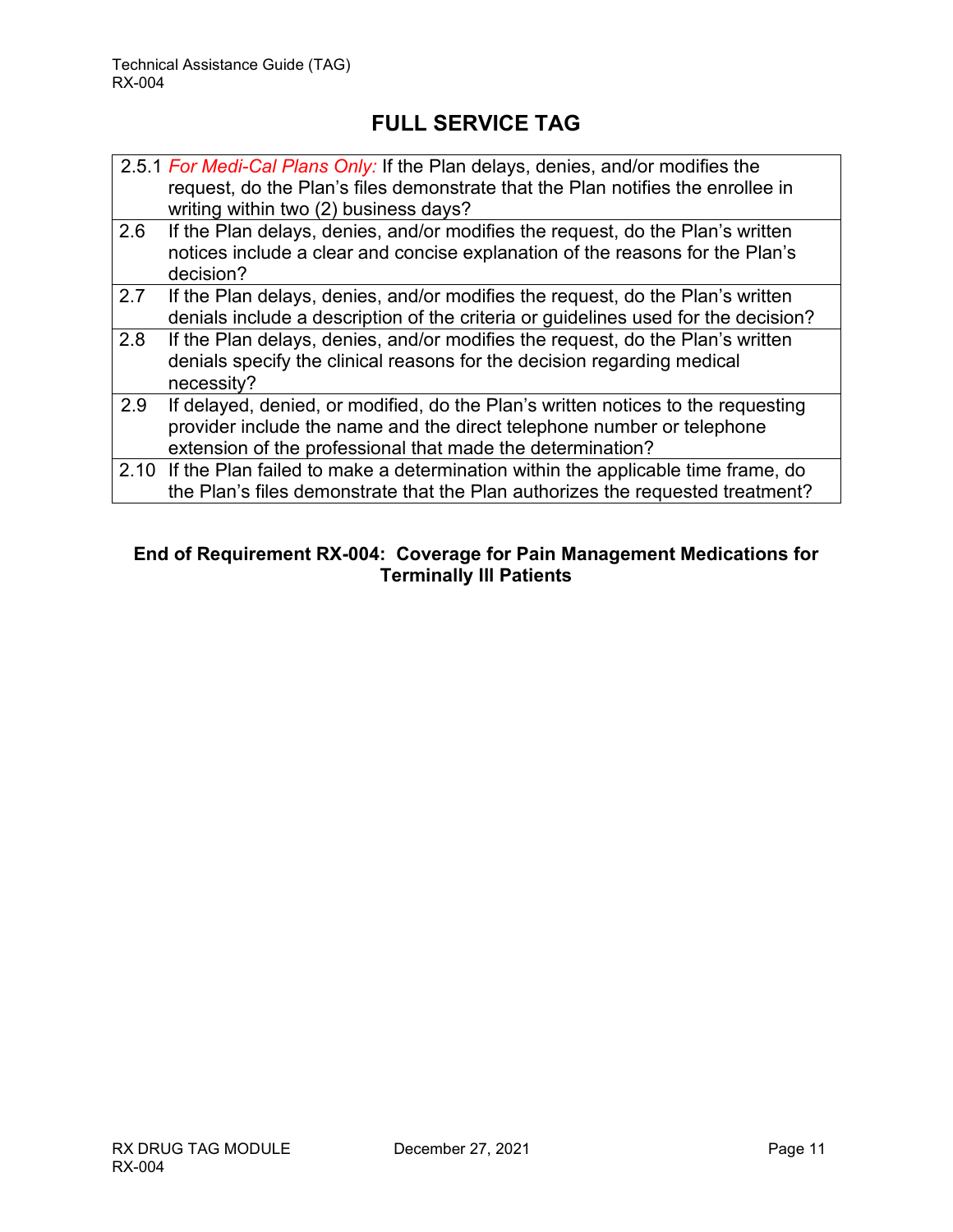### <span id="page-12-0"></span>**Requirement RX-005: Formulary Development**

#### **INDIVIDUAL(S)/ POSITIONS TO BE INTERVIEWED**

#### **Staff responsible for the activities described above, for example:**

- Medical Director
- UM Director
- Director or Manager of Pharmacy
- Pharmacy and Therapeutics Committee Member (if feasible)
- PBM Representative, if applicable

#### **DOCUMENTS TO BE REVIEWED**

- Pharmacy management procedures
- Policies and procedures for developing and modifying the Plan's formulary
- Resumes of members of the Plan's Pharmacy and Therapeutics Committee or other formulary decision-making body
- Policies and/or procedures governing conflicts of interest on the Plan's Pharmacy and Therapeutics Committee or other formulary decision-making body
- Minutes of the Pharmacy and Therapeutics Committee or other formulary decision-making body
- Plan's website
- Policies and/or procedures for updating the Plan's formulary or formularies
- EOC sections referencing the Plan's formulary and prescription coverage
- Plan's formulary or formularies for nongrandfathered individual and small group products

#### *RX-005 - Key Element 1:*

**1. The Plan maintains a pharmacy and therapeutic committee responsible for developing, maintaining, and overseeing the Plan's formulary or formularies. CA Health and Safety Code section 1363.5(b); CA Health and Safety Code section 1367.41(a)-(f); CA Health and Safety Code section 1367.24(e)(2); 28 CCR 1300.67.24(b)(2) and (3).**

|     | <b>Assessment Questions</b>                                                         |  |
|-----|-------------------------------------------------------------------------------------|--|
| 1.1 | Does the Plan maintain a pharmacy and therapeutics committee?                       |  |
| 1.2 | Does the membership of the Plan's pharmacy and therapeutics committee               |  |
|     | board represent a sufficient number of clinical specialties to adequately meet      |  |
|     | the needs of enrollees?                                                             |  |
|     | 1.2.1 Does the Plan's pharmacy and therapeutics committee membership include        |  |
|     | psychiatrists, pediatricians, and/or other mental health-prescribing practitioners? |  |
| 1.3 | Does the Plan's pharmacy and therapeutic committee consist of at least a            |  |
|     | majority of practicing physicians, practicing pharmacists, and other practicing     |  |
|     | health professionals licensed to prescribe drugs?                                   |  |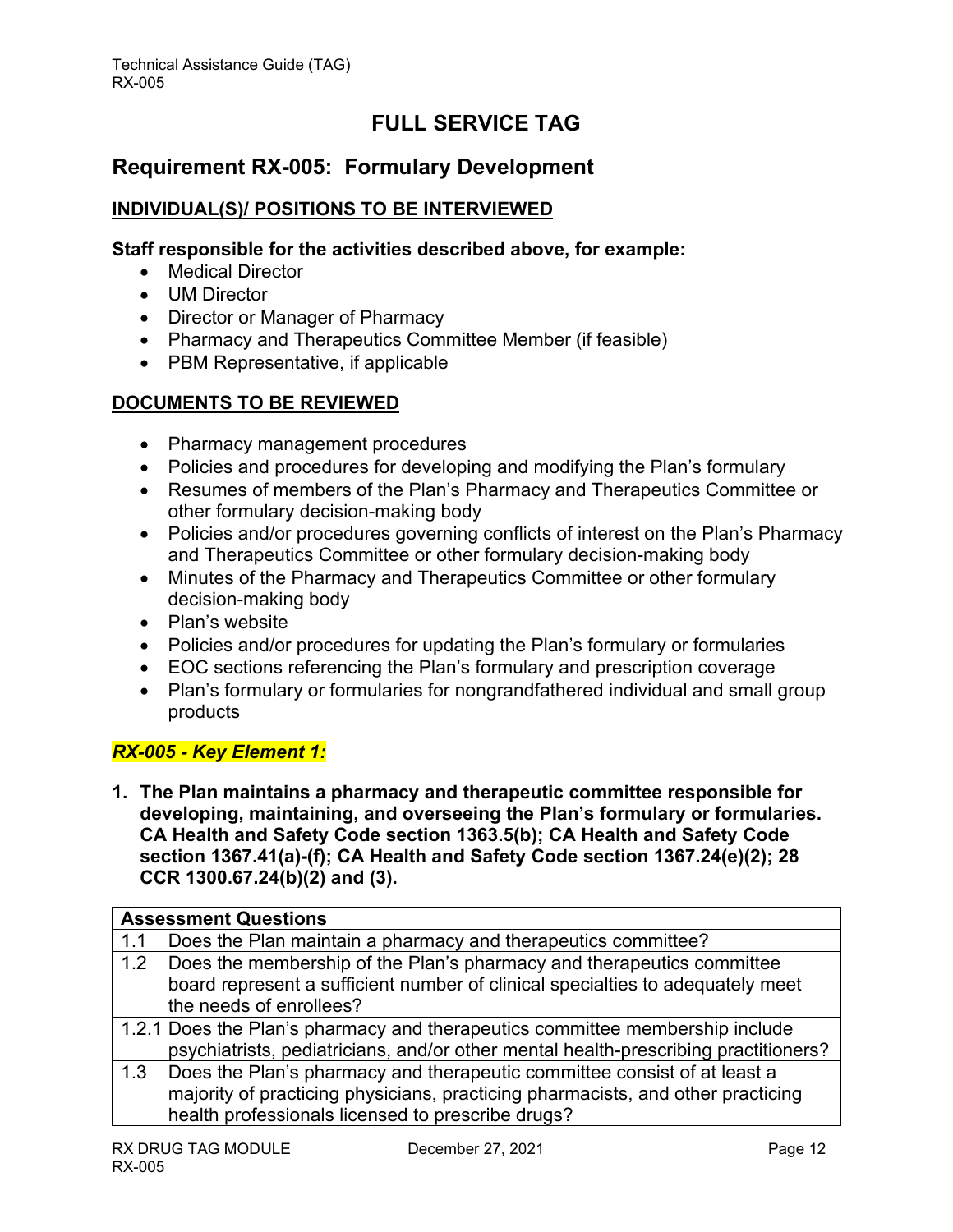| 1.4  | Does the Plan maintain policies and/or procedures to identify whether a member        |
|------|---------------------------------------------------------------------------------------|
|      | of the Plan's pharmacy and therapeutics committee has a conflict of interest          |
|      | with respect to a pharmaceutical drug issuer or manufacturer?                         |
| 1.5  | Does at least 20% of the Plan's pharmacy and therapeutics committee have no           |
|      | conflict of interest with respect to any pharmaceutical issuer or manufacturer?       |
| 1.6  | Does the Plan maintain policies requiring a member of the pharmacy and                |
|      | therapeutics committee to abstain from voting on any issue in which the               |
|      | member has a conflict of interest with respect to a pharmaceutical issuer or          |
|      | manufacturer?                                                                         |
| 1.7  | Does the Plan's pharmacy and therapeutics committee meet at least quarterly?          |
| 1.8  | Does the Plan's pharmacy and therapeutics committee document its rationale            |
|      | for decisions regarding the development of, or revisions to, the Plan's formulary     |
|      | list?                                                                                 |
| 1.9  | Does the pharmacy and therapeutics committee develop and document                     |
|      | procedures to ensure appropriate drug review and inclusion?                           |
| 1.10 | Does the pharmacy and therapeutics committee review policies that quide               |
|      | exceptions and other utilization processes, including drug utilization review,        |
|      | quantity limits, and therapeutic interchange?                                         |
|      | 1.11 Does the pharmacy and therapeutics committee review and analyze treatment        |
|      | protocols and procedures related to the Plan's formulary list at least annually?      |
|      | 1.12 Does the pharmacy and therapeutics committee review and approve all clinical     |
|      | prior authorization criteria, step therapy protocols, and quantity limit restrictions |
|      | applied to covered prescription drugs?                                                |
|      |                                                                                       |

### *RX-005 - Key Element 2:*

**2. The Plan posts its formulary or formularies for each product on its website in a manner that is accessible and searchable by potential enrollees, enrollees, providers, the general public, the Department, and federal agencies. CA Health and Safety Code section 1367.20; CA Health and Safety Code section 1367.205(a)(1)-(3), (b)(1); 28 CCR 1300.67.205(b)(1)-(5), (c)(1)-(7), (d)(1), (2), (4)-(13), (15), (16), (18) and (19).** 

| <b>Assessment Questions</b> |                                                                                  |
|-----------------------------|----------------------------------------------------------------------------------|
| 2.1                         | Does the Plan post its formulary or formularies for each product on its website? |
| 22                          | Are each of the Plan's formularies accessible and searchable?                    |
| 2.3                         | Does the Plan update its formulary or formularies with any changes on a          |
|                             | monthly basis?                                                                   |
|                             |                                                                                  |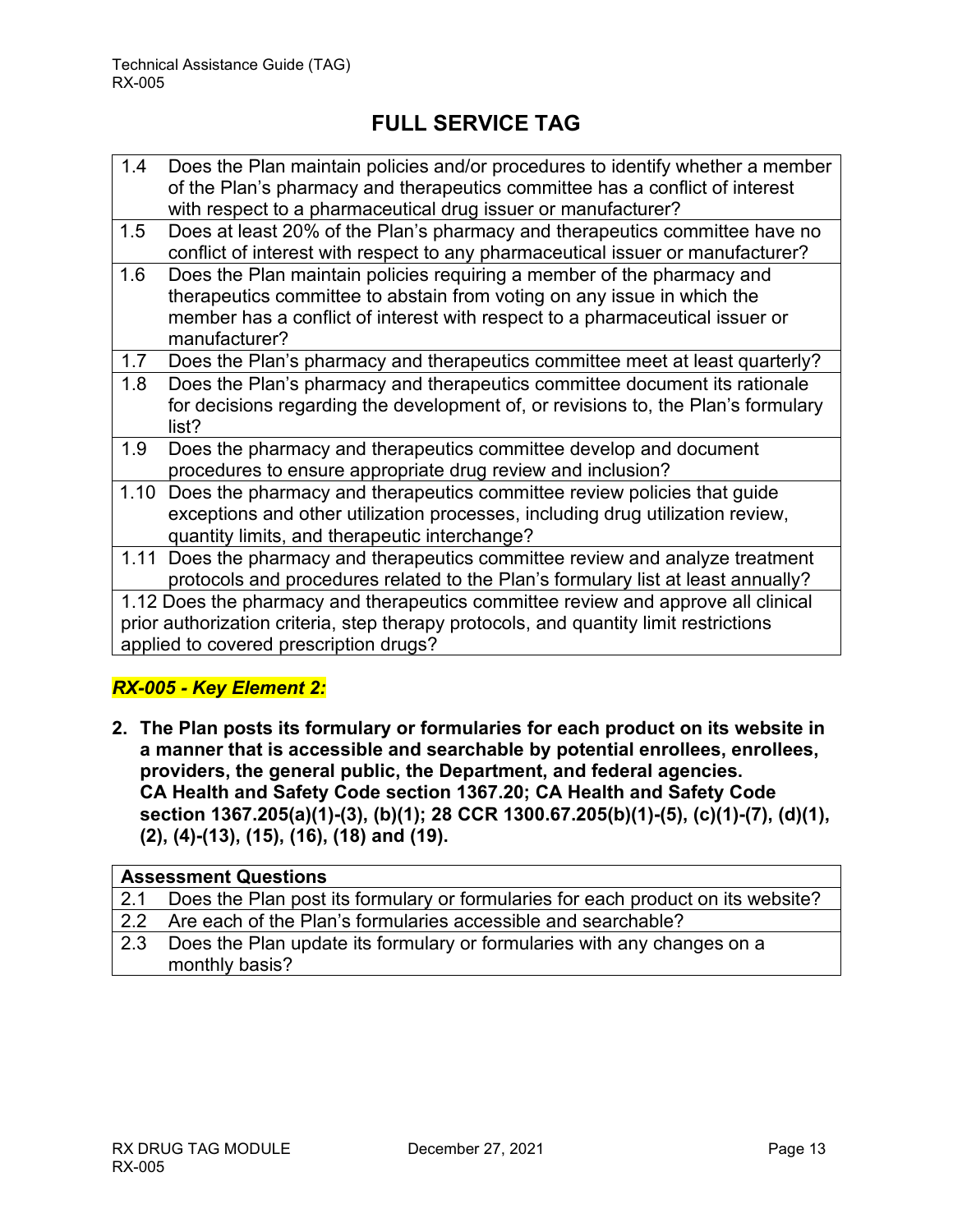| 2.4<br>Do each of the Plan's formularies include the following sections in the order   |
|----------------------------------------------------------------------------------------|
| listed:                                                                                |
| (1) Cover page;                                                                        |
| (2) Table of contents;                                                                 |
| (3) Informational section;                                                             |
| (4) Categorical list of prescription drugs; and                                        |
| (5) Index of prescription drugs.                                                       |
| Does each formulary include a cover page?<br>2.5                                       |
| 2.5.1 Does the cover page include the title of the document?                           |
| 2.5.2 Does the coverage page include the name of the health plan offering the          |
| formulary?                                                                             |
| 2.5.3 Does the cover page include the name of each health plan product to which the    |
| formulary applies?                                                                     |
| 2.5.4 Does the cover page include the date the formulary was last updated?             |
| 2.5.5 Does the cover page include a notice that the formulary is subject to change and |
| all previous versions of the formulary are no longer in effect?                        |
| 2.5.6 Does the cover page include a direct website link/URL for the location of the    |
| electronic version of the formulary posted on the Plan's public website?               |
| 2.5.7 Does the cover page include either:                                              |
| (a) a direct website link/URL for the location of plan-specific coverage               |
| documents that include cost sharing applicable to prescription drugs for each          |
| health plan product to which the formulary applies; OR                                 |
| (b) specific instructions for locating plan-specific coverage documents that           |
| include cost sharing applicable to prescription drugs for each health plan             |
| product to which the formulary applies?                                                |
| Does the informational section for each formulary include instructions for<br>2.6      |
| contacting the Plan's customer service department?                                     |
| 2.7<br>Does the informational section for each formulary include a definition section? |
| Does the informational section for each formulary include instructions for<br>2.8      |
| locating a prescription drug in the categorical list of prescription drugs?            |
| 2.9<br>Does the informational section for each formulary include a description of how  |
| drugs are listed in the categorical list of prescription drugs?                        |
| 2.9.1 Does the description explain a drug is listed alphabetically by its brand and    |
| generic names in the therapeutic category and class to which it belongs?               |
| 2.9.2 Does the description explain the generic name of a brand name drug is included   |
| after the brand name in parenthesis in all bold and italicized lowercase letters?      |
| 2.9.3 Does the description explain if a generic equivalent for a brand name is         |
| available, and both the brand name and generic equivalents are covered, the            |
| generic drug will be listed separately from the brand name drug in all bold and        |
| italicized lower case letters?                                                         |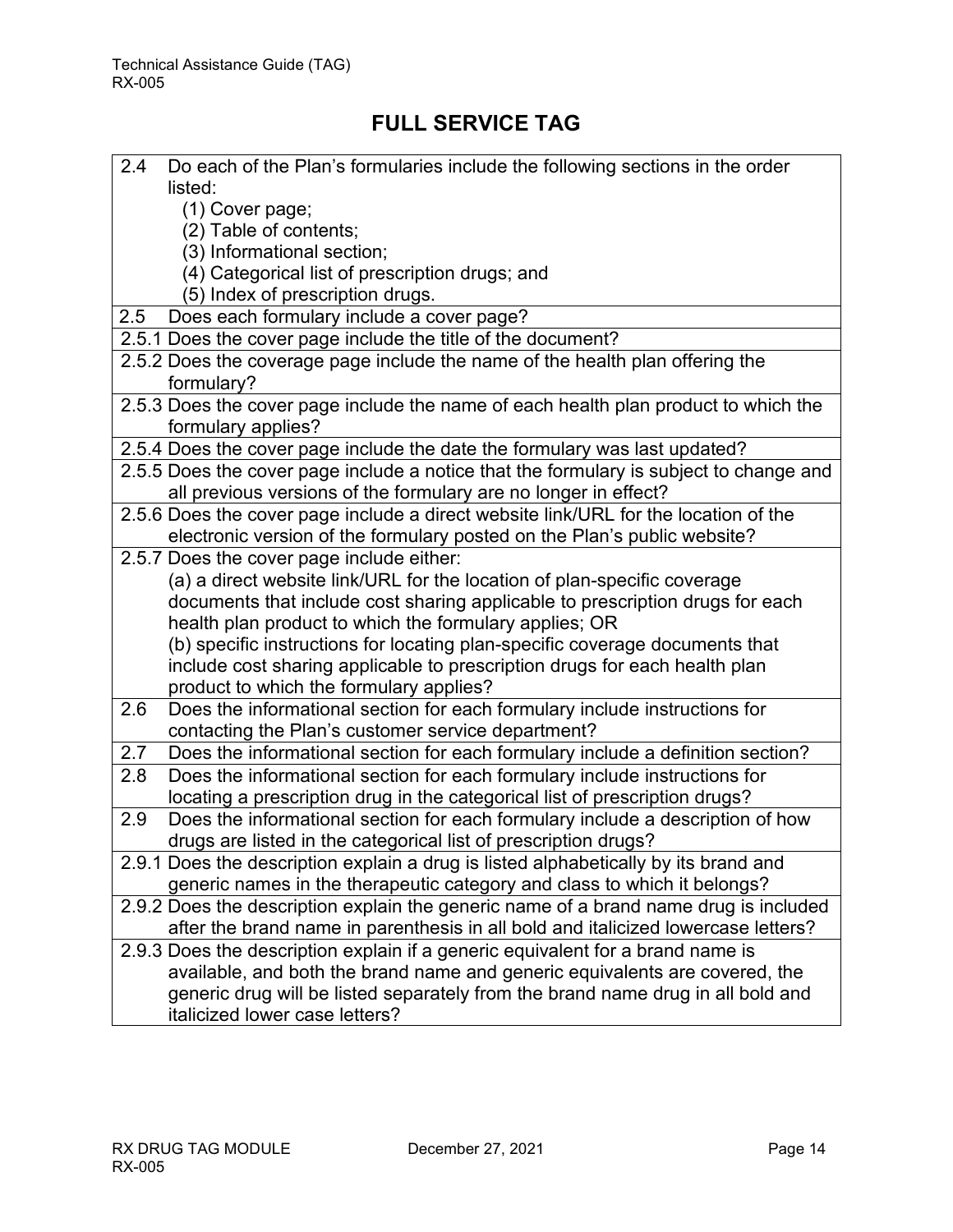| 2.9.4 Does the description explain that, in the event a generic drug is marketed under                                                          |
|-------------------------------------------------------------------------------------------------------------------------------------------------|
| a proprietary, trademark protected brand name, the brand name will be listed in                                                                 |
| all CAPITAL letters after the generic name in parentheses and regular typeface                                                                  |
| with first letter of each word capitalized?                                                                                                     |
| 2.9.5 Does the description include an example of a drug available both as a brand                                                               |
| name drug and a generic equivalent to illustrate how such a drug is listed?                                                                     |
| Does the informational section for each formulary include a description of the<br>2.10<br>drug tiers (if the drugs are grouped into tiers) that |
| (i) accurately describes the types of prescription drugs placed in each tier and                                                                |
| (ii) explains how to determine which                                                                                                            |
| (A) prescription drugs are preferred drugs and                                                                                                  |
| (B) the cost sharing for each drug tier?                                                                                                        |
| Does the informational section of each formulary include a description of all<br>2.11                                                           |
| utilization management restrictions the Plan imposes on prescription drug                                                                       |
| coverage, including, but not limited to, prior authorization requirements, step                                                                 |
| therapy requirements, quantity limits, and network limitations on access                                                                        |
| including specialty pharmacy restrictions?                                                                                                      |
| 2.12 Does the informational section of each formulary include information about the                                                             |
| differences between drugs covered under the medical benefit and drugs                                                                           |
| covered under the outpatient benefit and instructions on how to obtain coverage                                                                 |
| information concerning drugs covered under the medical benefit?                                                                                 |
| 2.13 Does the informational section of each formulary include notice that the health                                                            |
| plan will update the formulary with any changes on a monthly basis?                                                                             |
| 2.13.1 Does the informational section include a description of the types of changes a                                                           |
| health plan may make to the formulary during the policy year and the dates on                                                                   |
| which such changes shall be effective, including (at a minimum) (A) change in                                                                   |
| drug or dosage form; (B) changes in tier placement of a drug that results in an                                                                 |
| increase in cost sharing; and (C) any changes of utilization management                                                                         |
| restrictions, including any additions of these restrictions?                                                                                    |
| 2.14<br>Does the informational section include an explanation that the presence of a                                                            |
| prescription drug on the formulary does not guarantee an enrollee will be                                                                       |
| prescribed the prescription drug by their prescribing provider for a particular                                                                 |
| medical condition?                                                                                                                              |
| 2.15.1 Does the description state that the Plan shall notify the enrollee or the                                                                |
| enrollee's designee and the enrollee's prescribing provider of its coverage                                                                     |
| determination within 24 hours of receipt of exigent request and within 72 hours                                                                 |
| of receipt of all other requests?                                                                                                               |
| Does not apply to Medi-Cal plans/lines of business.                                                                                             |
| 2.16<br>Does the informational section of each formulary include instructions on how                                                            |
| to locate and fill a prescription through a network retail pharmacy, mail order                                                                 |
| pharmacy, and specialty pharmacy, as applicable?                                                                                                |
| 2.17<br>Does the informational section of each formulary include a detailed description                                                         |
| of the process for requesting prior authorization or a step therapy exception?                                                                  |
| 2.17.1 Does the description state that if the Plan fails to respond to a completed prior                                                        |
| authorization or step therapy exception request within 72 hours of receiving a                                                                  |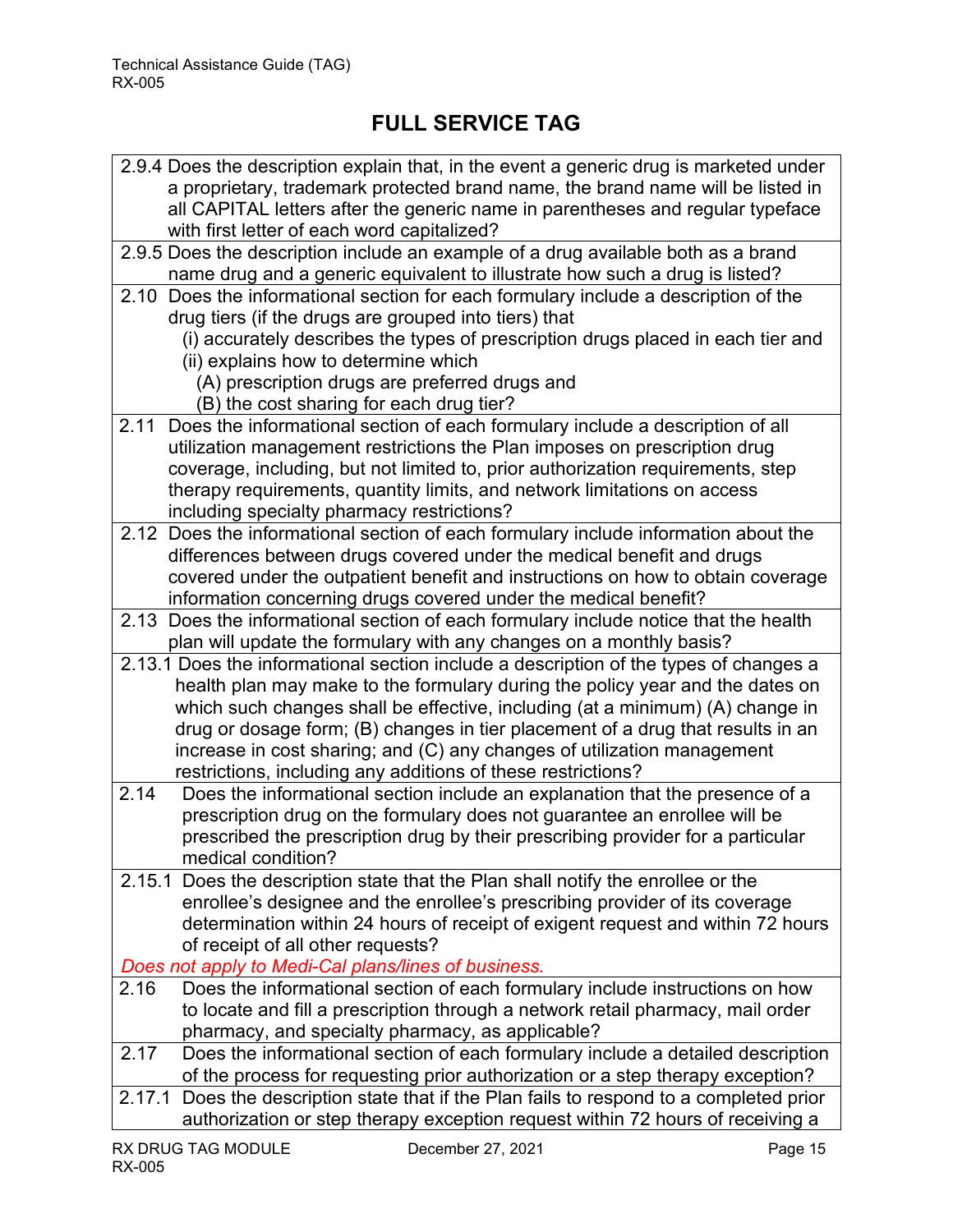|      | non-urgent request and 24 hours of receiving a request based on exigent<br>circumstances, the request is deemed granted?<br>Does not apply to Medi-Cal plans/lines of business.                                                                                                                                                                                                                                                                             |
|------|-------------------------------------------------------------------------------------------------------------------------------------------------------------------------------------------------------------------------------------------------------------------------------------------------------------------------------------------------------------------------------------------------------------------------------------------------------------|
| 2.18 | Does the informational section of each formulary include notice that a health<br>plan may not limit or exclude coverage for a drug if the health plan previously<br>approved coverage of the drug for the enrollee's medical condition and the<br>prescribing provider continues to prescribe the drug for the medical condition,<br>provided the drug is appropriately prescribed and safe and effective for<br>treating the enrollee's medical condition? |
| 2.19 | Does the informational section of each formulary include a description of the<br>coverage provided under the outpatient prescription drug benefit for drugs,<br>devices, and FDA-approved products for preventative, contraceptive, and<br>diabetes care?                                                                                                                                                                                                   |
|      | 2.19.1 Does this description include a detailed explanation of the requirements and<br>process to acquire these drugs, devices, and products through the outpatient<br>prescription drug benefit?                                                                                                                                                                                                                                                           |
| 2.20 | Does the informational section of each formulary include a detailed description<br>of the process for requesting coverage and obtaining drugs that are subject to<br>specialty pharmacy restrictions or other network limitations on coverage, if<br>applicable to any drugs listed on the formulary?                                                                                                                                                       |
| 2.21 | Does the informational section of each formulary include an annotated legend<br>or key to all abbreviations, symbols, and notations used in the formulary?                                                                                                                                                                                                                                                                                                  |

### **End of Requirement RX-005: Formulary Development**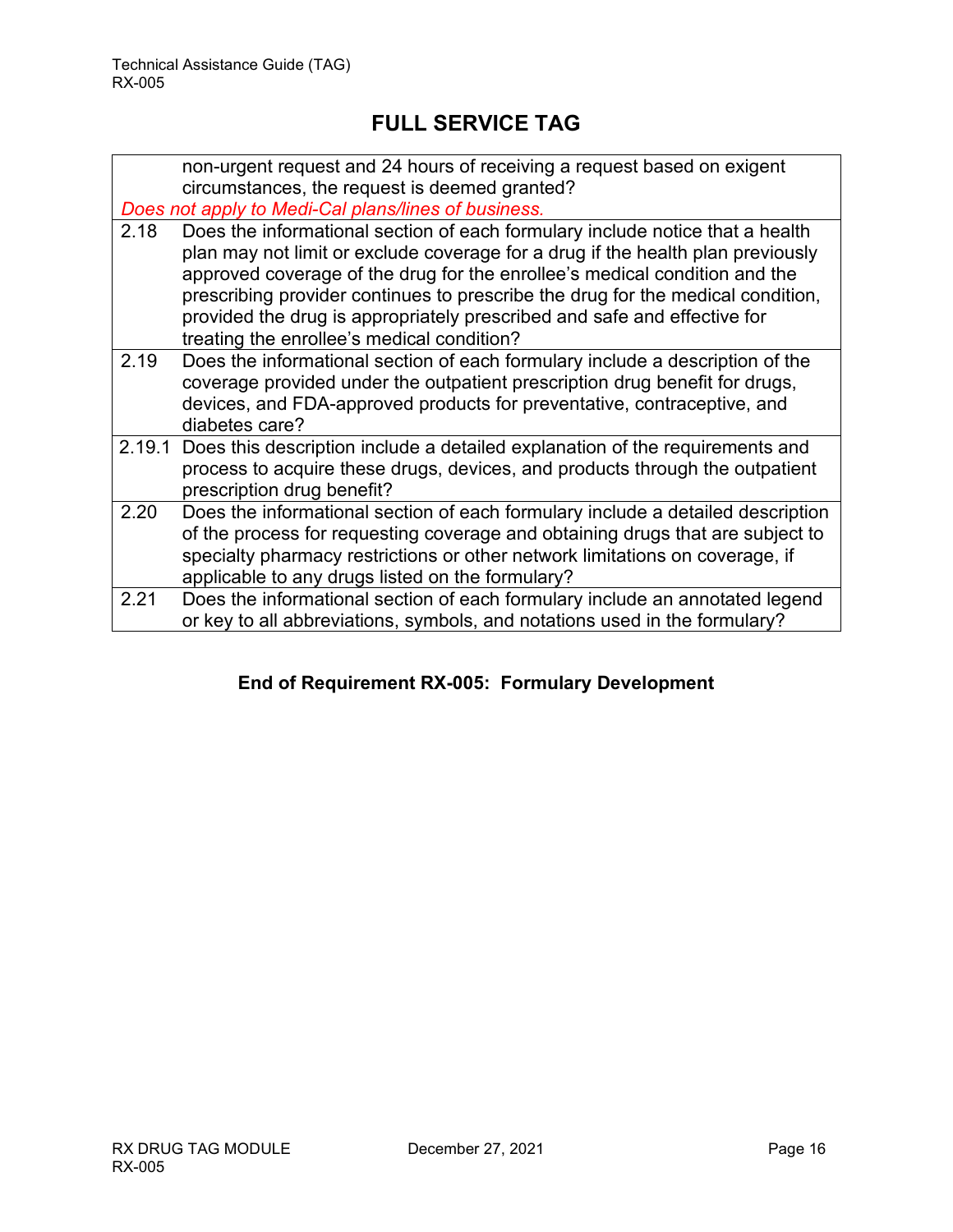### <span id="page-17-0"></span>**Requirement RX-006: Coverage for Mental Health Parity Prescriptions**

#### **INDIVIDUAL(S)/ POSITIONS TO BE INTERVIEWED**

#### **Staff responsible for the activities described above, for example:**

- Medical Director
- UM Director
- Director or Manager of Pharmacy

#### **DOCUMENTS TO BE REVIEWED**

- Policies, procedures and protocol documents related to application of limits
- Member materials regarding prescription benefit limits
- Pharmacy management procedures

#### *RX-006 - Key Element 1:*

**1. The Plan provides prescription coverage for the diagnosis and medically necessary treatment of mental health parity diagnoses under the same terms and conditions applied to other medical conditions.**

**CA Health and Safety Code sections 1374.72(a) and (b)(4). [Effective until 12/31/2020]**

**CA Health and Safety Code sections 1374.72(a) and (b)(3). [Effective as of 01/01/2021]**

#### **Assessment Question**

1.1 Are the Plan's coverage limits and co-payments for psycho-pharmacologic drugs consistent with or not more stringent than limits for medical prescriptions?

#### **End of Requirement RX-006: Coverage for Mental Health Parity Prescriptions**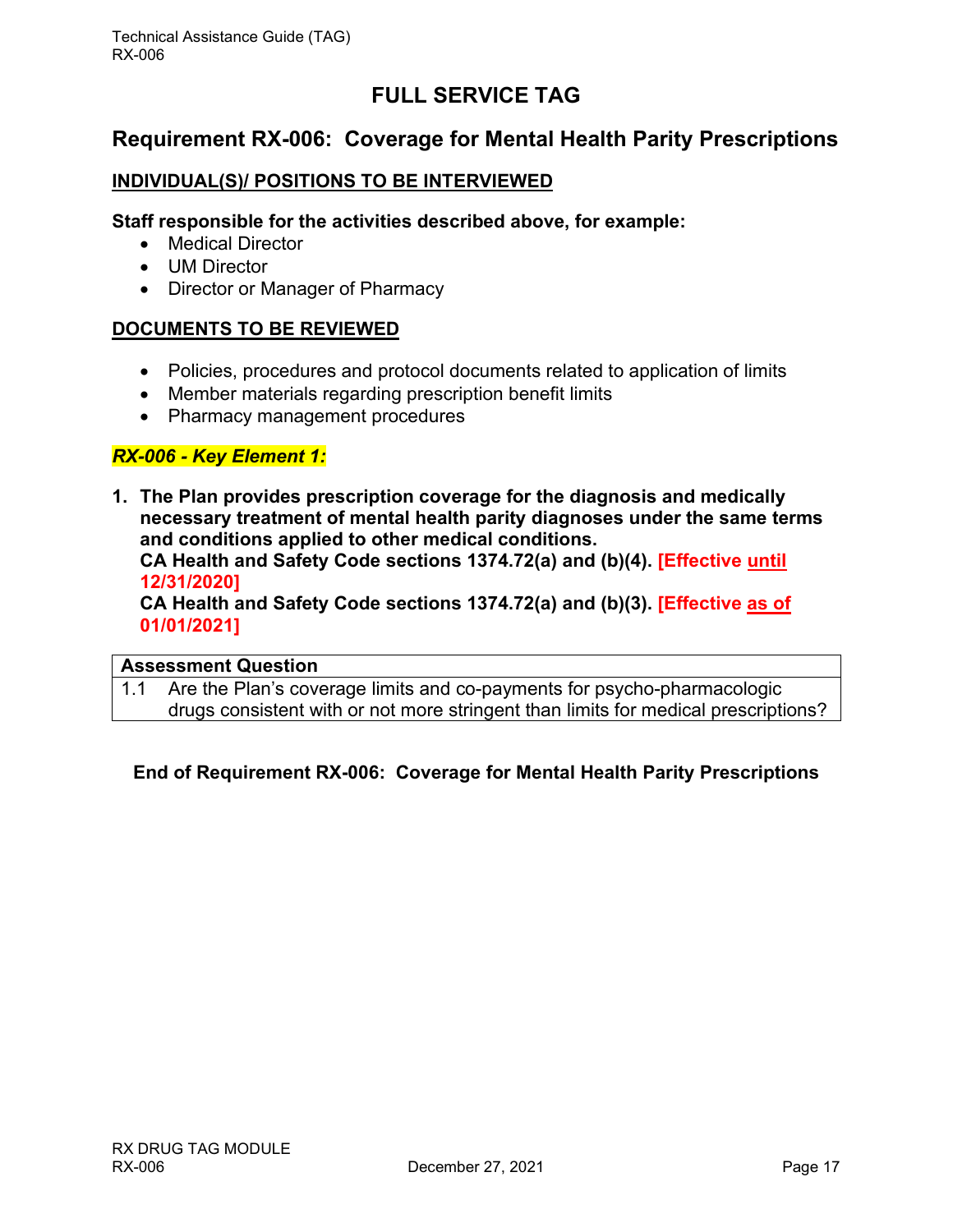### <span id="page-18-0"></span>**Statutory/Regulatory Citations**

#### **CA Health and Safety Code section 1342.71(c)**

(c) Nothing in this chapter shall prohibit a plan from charging a subscriber or enrollee a copayment or deductible for a prescription drug benefit or from setting forth by contract, a limitation or an exclusion from, coverage of prescription drug benefits, if the copayment, deductible, limitation, or exclusion is reported to, and found unobjectionable by, the director and disclosed to the subscriber or enrollee pursuant to the provisions of Section 1363.

#### **CA Health and Safety Code sections 1342.71(j)**

(j) In the provision of outpatient prescription drug coverage, a health care service plan may utilize formulary, prior authorization, step therapy, or other reasonable medical management practices consistent with this chapter.

#### **CA Health and Safety Code section 1363.5(b)**

(b) The criteria or guidelines used by plans, or any entities with which plans contract for services that include utilization review or utilization management functions, to determine whether to authorize, modify, or deny health care services shall:

(1) Be developed with involvement from actively practicing health care providers.

(2) Be consistent with sound clinical principles and processes.

(3) Be evaluated, and updated if necessary, at least annually.

(4) If used as the basis of a decision to modify, delay, or deny services in a specified case under review, be disclosed to the provider and the enrollee in that specified case. (5) Be available to the public upon request. A plan shall only be required to disclose the criteria or guidelines for the specific procedures or conditions requested. A plan may charge reasonable fees to cover administrative expenses related to disclosing criteria or guidelines pursuant to this paragraph, limited to copying and postage costs. The plan may also make the criteria or guidelines available through electronic communication means.

#### **CA Health and Safety Code section 1367.41(a)-(f)**

(a) Commencing January 1, 2017, a health care service plan shall maintain a pharmacy and therapeutics committee that shall be responsible for developing, maintaining, and overseeing any drug formulary list. If the plan delegates responsibility for the formulary to any entity, the obligation of the plan to comply with this chapter shall not be waived. (b) The pharmacy and therapeutics committee board membership shall conform with both of the following:

(1) Represent a sufficient number of clinical specialties to adequately meet the needs of enrollees.

(2) Consist of a majority of individuals who are practicing physicians, practicing pharmacists, and other practicing health professionals who are licensed to prescribe drugs.

(d) At least 20 percent of the board membership shall not have a conflict of interest with respect to the issuer or any pharmaceutical manufacturer.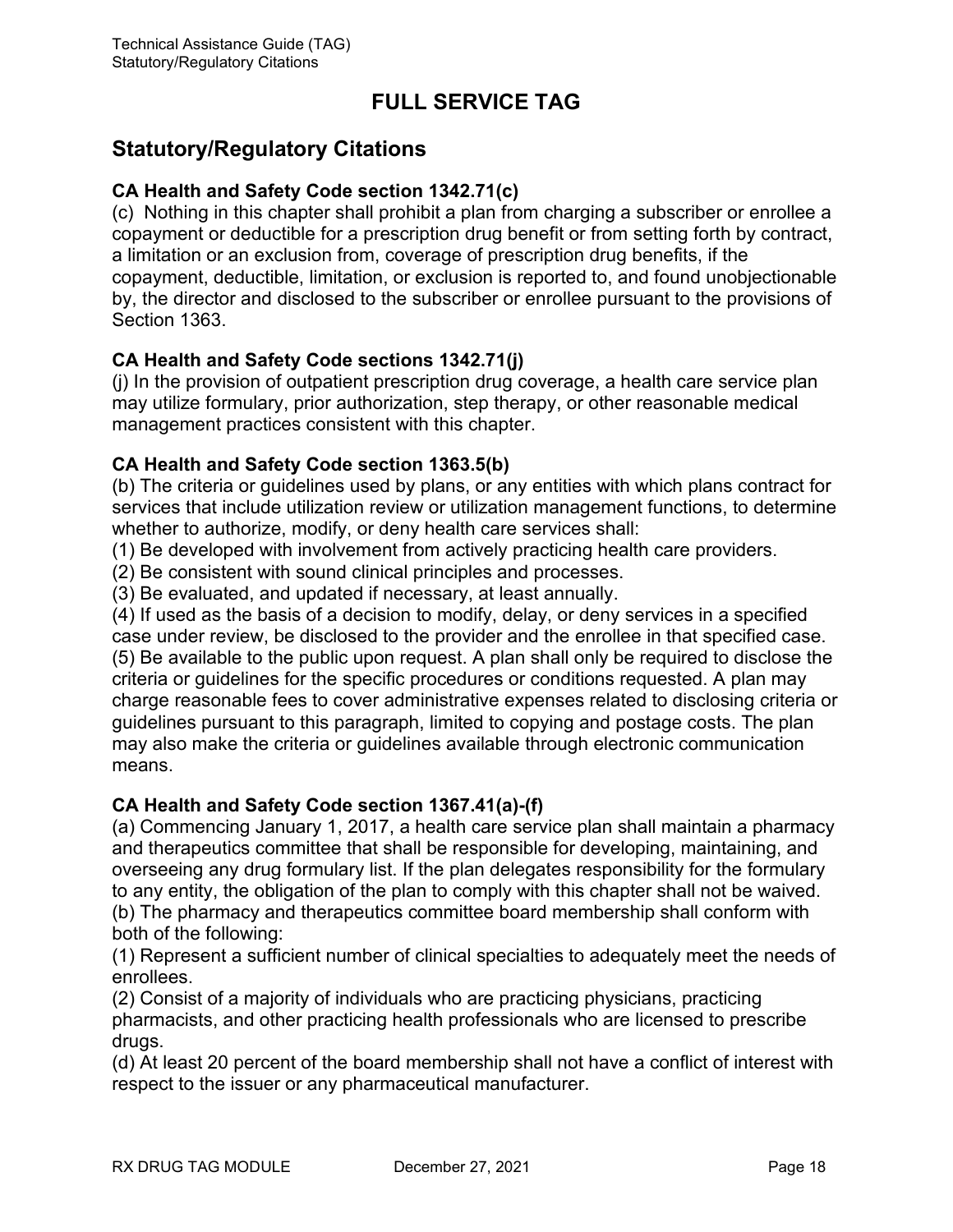(e) The pharmacy and therapeutics committee shall meet at least quarterly and shall maintain written documentation of the rationale for its decisions regarding development of, or revisions to, the formulary drug list.

(f) The pharmacy and therapeutics committee shall do all of the following:

(1) Develop and document procedures to ensure appropriate drug review and inclusion.

(2) Base clinical decisions on the strength of the scientific evidence and standards of practice, including assessing peer-reviewed medical literature, pharmacoeconomic studies, outcomes research data, and other related information.

(3) Consider the therapeutic advantages of drugs in terms of safety and efficacy when selecting formulary drugs.

(4) Review policies that guide exceptions and other utilization management processes, including drug utilization review, quantity limits, and therapeutic interchange.

(5) Evaluate and analyze treatment protocols and procedures related to the plan's formulary at least annually.

(6) Review and approve all clinical prior authorization criteria, step therapy protocols, and quantity limit restrictions applied to each covered drug.

(7) Review new United States Food and Drug Administration-approved drugs and new uses for existing drugs.

(8) Ensure that the plan's formulary drug list or lists cover a range of drugs across a broad distribution of therapeutic categories and classes and recommend drug treatment regiments that treat all disease states and do not discourage enrollment by any group of enrollees.

(9) Ensure that the plan's formulary drug list or lists provide appropriate access to drugs that are included in broadly accepted treatment guidelines and that are indicative of general best practices at the time.

#### **CA Health and Safety Code section 1367.20**

Every health care service plan that provides prescription drug benefits and maintains one or more drug formularies shall provide to members of the public, upon request, a copy of the most current list of prescription drugs on the formulary of the plan by major therapeutic category, with an indication of whether any drugs on the list are preferred over other listed drugs. If the health care service plan maintains more than one formulary, the plan shall notify the requester that a choice of formulary lists is available.

#### **CA Health and Safety Code section 1367.205(a)(1)-(3)**

(a) In addition to the list required to be provided under Section 1367.20, a health care service plan that provides prescription drug benefits and maintains one or more drug formularies shall do all of the following:

(1) Post the formulary or formularies for each product offered by the plan on the plan's Web site in a manner that is accessible and searchable by potential enrollees, enrollees, providers, the general public, the department, and federal agencies as required by federal law or regulations.

(2) Update the formularies posted pursuant to paragraph (1) with any change to those formularies on a monthly basis.

(3) No later than six months after the date that the standard formulary template is developed under subdivision (b), use that template to display the formulary or formularies for each product offered by the plan.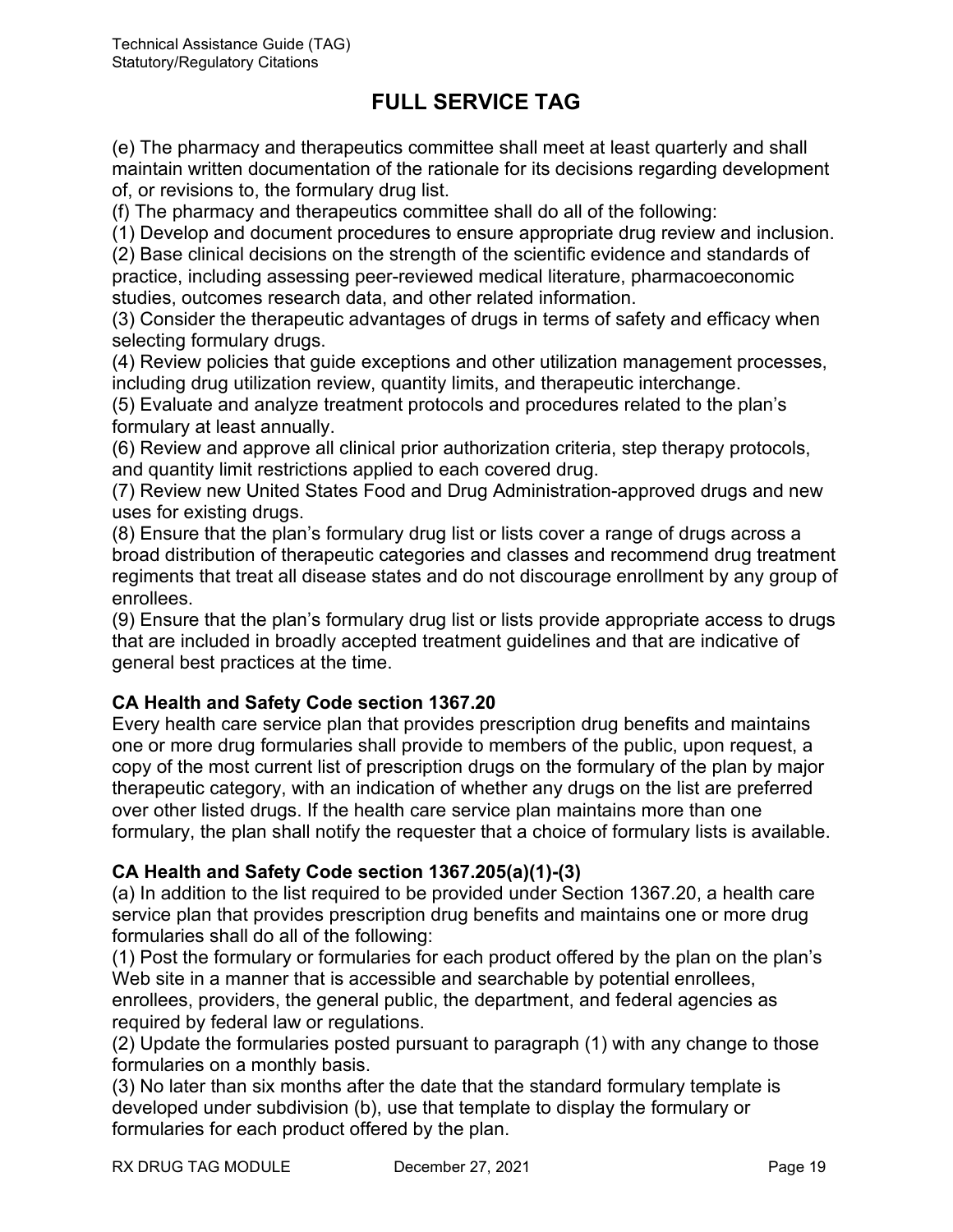#### **CA Health and Safety Code section 1367.205(c)**

(c) For purposes of this section, "formulary" means the complete list of drugs preferred for use and eligible for coverage under a health care service plan product and includes the drugs covered under the pharmacy benefit of the product.

#### **CA Health and Safety Code section 1367.215(a)**

(a) Every health care service plan contract that covers prescription drug benefits shall provide coverage for appropriately prescribed pain management medications for terminally ill patients when medically necessary. The plan shall approve or deny the request by the provider for authorization of coverage for an enrollee who has been determined to be terminally ill in a timely fashion, appropriate for the nature of the enrollee's condition, not to exceed 72 hours of the plan's receipt of the information requested by the plan to make the decision. If the request is denied or if additional information is required, the plan shall contact the provider within one working day of the determination, with an explanation of the reason for the denial or the need for additional information. The requested treatment shall be deemed authorized as of the expiration of the applicable timeframe.

#### **CA Health and Safety Code section 1367.22(a)**

(a) A health care service plan contract, issued, amended, or renewed on or after July 1, 1999, that covers prescription drug benefits shall not limit or exclude coverage for a drug for an enrollee if the drug previously had been approved for coverage by the plan for a medical condition of the enrollee and the plan's prescribing provider continues to prescribe the drug for the medical condition, provided that the drug is appropriately prescribed and is considered safe and effective for treating the enrollee's medical condition. Nothing in this section shall preclude the prescribing provider from prescribing another drug covered by the plan that is medically appropriate for the enrollee, nor shall anything in this section be construed to prohibit generic drug substitutions as authorized by Section 4073 of the Business and Professions Code. For purposes of this section, a prescribing provider shall include a provider authorized to write a prescription, pursuant to subdivision (a) of Section 4059 of the Business and Professions Code, to treat a medical condition of an enrollee.

#### **CA Health and Safety Code section 1367.24(e)(2)**

(e) Every health care service plan that provides prescription drug benefits shall maintain, as part of its books and records under Section 1381, all of the following information, which shall be made available to the director upon request: (2) Records developed by the pharmacy and therapeutic committee of the plan, or by others responsible for developing, modifying, and overseeing formularies, including medical groups, individual practice associations, and contracting pharmaceutical benefit management companies, used to guide the drugs prescribed for the enrollees of the plan, that fully describe the reasoning behind formulary decisions.

### **CA Health and Safety Code section 1367.24(k)**

(k) For any individual, small group, or large health plan contracts, a health care service plan's process described in subdivision (a) shall comply with the request for exception and external exception request review processes de- scribed in subdivision (c) of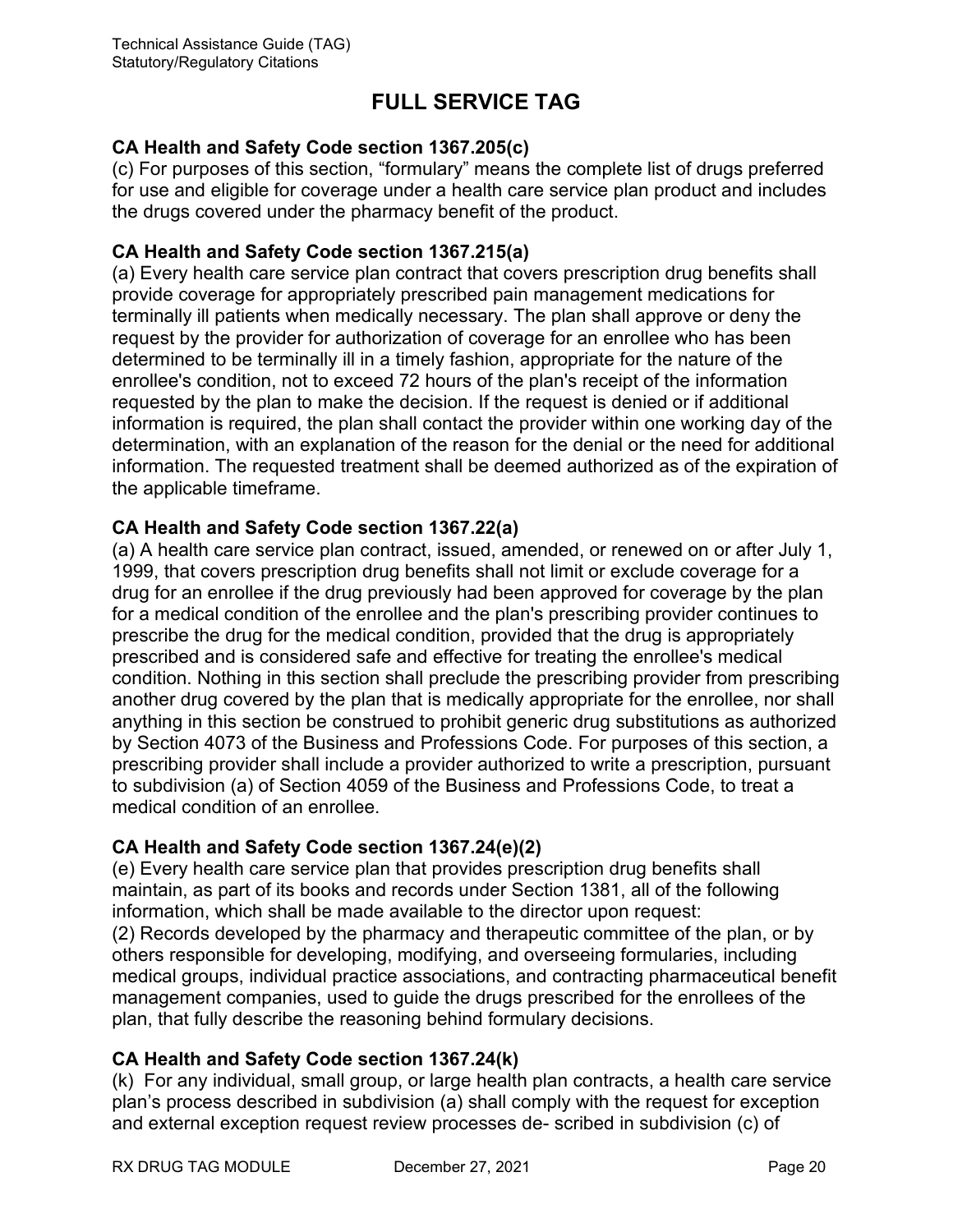Section 156.122 of Title 45 of the Code of Federal Regulations. This subdivision shall not apply to Medi-Cal managed care health care service plan contracts as described in subdivision (l).

#### **CA Health and Safety Code section 1367.241(a)-(c), (e)-(f), and (h)**[2](#page-21-0)

(a) Notwithstanding any other law, on and after January 1, 2013, a health care service plan that provides coverage for prescription drugs shall accept only the prior authorization form developed pursuant to subdivision (c), or an electronic prior authorization process described in subdivision (e), when requiring prior authorization for prescription drugs. This section does not apply in the event that a physician or physician group has been delegated the financial risk for prescription drugs by a health care service plan and does not use a prior authorization process. This section does not apply to a health care service plan, or to its affiliated providers, if the health care service plan owns and operates its pharmacies and does not use a prior authorization process for prescription drugs.

(b) If a health care service plan or a contracted physician group fails to respond within 72 hours for nonurgent requests, and within 24 hours if exigent circumstances exist, upon receipt of a completed prior authorization request from a prescribing provider, the prior authorization request shall be deemed to have been granted. The requirements of this subdivision shall not apply to contracts entered into pursuant to Chapter 7 (commencing with Section 14000), Chapter 8 (commencing with Section 14200), or Chapter 8.75 (commencing with Section 14591) of Part 3 of Division 9 of the Welfare and Institutions Code. Medi-Cal managed care health care service plans that contract under those chapters shall not be required to maintain an external exception request review as provided in Section 156.122 of Title 45 of the Code of Federal Regulations. (c) On or before January 1, 2017, the department and the Department of Insurance shall jointly develop a uniform prior authorization form. Notwithstanding any other law, on and after July 1, 2017, or six months after the form is completed pursuant to this section, whichever is later, every prescribing provider shall use that uniform prior authorization form, or an electronic prior authorization process described in subdivision (e), to request prior authorization for coverage of prescription drugs and every health care service plan shall accept that form or electronic process as sufficient to request prior authorization for prescription drugs.

(e) A prescribing provider may use an electronic prior authorization system utilizing the standardized form described in subdivision (c) or an electronic process developed specifically for transmitting prior authorization information that meets the National Council for Prescription Drug Programs' SCRIPT standard for electronic prior authorization transactions.

(f) Subdivision (a) does not apply if any of the following occurs:

(1) A contracted physician group is delegated the financial risk for prescription drugs by a health care service plan.

(2) A contracted physician group uses its own internal prior authorization process rather than the health care service plan's prior authorization process for plan enrollees.

<span id="page-21-0"></span>RX DRUG TAG MODULE December 27, 2021 Page 21  $2$  All health care service plans are required to start using Form 61-211 (Revised 12/16) by January 1, 2018. The revised form can be found here: [Prescription Prior Authorization Request Form.](http://www.dmhc.ca.gov/Portals/0/HealthCareInCalifornia/ResourcesForHealthCareProviders/Prescription_Prior_Authorization_Request_Form.pdf) Up until they implement the revised form, all health care service plans were required to use Form 61-211 (New 08/13).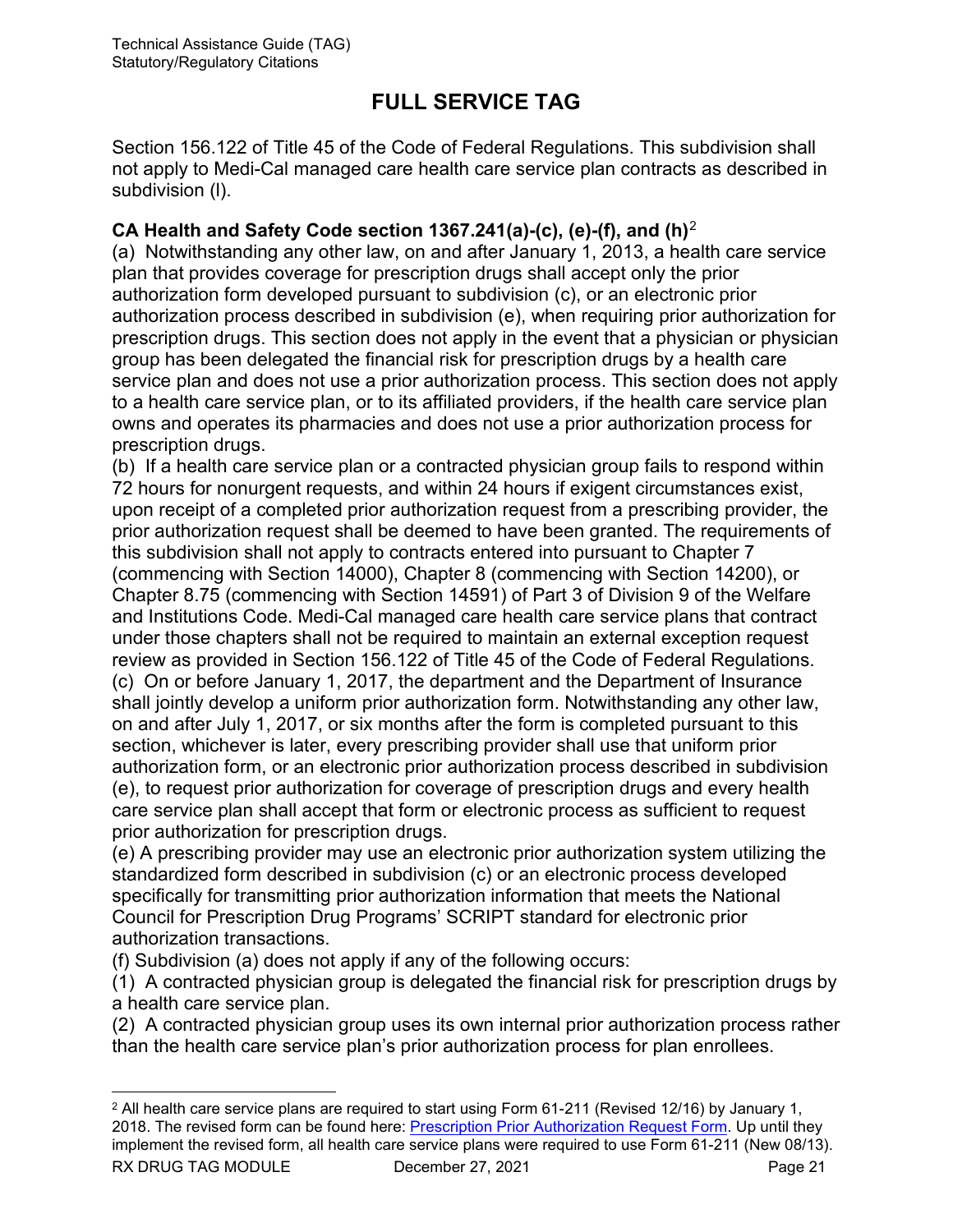(3) A contracted physician group is delegated a utilization management function by the health care service plan concerning any prescription drug, regardless of the delegation of financial risk.

(h) For purposes of this section:

(1) "Prescribing provider" shall include a provider authorized to write a prescription, pursuant to subdivision (a) of Section 4040 of the Business and Professions Code, to treat a medical condition of an enrollee.

(2) "Exigent circumstances" exist when an enrollee is suffering from a health condition that may seriously jeopardize the enrollee's life, health, or ability to regain maximum function or when an enrollee is undergoing a current course of treatment using a nonformulary drug.

(3) "Completed prior authorization request" means a completed uniform prior authorization form developed pursuant to subdivision (c), or a completed request submitted using an electronic prior authorization system described in subdivision (e), or, for contracted physician groups described in subdivision (f), the process used by the contracted physician group.

### **CA Health and Safety Code sections 1367.24(a)-(d) and (k)**

(a) Every health care service plan that provides prescription drug benefits shall maintain an expeditious process by which prescribing providers may obtain authorization for a medically necessary nonformulary prescription drug. On or before July 1, 1999, every health care service plan that provides prescription drug benefits shall file with the department a description of its process, including timelines, for responding to authorization requests for nonformulary drugs. Any changes to this process shall be filed with the department pursuant to Section 1352. Each plan shall provide a written description of its most current process, including timelines, to its prescribing providers. For purposes of this section, a prescribing provider shall include a provider authorized to write a prescription, pursuant to subdivision (a) of Section 4040 of the Business and Professions Code, to treat a medical condition of an enrollee. (b) Any plan that disapproves a request made pursuant to subdivision (a) by a prescribing provider to obtain authorization for a nonformulary drug shall provide the reasons for the disapproval in a notice provided to the enrollee. The notice shall indicate that the enrollee may file a grievance with the plan if the enrollee objects to the disapproval, including any alternative drug or treatment offered by the plan. The notice shall comply with subdivision (b) of Section 1368.02. Any health plan that is required to maintain an external exception request review process pursuant to subdivision (k) shall indicate in the notice required under this subdivision that the enrollee may file a grievance seeking an external exception request review.

(c) The process described in subdivision (a) by which prescribing providers may obtain authorization for medically necessary nonformulary drugs shall not apply to a nonformulary drug that has been prescribed for an enrollee in conformance with the provisions of Section 1367.22.

(d) The process described in subdivision (a) by which enrollees may obtain medically necessary nonformulary drugs, including specified timelines for responding to prescribing provider authorization requests, shall be described in evidence of coverage and disclosure forms, as required by subdivision (a) of Section 1363, issued on or after July 1, 1999.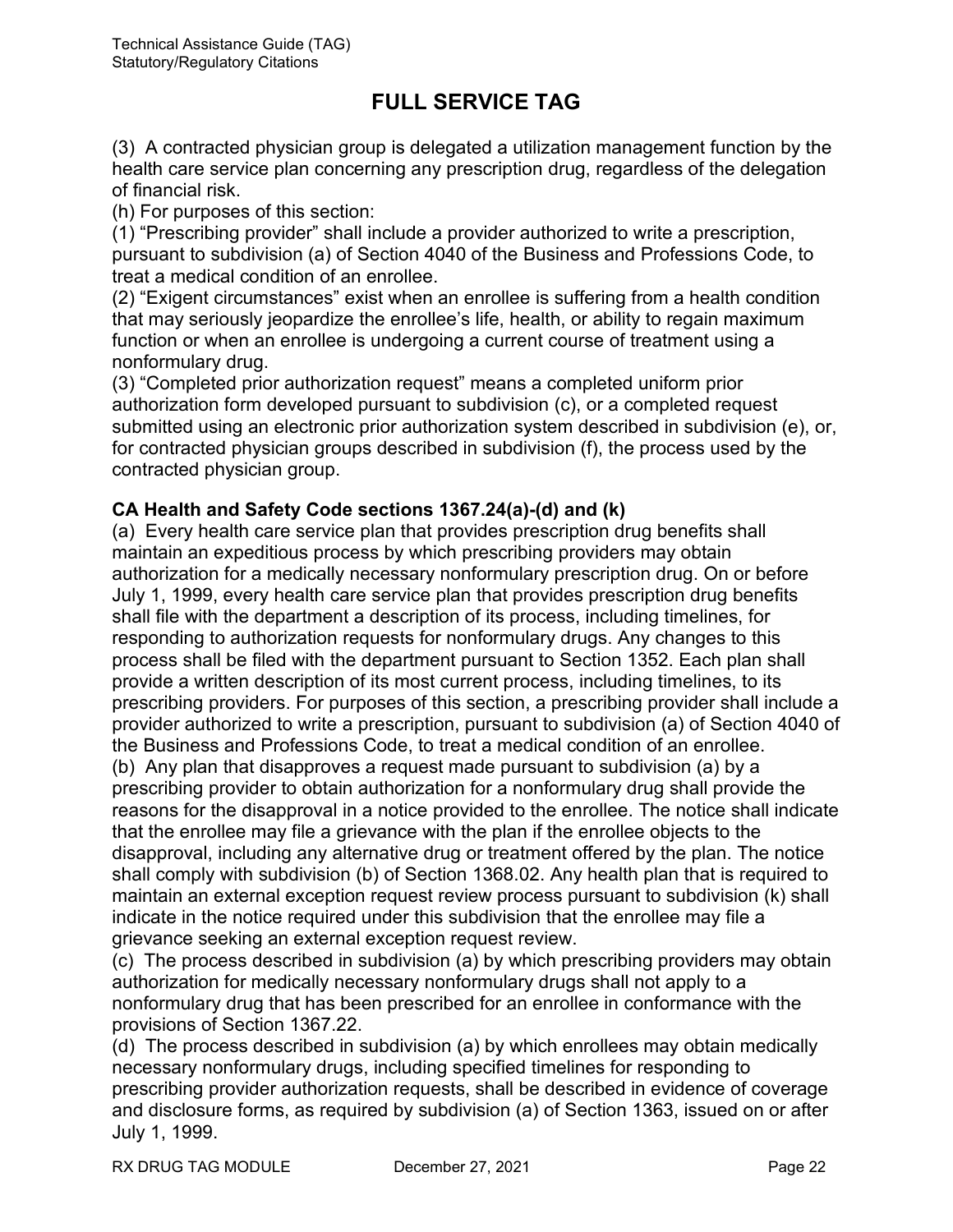(k) For any individual, small group, or large health plan contracts, a health care service plan's process described in subdivision (a) shall comply with the request for exception and external exception request review processes de- scribed in subdivision (c) of Section 156.122 of Title 45 of the Code of Federal Regulations. This subdivision shall not apply to Medi-Cal managed care health care service plan contracts as described in subdivision (l).

#### **CA Health and Safety Code section 1367.241(b)**

(b) If a health care service plan or a contracted physician group fails to respond within 72 hours for nonurgent requests, and within 24 hours if exigent circumstances exist, upon receipt of a completed prior authorization request from a prescribing provider, the prior authorization request shall be deemed to have been granted. The requirements of this subdivision shall not apply to contracts entered into pursuant to Chapter 7 (commencing with Section14000), Chapter 8 (commencing with Section 14200), or Chapter 8.75 (commencing with Section 14591) of Part 3 of Division 9 of the Welfare and Institutions Code. Medi-Cal managed care health care service plans that contract under those chapters shall not be required to maintain an external exception request review as provided in Section 156.122 of Title 45 of the Code of Federal Regulations.

#### **CA Health and Safety Code section 1367.241(h)(2)**

(h) For purposes of this section:

(2) "Exigent circumstances" exist when an enrollee is suffering from a health condition that may seriously jeopardize the enrollee's life, health, or ability to regain maximum function or when an enrollee is undergoing a current course of treatment using a nonformulary drug.

#### **CA Health and Safety Code section 1367.244(a)**

(a) A request for an exception to a health care service plan's step therapy process for prescription drugs may be submitted in the same manner as a request for prior authorization for prescription drugs pursuant to Section 1367.241, and shall be treated in the same manner, and shall be responded to by the health care service plan in the same manner, as a request for prior authorization for prescription drugs.

#### **CA Health and Safety Code sections 1367.01(e) and (h)(3)**

(e) No individual, other than a licensed physician or a licensed health care professional who is competent to evaluate the specific clinical issues involved in the health care services requested by the provider, may deny or modify requests for authorization of health care services for an enrollee for reasons of medical necessity. The decision of the physician or other health care professional shall be communicated to the provider and the enrollee pursuant to subdivision (h).

(h) In determining whether to approve, modify, or deny requests by providers prior to, retrospectively, or concurrent with the provision of health care services to enrollees, based in whole or in part on medical necessity, a health care service plan subject to this section shall meet the following requirements:

(3) Decisions to approve, modify, or deny requests by providers for authorization prior to, or concurrent with, the provision of health care services to enrollees shall be communicated to the requesting provider within 24 hours of the decision. Except for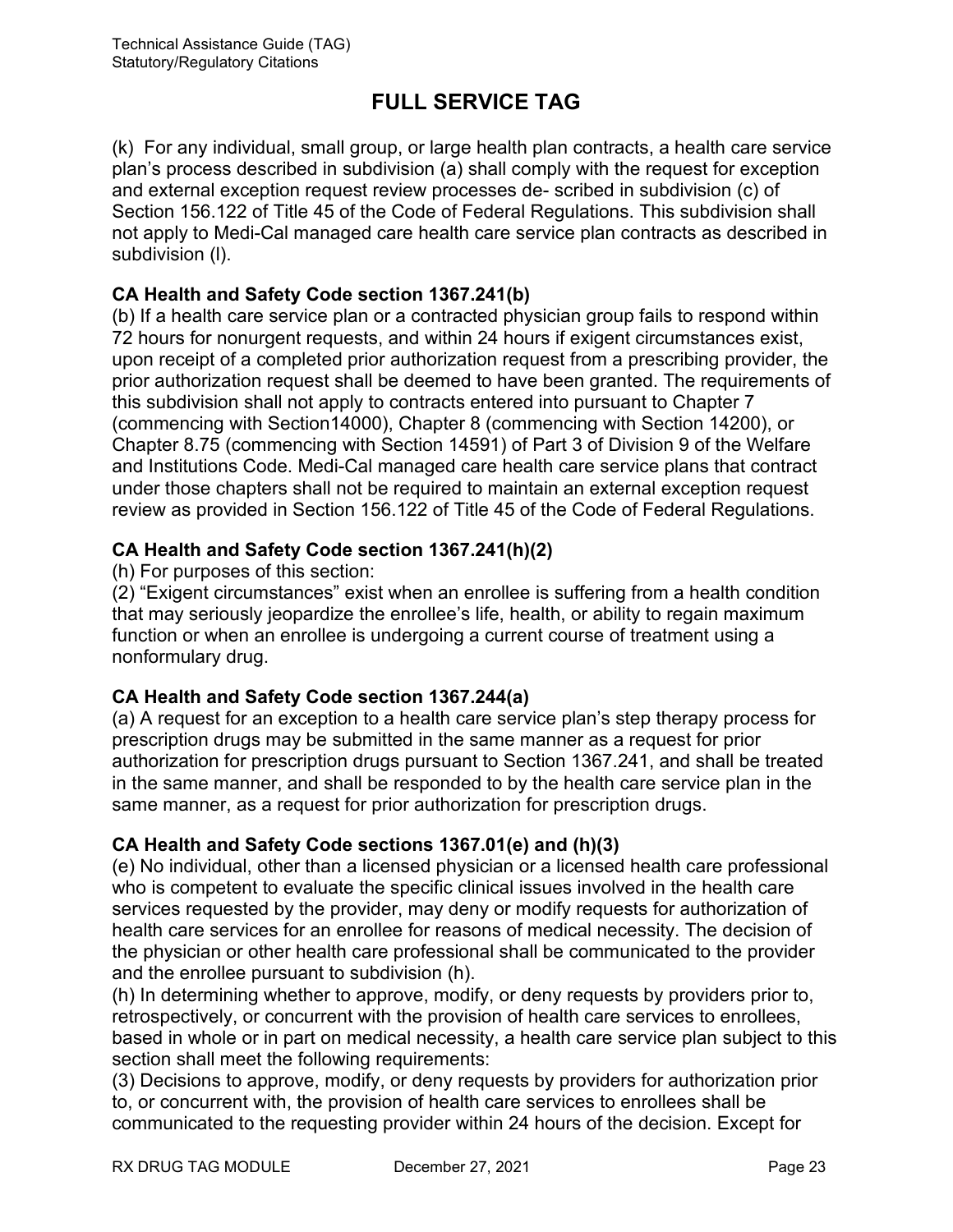concurrent review decisions pertaining to care that is underway, which shall be communicated to the enrollee's treating provider within 24 hours, decisions resulting in denial, delay, or modification of all or part of the requested health care service shall be communicated to the enrollee in writing within two business days of the decision. In the case of concurrent review, care shall not be discontinued until the enrollee's treating provider has been notified of the plan's decision and a care plan has been agreed upon by the treating provider that is appropriate for the medical needs of that patient.

#### **CA Health and Safety Code sections 1367.01(e), (h)(3)-(4)**

(e) No individual, other than a licensed physician or a licensed health care professional who is competent to evaluate the specific clinical issues involved in the health care services requested by the provider, may deny or modify requests for authorization of health care services for an enrollee for reasons of medical necessity. The decision of the physician or other health care professional shall be communicated to the provider and the enrollee pursuant to subdivision (h).

(h) In determining whether to approve, modify, or deny requests by providers prior to, retrospectively, or concurrent with the provision of health care services to enrollees, based in whole or in part on medical necessity, a health care service plan subject to this section shall meet the following requirements:

(3) Decisions to approve, modify, or deny requests by providers for authorization prior to, or concurrent with, the provision of health care services to enrollees shall be communicated to the requesting provider within 24 hours of the decision. Except for concurrent review decisions pertaining to care that is underway, which shall be communicated to the enrollee's treating provider within 24 hours, decisions resulting in denial, delay, or modification of all or part of the requested health care service shall be communicated to the enrollee in writing within two business days of the decision. In the case of concurrent review, care shall not be discontinued until the enrollee's treating provider has been notified of the plan's decision and a care plan has been agreed upon by the treating provider that is appropriate for the medical needs of that patient. (4) Communications regarding decisions to approve requests by providers prior to, retrospectively, or concurrent with the provision of health care services to enrollees shall specify the specific health care service approved. Responses regarding decisions to deny, delay, or modify health care services requested by providers prior to, retrospectively, or concurrent with the provision of health care services to enrollees shall be communicated to the enrollee in writing, and to providers initially by telephone or facsimile, except with regard to decisions rendered retrospectively, and then in writing, and shall include a clear and concise explanation of the reasons for the plan's decision, a description of the criteria or guidelines used, and the clinical reasons for the decisions regarding medical necessity. Any written communication to a physician or other health care provider of a denial, delay, or modification of a request shall include the name and telephone number of the health care professional responsible for the denial, delay, or modification. The telephone number provided shall be a direct number or an extension, to allow the physician or health care provider easily to contact the professional responsible for the denial, delay, or modification. Responses shall also include information as to how the enrollee may file a grievance with the plan pursuant to Section 1368, and in the case of Medi-Cal enrollees, shall explain how to request an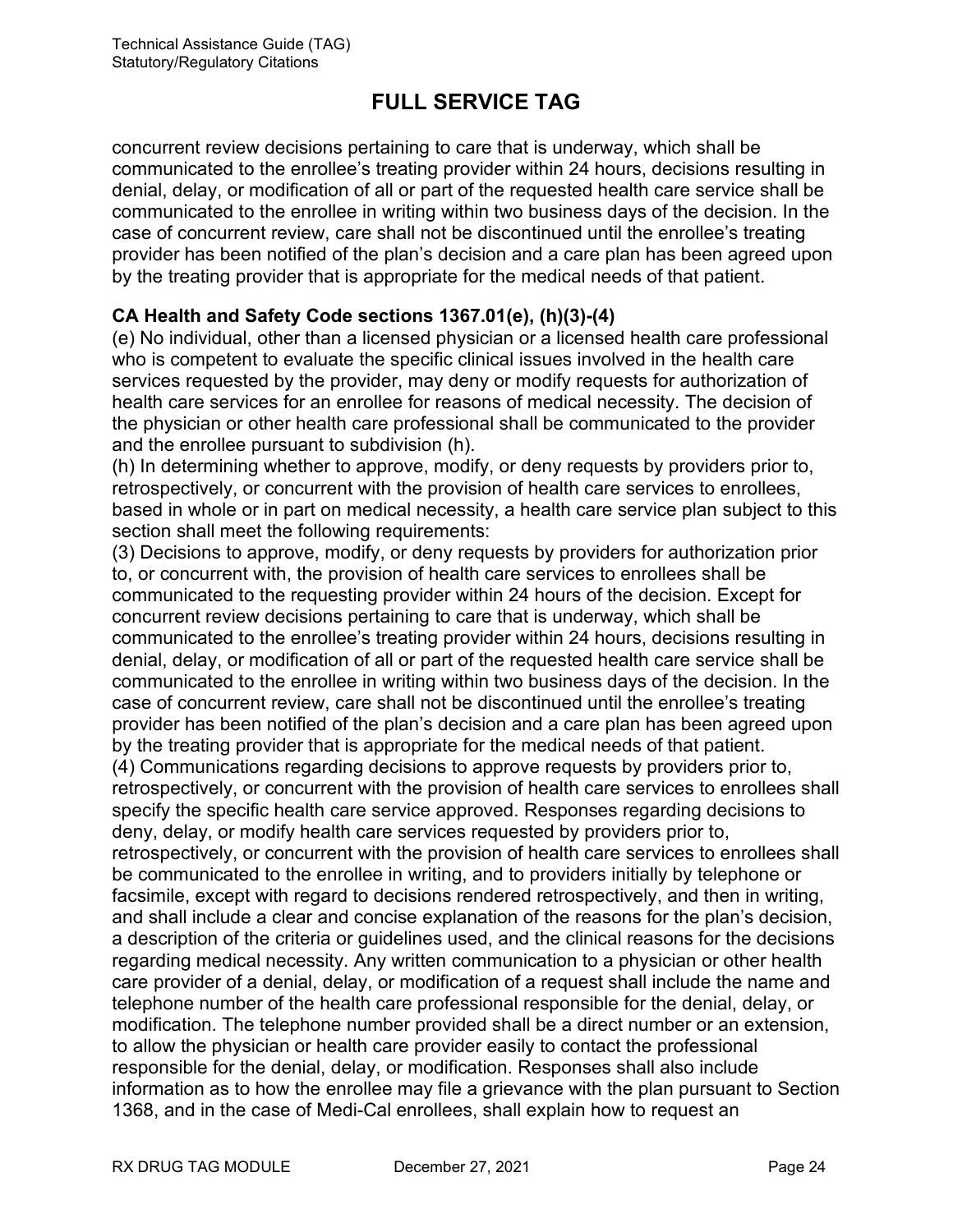administrative hearing and aid paid pending under Sections 51014.1 and 51014.2 of Title 22 of the California Code of Regulations.

#### **CA Health and Safety Code section 1368.01(a) and (c)**

(a) The grievance system shall require the plan to resolve grievances within 30 days, except as provided in subdivision (c).

(c) A health care service plan contract in the individual, small group, or large group markets that provides coverage for outpatient prescription drugs shall comply with subdivision (c) of Section 156.122 of Title 45 of the Code of Federal Regulations. This subdivision shall not apply to Medi-Cal managed care health care service plan contracts or any entity that enters into a contract with the State Department of Health Care Services pursuant to Chapter 7 (commencing with Section 14000), Chapter 8 (commencing with Section 14200), or Chapter 8.75 (commencing with Section14591) of Part 3 of Division 9 of the Welfare and Institutions Code.

#### **CA Health and Safety Code section 1368.02(b)**

(b) Every health care service plan shall publish the department's toll-free telephone number, the department's TDD line for the hearing and speech impaired, the plan's telephone number, and the department's Internet address, on every plan contract, on every evidence of coverage, on copies of plan grievance procedures, on plan complaint forms, and on all written notices to enrollees required under the grievance process of the plan, including any written communications to an enrollee that offer the enrollee the opportunity to participate in the grievance process of the plan and on all written responses to grievances. The department's telephone number, the department's TDD line, the plan's telephone number, and the department's Internet address shall be displayed by the plan in each of these documents in 12-point boldface type in the following regular type statement:

"The California Department of Managed Health Care is responsible for regulating health care service plans. If you have a grievance against your health plan, you should first telephone your health plan at (**insert health plan's telephone number**) and use your health plan's grievance process before contacting the department. Utilizing this grievance procedure does not prohibit any potential legal rights or remedies that may be available to you. If you need help with a grievance involving an emergency, a grievance that has not been satisfactorily resolved by your health plan, or a grievance that has remained unresolved for more than 30 days, you may call the department for assistance. You may also be eligible for an Independent Medical Review (IMR). If you are eligible for IMR, the IMR process will provide an impartial review of medical decisions made by a health plan related to the medical necessity of a proposed service or treatment, coverage decisions for treatments that are experimental or investigational in nature and payment disputes for emergency or urgent medical services. The department also has a toll-free telephone number **(1-888-HMO-2219)** and a TDD line **(1-877-688-9891)** for the hearing and speech impaired. The department's Internet Web site **http://www.hmohelp.ca.gov** has complaint forms, IMR application forms and instructions online."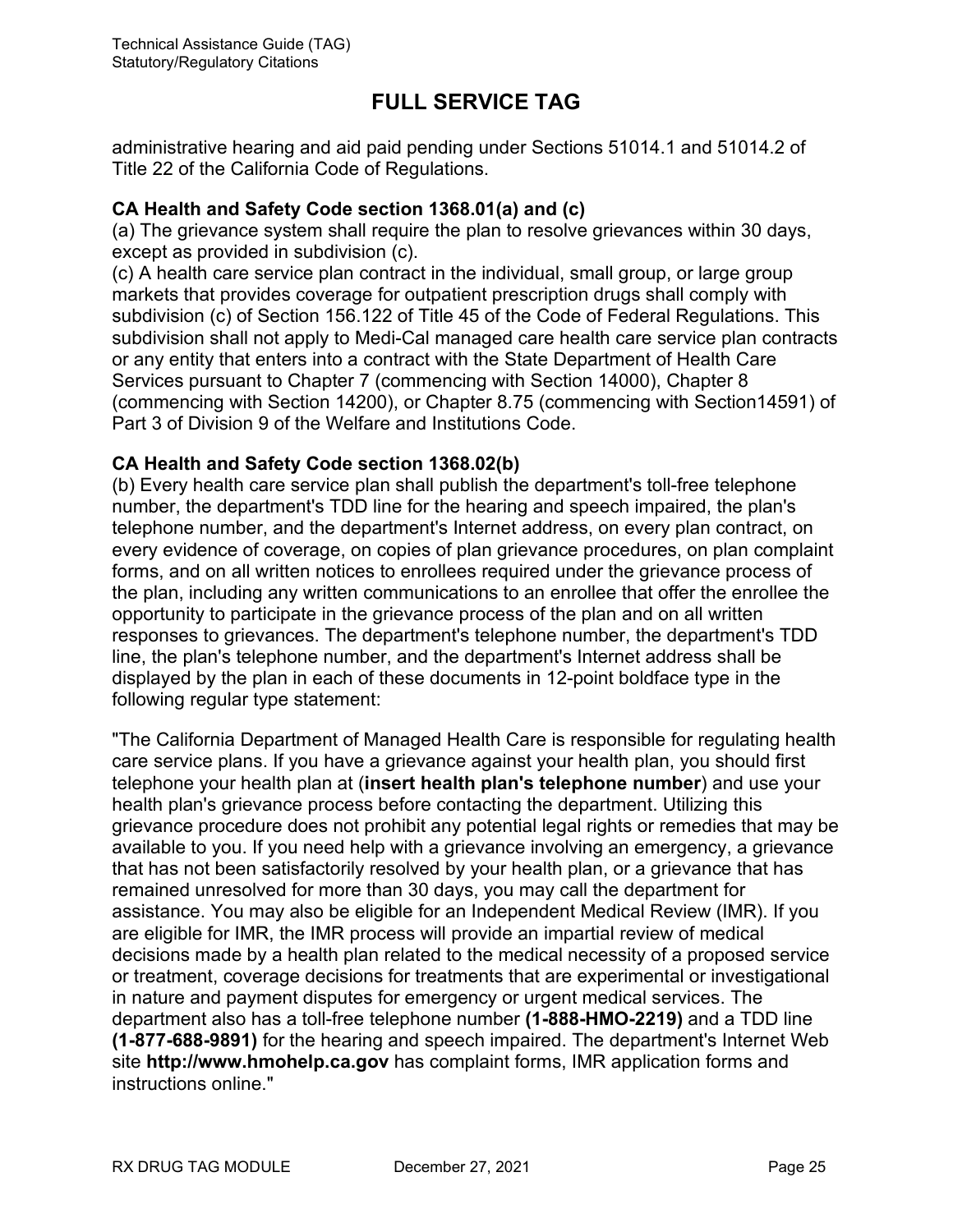#### **CA Health and Safety Code section 1374.30(i)**

(i) No later than January 1, 2001, every health care service Plan shall prominently display in every Plan member handbook or relevant informational brochure, in every Plan contract, on enrollee evidence of coverage forms, on copies of Plan procedures for resolving grievances, on letters of denials issued by either the Plan or its contracting organization, on the grievance forms required under Section 1368, and on all written responses to grievances, information concerning the right of an enrollee to request an independent medical review in cases where the enrollee believes that health care services have been improperly denied, modified, or delayed by the Plan, or by one of its contracting providers

#### **CA Health and Safety Code section 1374.72(a) and (b)(4)**

#### [Effective **until** 12/31/2020]

(a) Every health care service plan contract issued, amended, or renewed on or after July 1, 2000, that provides hospital, medical, or surgical coverage shall provide coverage for the diagnosis and medically necessary treatment of severe mental illnesses of a person of any age, and of serious emotional disturbances of a child, as specified in subdivisions (d) and (e), under the same terms and conditions applied to other medical conditions as specified in subdivision (c).

(b) These benefits shall include the following:

(4) Prescription drugs, if the plan contract includes coverage for prescription drugs.

### **CA Health and Safety Code section 1374.72(a) and (b)(3)**

#### [Effective **as of** 01/01/2021]

(a)(1) Every health care service plan contract issued, amended, or renewed on or after January 1, 2021, that provides hospital, medical, or surgical coverage shall provide coverage for medically necessary treatment of mental health and substance use disorders, under the same terms and conditions applied to other medical conditions as specified in subdivision (c).(b) The benefits that shall be covered pursuant to this section shall include, but not be limited to, the following:

(3) Prescription drugs, if the plan contract includes coverage for prescription drugs.

#### **CA Health and Safety Code section 1374.721**

(a) A health care service plan that provides hospital, medical, or surgical coverage shall base any medical necessity determination or the utilization review criteria that the plan, and any entity acting on the plan's behalf, applies to determine the medical necessity of health care services and benefits for the diagnosis, prevention, and treatment of mental health and substance use disorders on current generally accepted standards of mental health and substance use disorder care.

(b) In conducting utilization review of all covered health care services and benefits for the diagnosis, prevention, and treatment of mental health and substance use disorders in children, adolescents, and adults, a health care service plan shall apply the criteria and guidelines set forth in the most recent versions of treatment criteria developed by the nonprofit professional association for the relevant clinical specialty.

(c) In conducting utilization review involving level of care placement decisions or any other patient care decisions that are within the scope of the sources specified in subdivision (b), a health care service plan shall not apply different, additional,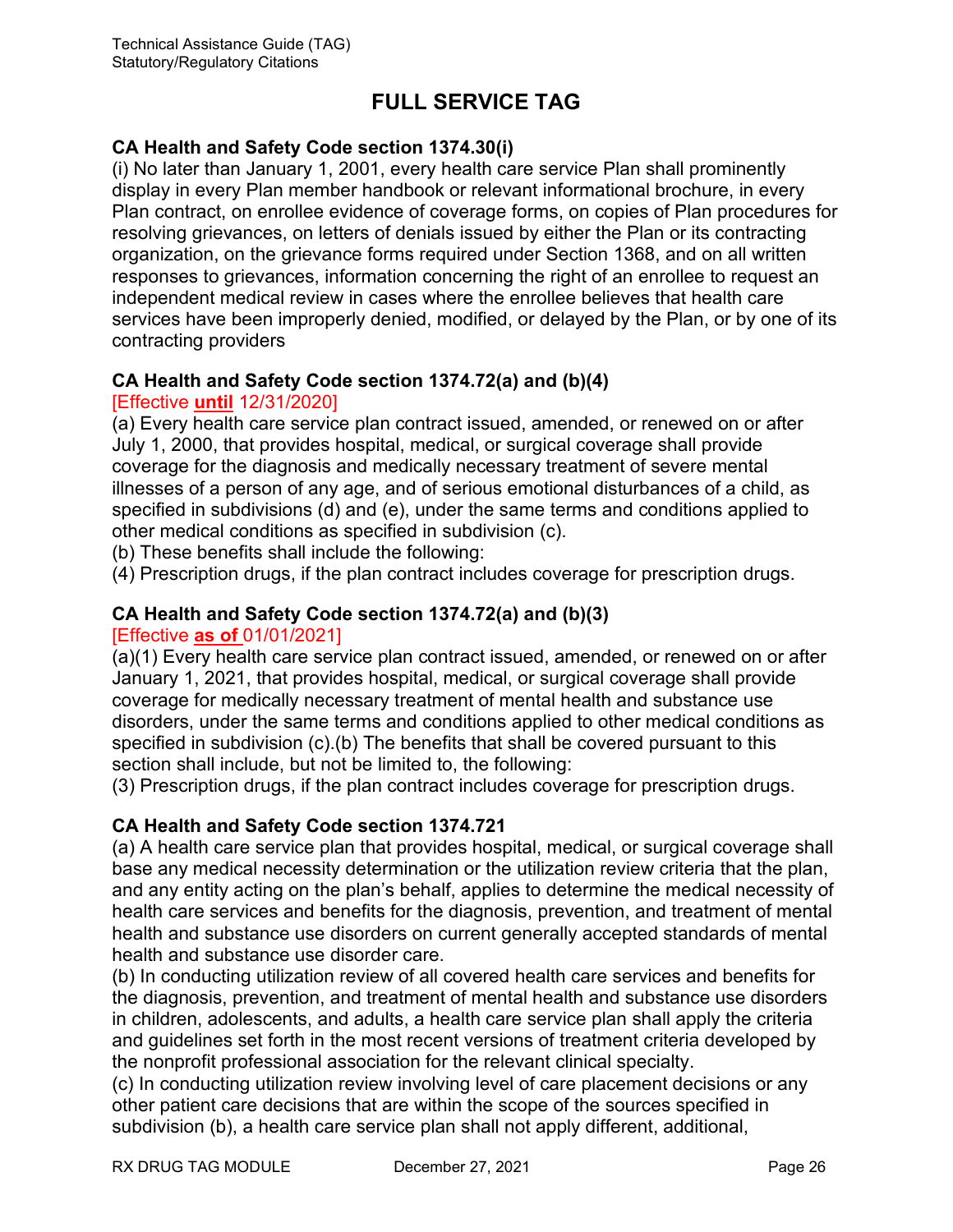conflicting, or more restrictive utilization review criteria than the criteria and guidelines set forth in those sources. This subdivision does not prohibit a health care service plan from applying utilization review criteria to health care services and benefits for mental health and substance use disorders that meet either of the following criteria:

(1) Are outside the scope of the criteria and guidelines set forth in the sources specified in subdivision (b), provided the utilization review criteria were developed in accordance with subdivision (a).

(2) Relate to advancements in technology or types of care that are not covered in the most recent versions of the sources specified in subdivision (b), provided that the utilization review criteria were developed in accordance with subdivision (a).

(d) If a health care service plan purchases or licenses utilization review criteria pursuant to paragraph (1) or (2) of subdivision (c), the plan shall verify and document before use that the criteria were developed in accordance with subdivision (a).

(e) To ensure the proper use of the criteria described in subdivision (b), every health care service plan shall do all of the following:

(1) Sponsor a formal education program by nonprofit clinical specialty associations to educate the health care service plan's staff, including any third parties contracted with the health care service plan to review claims, conduct utilization reviews, or make medical necessity determinations about the clinical review criteria.

(2) Make the education program available to other stakeholders, including the health care service plan's participating providers and covered lives. Participating providers shall not be required to participate in the education program.

(3) Provide, at no cost, the clinical review criteria and any training material or resources to providers and health care service plan enrollees.

(4) Track, identify, and analyze how the clinical review criteria are used to certify care, deny care, and support the appeals process.

(5) Conduct interrater reliability testing to ensure consistency in utilization review decisionmaking covering how medical necessity decisions are made. This assessment shall cover all aspects of utilization review as defined in paragraph (3) of subdivision (f). (6) Run interrater reliability reports about how the clinical guidelines are used in

conjunction with the utilization management process and parity compliance activities. (7) Achieve interrater reliability pass rates of at least 90 percent and, if this threshold is not met, immediately provide for the remediation of poor interrater reliability and interrater reliability testing for all new staff before they can conduct utilization review without supervision. (f) The following definitions apply for purposes of this section:

(1) "Generally accepted standards of mental health and substance use disorder care" means standards of care and clinical practice that are generally recognized by health care providers practicing in relevant clinical specialties such as psychiatry, psychology, clinical sociology, addiction medicine and counseling, and behavioral health treatment pursuant to Section 1374.73. Valid, evidence-based sources establishing generally accepted standards of mental health and substance use disorder care include peer reviewed scientific studies and medical literature, clinical practice guidelines and recommendations of nonprofit health care provider professional associations, specialty societies and federal government agencies, and drug labeling approved by the United States Food and Drug Administration.

(2) "Mental health and substance use disorders" has the same meaning as defined in paragraph (2) of subdivision (a) of Section 1374.72.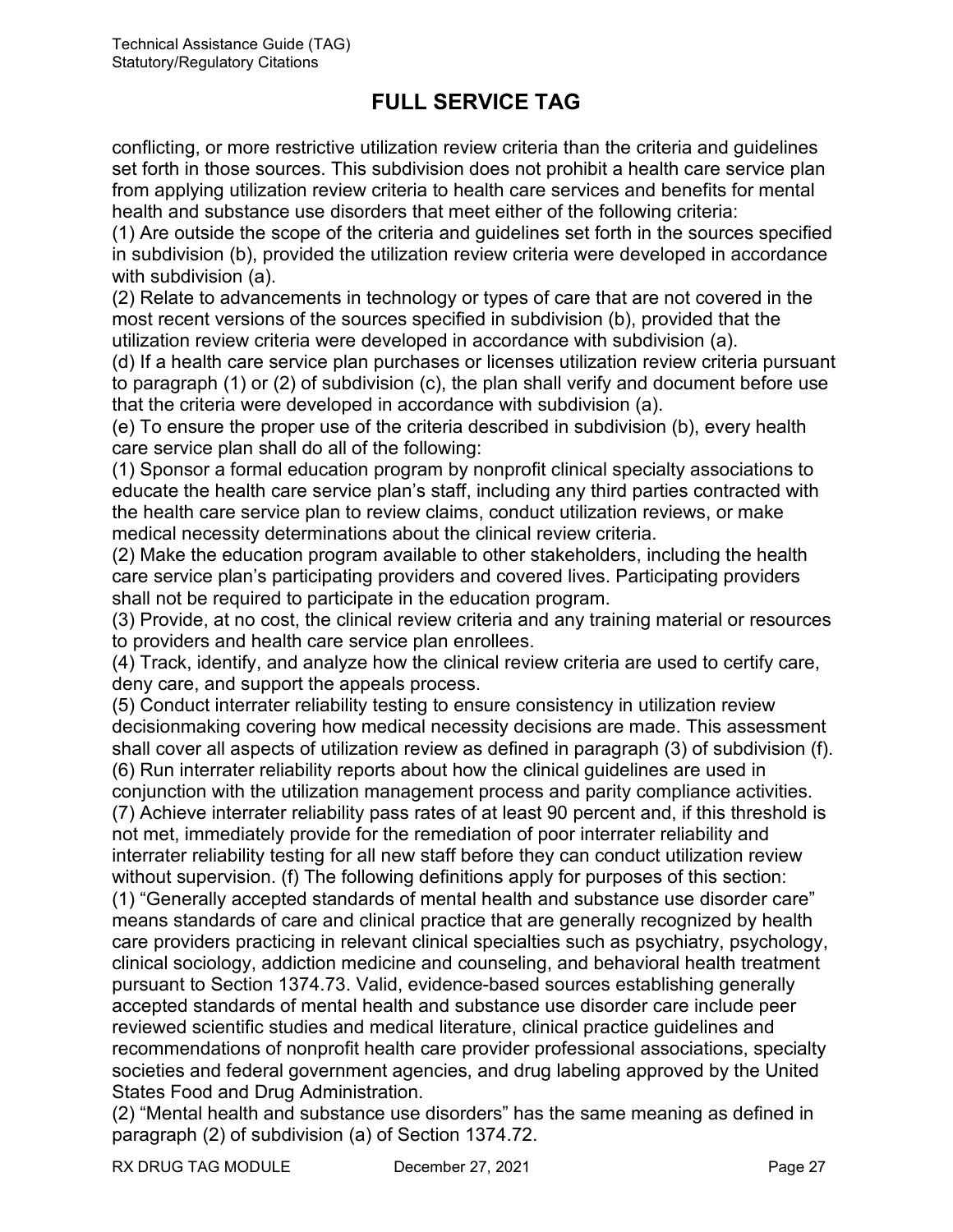(3) "Utilization review" means either of the following:

(A) Prospectively, retrospectively, or concurrently reviewing and approving, modifying, delaying, or denying, based in whole or in part on medical necessity, requests by health care providers, enrollees, or their authorized representatives for coverage of health care services prior to, retrospectively or concurrent with the provision of health care services to enrollees.

(B) Evaluating the medical necessity, appropriateness, level of care, service intensity, efficacy, or efficiency of health care services, benefits, procedures, or settings, under any circumstances, to determine whether a health care service or benefit subject to a medical necessity coverage requirement in a health care service plan contract is covered as medically necessary for an enrollee.

(4) "Utilization review criteria" means any criteria, standards, protocols, or guidelines used by a health care service plan to conduct utilization review.

(g) This section applies to all health care services and benefits for the diagnosis, prevention, and treatment of mental health and substance use disorders covered by a health care service plan contract, including prescription drugs.

(h) This section applies to a health care service plan that conducts utilization review as defined in this section, and any entity or contracting provider that performs utilization review or utilization management functions on behalf of a health care service plan.

(i) The director may assess administrative penalties for violations of this section as provided for in Section 1368.04, in addition to any other remedies permitted by law. (j) A health care service plan shall not adopt, impose, or enforce terms in its plan contracts or provider agreements, in writing or in operation, that undermine, alter, or conflict with the requirements of this section.

(k) This section does not apply to contracts entered into pursuant to Chapter 7 (commencing with Section 14000) or Chapter 8 (commencing with Section 14200) of Part 3 of Division 9 of the Welfare and Institutions Code, between the State Department of Health Care Services and a health care service plan for enrolled Medi-Cal beneficiaries.

#### **28 CCR 1300.67.205(b)(1)-(5), (c)(1)-(7), (d)(1), (2), (4), (6)-(13), (15), (16), (18) and (19).**

The following standards are minimum standards, and unless otherwise noted, apply to all health plan formularies subject to section 1367.205 of the Health and Safety Code. A health plan may implement additional provisions exceeding these requirements. **(**b) Format of the formulary. The formulary shall be in a searchable format and shall include the following sections in the order listed:

(1) Cover page;

- (2) Table of contents;
- (3) Informational section;
- (4) Categorical list of prescription drugs; and
- (5) Index of prescription drugs.
- (c) Cover page. The cover page of the formulary shall include all of the following:
- (1) The title of the document.
- (2) The name of the health plan offering the formulary.
- (3) The name of each health plan product to which the formulary applies.
- (4) The date the formulary was last updated.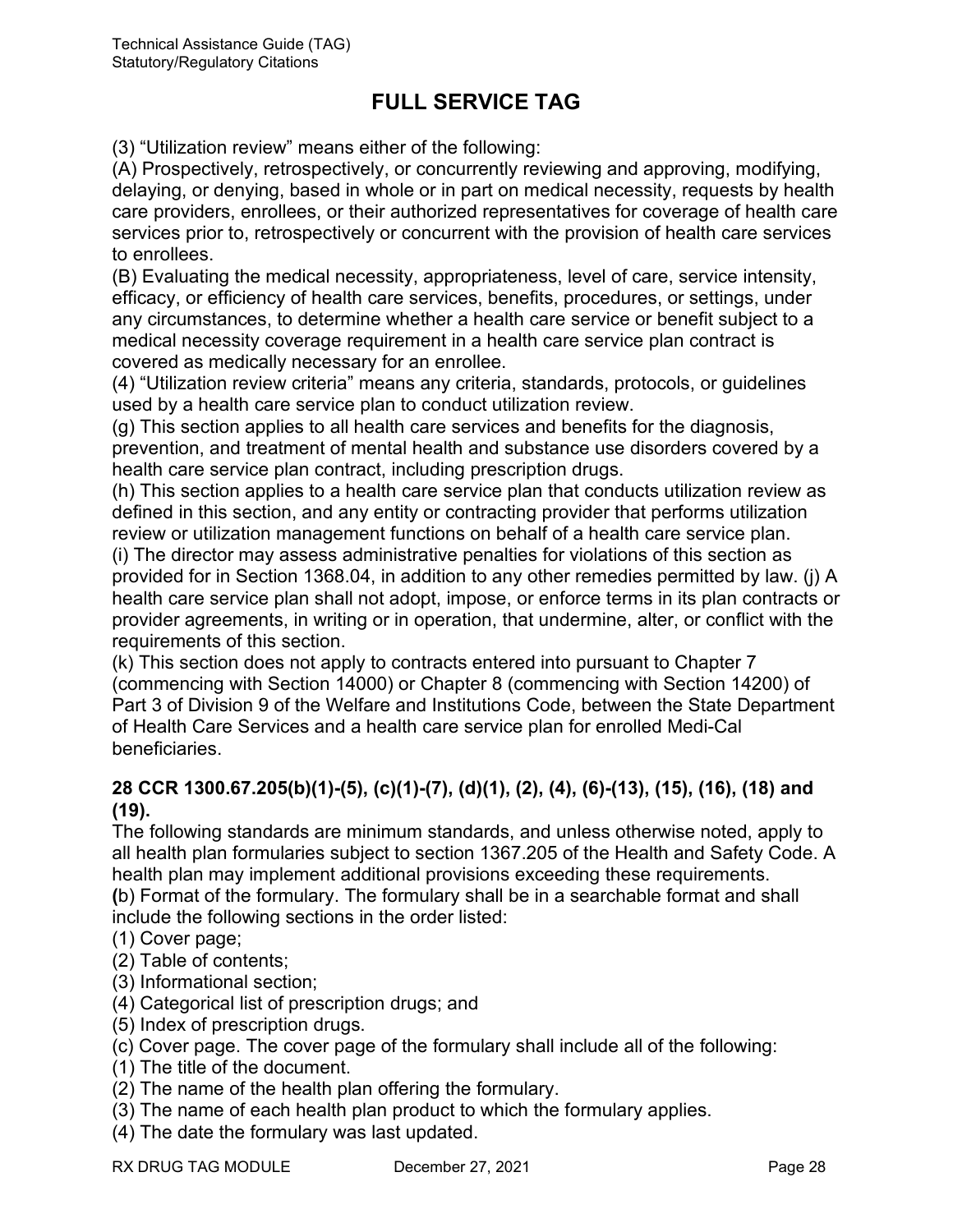(5) A notice that the formulary is subject to change and all previous versions of the formulary are no longer in effect.

(6) A direct website link/URL for the location of the electronic version of the formulary posted on the health plan's public website. The formulary shall be accessible to potential enrollees, enrollees, providers, and the general public. The formulary is accessible if it can be viewed on the website through a clearly identifiable link or tab without requiring an individual to create or access an account or enter a policy number, and if the health plan offers more than one health plan product, when an individual can easily discern which formulary applies to which health plan product.

(7) A direct website link/URL for the location of, or specific instructions for locating, planspecific coverage documents that include cost sharing applicable to prescription drugs for each health plan product to which the formulary applies.

(d) Informational section. The informational section of the formulary shall include all of the following:

(1) Instructions for contacting the health plan's customer service department. A health plan shall have customer service representatives readily available during normal business hours to provide accurate, specific information concerning prescription drug benefits, including but not limited to:

(A) information concerning drugs covered under the medical benefit of the enrollee's contract;

(B) the actual dollar amount of cost sharing under the enrollee's contract for drugs subject to a copayment or coinsurance; and

(C) the process for submitting an exception request and requesting prior authorization and step therapy exceptions.

(2) Definitions. The informational section of the formulary shall have a definition section as prescribed below. A health plan may request an omission, deviation, or substitutions of the stated definitions to the Director for review and approval.

(A) "Brand name drug" is a drug that is marketed under a proprietary, trademark protected name. The brand name drug shall be listed in all CAPITAL letters.

(B) "Coinsurance" is a percentage of the cost of a covered health care benefit that an enrollee pays after the enrollee has paid the deductible, if a deductible applies to the health care benefit, such as the prescription drug benefit.

(C) "Copayment" is a fixed dollar amount that an enrollee pays for a covered health care benefit after the enrollee has paid the deductible, if a deductible applies to the health care benefit, such as the prescription drug benefit.

(D) "Deductible" is the amount an enrollee pays for covered health care benefits before the enrollee's health plan begins payment for all or part of the cost of the health care benefit under the terms of the policy.

(E) "Drug Tier" is a group of prescription drugs that corresponds to a specified cost sharing tier in the health plan's prescription drug coverage. The tier in which a prescription drug is placed determines the enrollee's portion of the cost for the drug.

(F) "Enrollee" is a person enrolled in a health plan who is entitled to receive services from the plan. All references to enrollees in this formulary template shall also include subscribers as defined in this section below.

(G) "Exception request" is a request for coverage of a prescription drug. If an enrollee, his or her designee, or prescribing health care provider submits an exception request for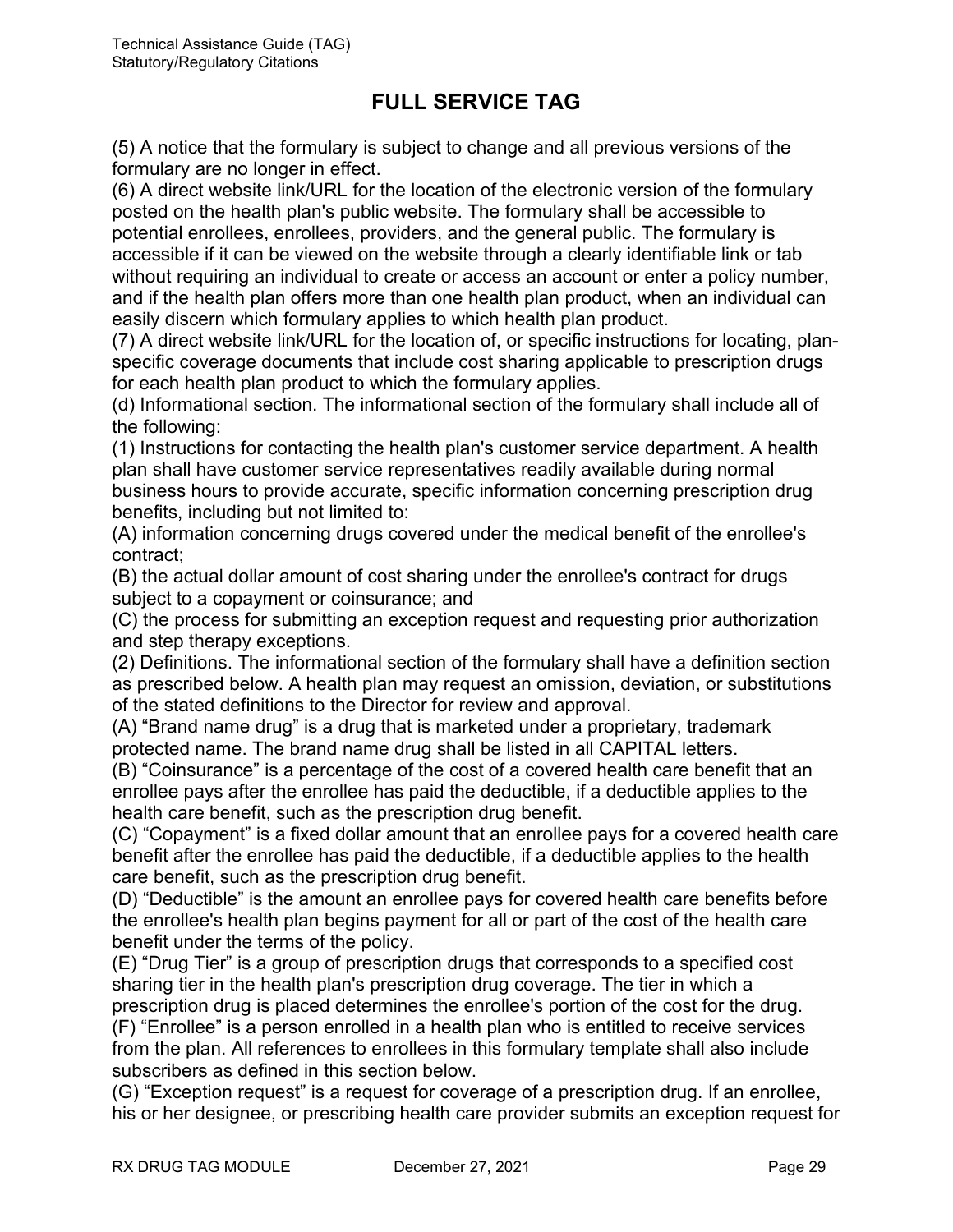coverage of a prescription drug, the health plan must cover the prescription drug when the drug is determined to be medically necessary to treat the enrollee's condition.

(H) "Exigent circumstances" are when an enrollee is suffering from a health condition that may seriously jeopardize the enrollee's life, health, or ability to regain maximum function, or when an enrollee is undergoing a current course of treatment using a nonformulary drug.

(I) "Formulary" is the complete list of drugs preferred for use and eligible for coverage under a health plan product, and includes all drugs covered under the outpatient prescription drug benefit of the health plan product. Formulary is also known as a prescription drug list,

(J) "Generic drug" is the same drug as its brand name equivalent in dosage, safety, strength, how it is taken, quality, performance, and intended use. A generic drug is listed in bold and italicized lowercase letters.

(K) "Nonformulary drug" is a prescription drug that is not listed on the health plan's formulary.

(L) "Out-of-pocket cost" are copayments, coinsurance, and the applicable deductible, plus all costs for health care services that are not covered by the health plan.

(M) "Prescribing provider" is a health care provider authorized to write a prescription to treat a medical condition for a health plan enrollee.

(N) "Prescription" is an oral, written, or electronic order by a prescribing provider for a specific enrollee that contains the name of the prescription drug, the quantity of the prescribed drug, the date of issue, the name and contact information of the prescribing provider, the signature of the prescribing provider if the prescription is in writing, and if requested by the enrollee, the medical condition or purpose for which the drug is being prescribed.

(O) "Prescription drug" is a drug that is prescribed by the enrollee's prescribing provider and requires a prescription under applicable law.

(P) "Prior Authorization" is a health plan's requirement that the enrollee or the enrollee's prescribing provider obtain the health plan's authorization for a prescription drug before the health plan will cover the drug. The health plan shall grant a prior authorization when it is medically necessary for the enrollee to obtain the drug.

(Q) "Step therapy" is a process specifying the sequence in which different prescription drugs for a given medical condition and medically appropriate for a particular patient are prescribed. The health plan may require the enrollee to try one or more drugs to treat the enrollee's medical condition before the health plan will cover a particular drug for the condition pursuant to a step therapy request. If the enrollee's prescribing provider submits a request for step therapy exception, the health plans shall make exceptions to step therapy when the criteria is met.

(R) "Subscriber" means the person who is responsible for payment to a plan or whose employment or other status, except for family dependency, is the basis for eligibility for membership in the plan.

(4) Instructions for locating a prescription drug in the categorical list of prescription drugs. The instructions shall explain: (A) if a prescription drug may be located by looking up the therapeutic category and class of the drug or the brand or generic name of the drug in the alphabetical index; and (B) if a generic equivalent for a brand name drug is not available or is not covered, the drug will not be separately listed by its generic name.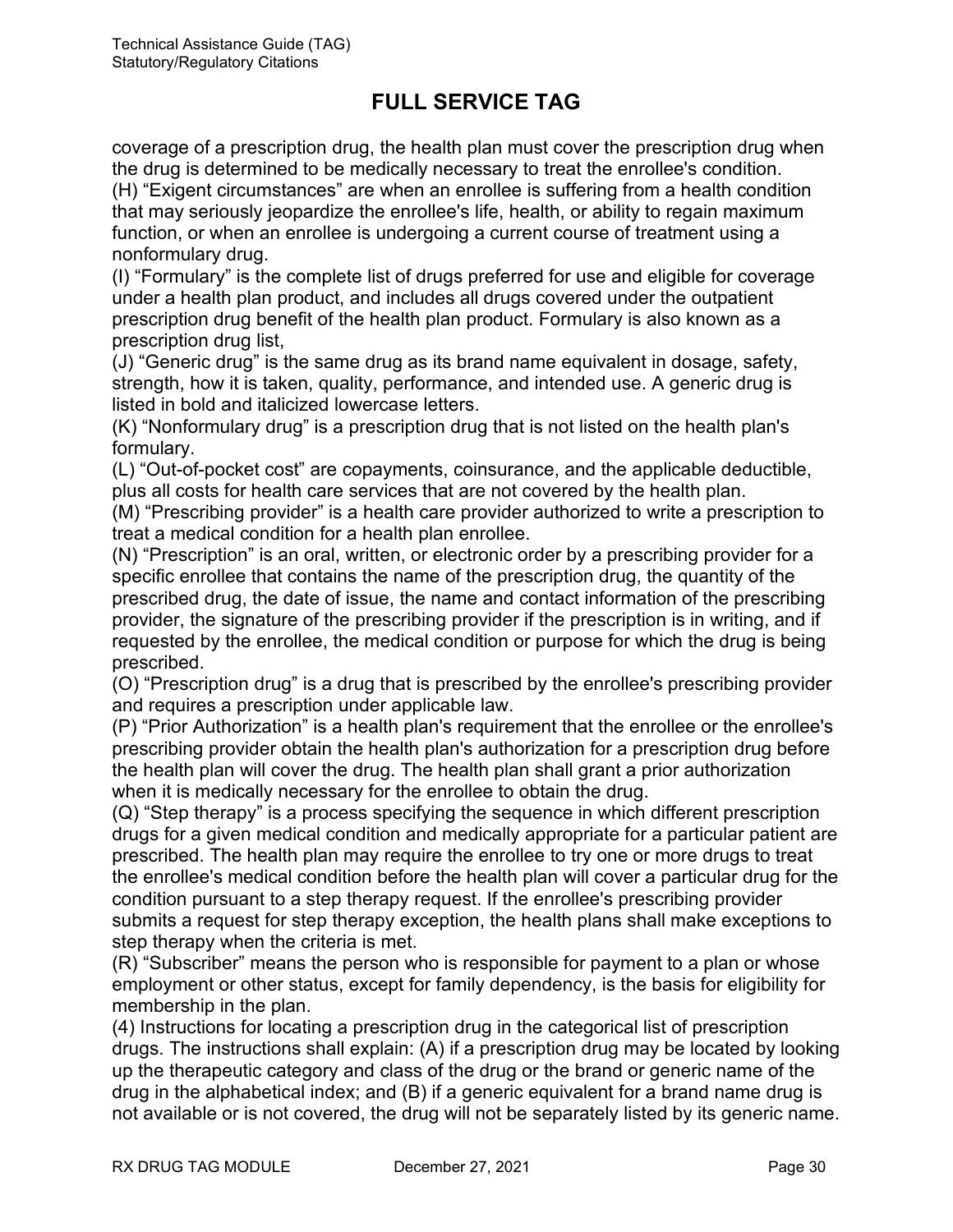(5) A description of how drugs are listed in the categorical list of prescription drugs. At minimum, the description shall explain: (A) a drug is listed alphabetically by its brand and generic names in the therapeutic category and class to which it belongs; (B) the generic name of a brand name drug is included after the brand name in parenthesis and all bold and italicized lowercase letters; (C) if a generic equivalent for a brand name drug is available, and both the brand name and generic equivalents are covered, the generic drug will be listed separately from the brand name drug in all bold and italicized lowercase letters; and (D) in the event a generic drug is marketed under a proprietary, trademark protected brand name, the brand name will be listed in all CAPITAL letters after the generic name in parentheses and regular typeface with first letter of each word capitalized. The description shall include an example of a drug available both as a brand name drug and a generic equivalent to illustrate how such a drug is listed. (6) A description of the drug tiers in the formulary, if the drugs are grouped into tiers.

The description shall include tier numbers designating the tiers and shall accurately describe the types of prescription drugs placed in each tier. The same description shall be used in the corresponding coverage documents. The description shall explain how to determine the following: (A) which prescription drugs on the formulary are preferred drugs; and (B) the cost sharing for each drug tier, including any applicable dollar maximum amounts for products subject to sections 1342.71 and 1342.73 of the Health and Safety Code. If the formulary has four tiers and is subject to sections 1342.71 and 1342.73 of the Health and Safety Code, drugs shall be placed in tiers consistent with the drug tier definitions in those sections of the Knox-Keene Act.

(7) A description of all utilization management restrictions the health plan imposes on prescription drug coverage, including but not limited to, prior authorization requirements, step therapy requirements, quantity limits, and network limitations on access including specialty pharmacy restrictions.

(8) Information about the differences between drugs covered under the medical benefit and drugs covered under the outpatient prescription drug benefit of the health plan product and instructions on how to obtain coverage information concerning drugs covered under the medical benefit.

(9) Notice that the health plan will update the formulary with any changes on a monthly basis. The notice shall include a description of the types of changes a health plan may make to the formulary during the policy year, the dates on which such changes shall be effective, and may include a description of any prior notification a health plan will provide an affected enrollee of a formulary change. At minimum, the notice shall include, but not be limited to, the following information: (A) change in drug or dosage form; (B) changes in tier placement of a drug that results in an increase in cost sharing; and (C) any changes of utilization management restrictions, including any additions of these restrictions.

(10) An explanation that the presence of a prescription drug on the formulary does not guarantee an enrollee will be prescribed that prescription drug by his or her prescribing provider for a particular medical condition.

(11) Notice that the health plan shall cover nonformulary drugs when medically necessary and a detailed description of the process for requesting coverage of a nonformulary drug. Subject to the exception in subdivision (k) of section 1367.24 of the Health and Safety Code, the description shall state that: (A) the health plan shall notify the enrollee or his or her designee and the enrollee's prescribing provider of its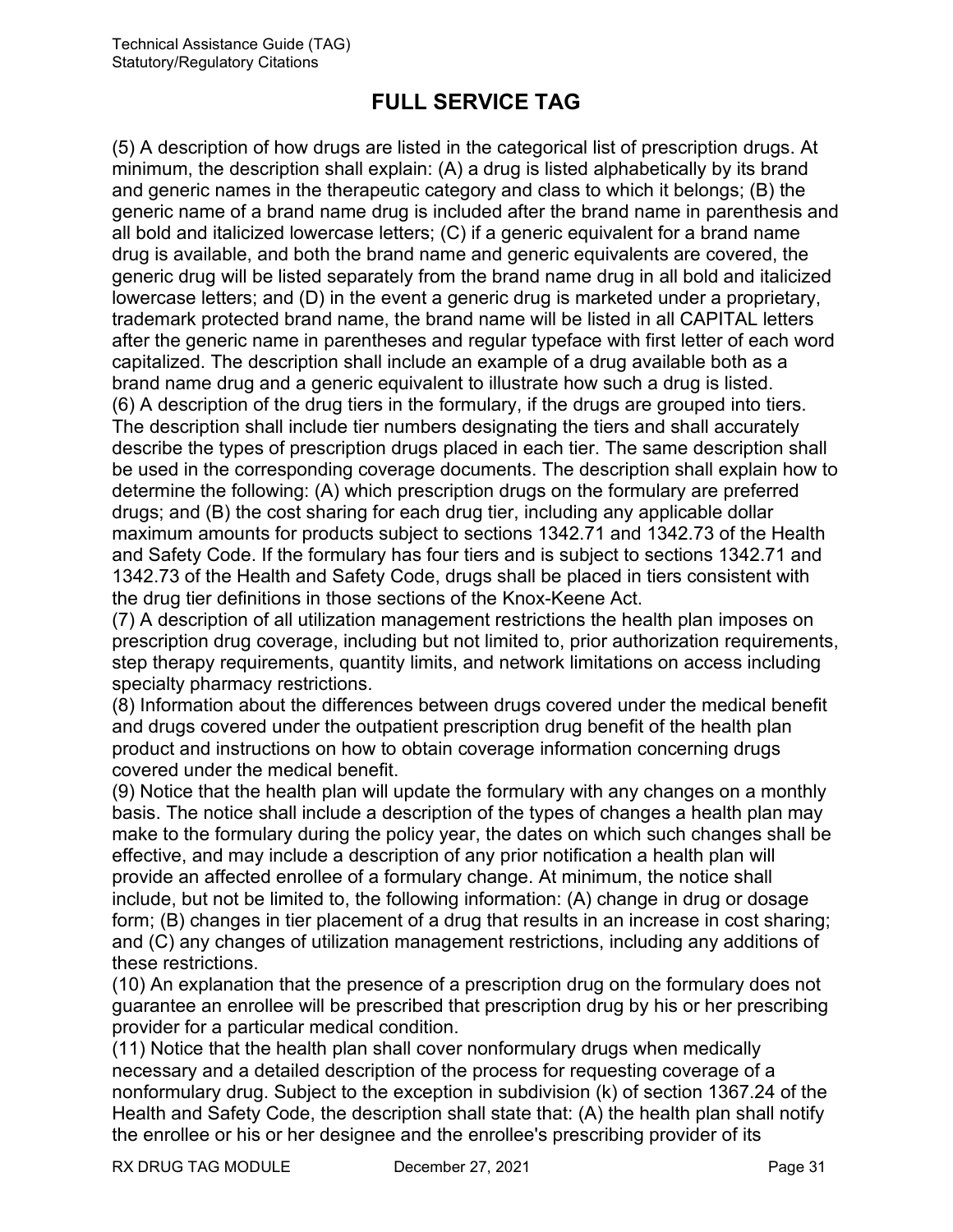coverage determination within 24 hours of receipt of a request based on exigent circumstances and within 72 hours of receipt of all other requests; (B) the health plan shall provide coverage pursuant to a non-urgent request for the duration of the prescription, including refills; and (C) the health plan shall provide coverage, including refills, pursuant to a request based on exigent circumstances for the duration of the exigency. The description shall also state an enrollee may file a grievance or complaint, pursuant to section 1368 of the Health and Safety Code, relating to denial of a coverage request and that the coverage documents provide information on appeal rights and procedures.

(12) Instructions on how to locate and fill a prescription through a network retail pharmacy, mail order pharmacy, and specialty pharmacy, as applicable.

(13) A detailed description of the process for requesting prior authorization or a step therapy exception. Subject to the exceptions in subdivision (b) of section 1367.241 of the Health and Safety Code, the description shall state that if a health plan fails to respond to a completed prior authorization or step therapy request within 72 hours of receiving a non-urgent request and 24 hours of receiving a request based on exigent circumstances, the request is deemed granted.

(15) Notice pursuant to section 1367.22 of the Health and Safety Code that a health plan may not limit or exclude coverage for a drug if the health plan previously approved coverage of the drug for the enrollee's medical condition and the prescribing provider continues to prescribe the drug for the medical condition, provided the drug is appropriately prescribed and safe and effective for treating the enrollee's medical condition.

(16) A description of the coverage provided under the outpatient prescription drug benefit for drugs, devices, and FDA-approved products pursuant to sections 1367.002, 1367.25, and 1367.51 of the Health and Safety Code. The description shall include a detailed explanation of the requirements and process to acquire those drugs, devices, and FDA-approved products through the outpatient prescription drug benefit.

(18) If applicable to any drugs listed on the formulary, a detailed description of the process for requesting coverage and obtaining drugs that are subject to specialty pharmacy restrictions or other network limitations on coverage.

(19) An annotated legend or key to all abbreviations, symbols, and notations used in the formulary.

### **28 CCR 1300.67.24(b)(2) and (3)**

(b) Standards for outpatient prescription drug benefit plans

(2) All clinical aspects of a plan's prescription drug benefit shall be developed by qualified medical and pharmacy professionals in accordance with good professional practice. The plan shall establish and document an internal process for ongoing review by qualified medical and pharmacy professionals of the clinical aspects of the prescription drug benefit, including review of limitations and exclusions, and the safety, efficacy, and utilization of outpatient prescription drugs.

(3) Plans seeking to establish limitations or exclusions on outpatient prescription drug benefits shall do so consistent with up-to-date evidence-based outcomes and current published, peer-reviewed medical and pharmaceutical literature.

### **28 CCR 1300.67.24(d)(2)**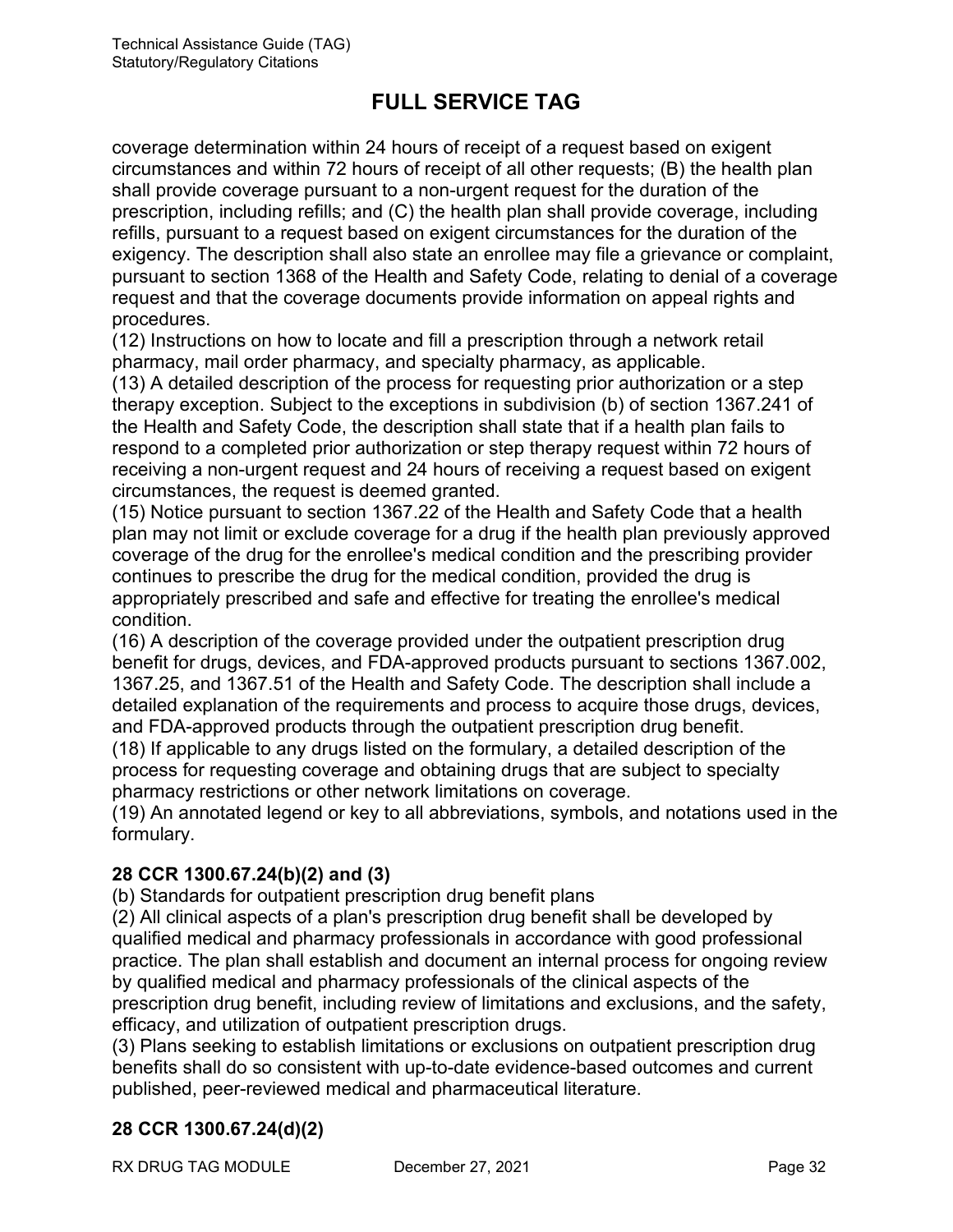#### (d) Limitations

Plans that provide coverage for outpatient prescription drug benefits may apply the following limitations:

(2) When there is more than one drug that is appropriate for the treatment of a medical condition, a plan may require step therapy. A plan that requires step therapy shall have an expeditious process in place to authorize exceptions to step therapy when medically necessary and to conform effectively and efficiently with continuity of care requirements of the Act and regulations. In circumstances where an enrollee is changing plans, the new plan may not require the enrollee to repeat step therapy when that enrollee is already being treated for a medical condition by a prescription drug provided that the drug is appropriately prescribed and is considered safe and effective for the enrollee's condition. Nothing in this section shall preclude the new plan from imposing a prior authorization requirement pursuant to Section 1367.24 for the continued coverage of a prescription drug prescribed pursuant to step therapy imposed by the former plan, or preclude the prescribing provider from prescribing another drug covered by the new plan that is medically appropriate for the enrollee. For purposes of this section, "step therapy'' means a type of protocol that specifies the sequence in which different prescription drugs for a given medical condition and medically appropriate for a particular patient are to be prescribed.

#### **28 CCR 1300.67.241(c)**

(c)(1) A prescribing provider may use an electronic prior authorization system compliant with the SCRIPT standard as described in Health and Safety Code 1367.241, subdivision (e), in place of Form 61-211.

(2) A prescribing provider may submit prescription drug prior authorization or steptherapy exception request using the contracted physician group's process for those groups described in section 1367.241, subdivision (f)(1)-(3) of the Act.

#### **28 CCR 1300.67.241(e)(4)(A)-(E)**

(e) Beginning January 1, 2018, a health plan that maintains the financial risk for prescription drug or step therapy exception benefits and its contracted pharmacy benefit managers shall do the following:

(4) Notify the prescribing provider and the enrollee or the enrollee's designee within 24 hours for exigent circumstances or 72 hours for non-urgent requests of receipt of a prescription drug prior authorization or step therapy exception request, including requests submitted to subdivision (c) of this regulation, that either:

(A) The prescribing provider's request is approved; or

(B) The prescribing provider's request is disapproved as not medically necessary or not a covered benefit; or

(C) The prescribing provider's request is disapproved as missing material information necessary to approve or disapprove the prescription drug prior authorization or step therapy exception request; or

(D) The patient is no longer eligible for coverage; or

(E) The prescription drug prior authorization or step therapy exception request was not submitted on the required form. Please resubmit your request on the attached Form 61- 211 or on a form or process compliant with subdivision (c) of this regulation;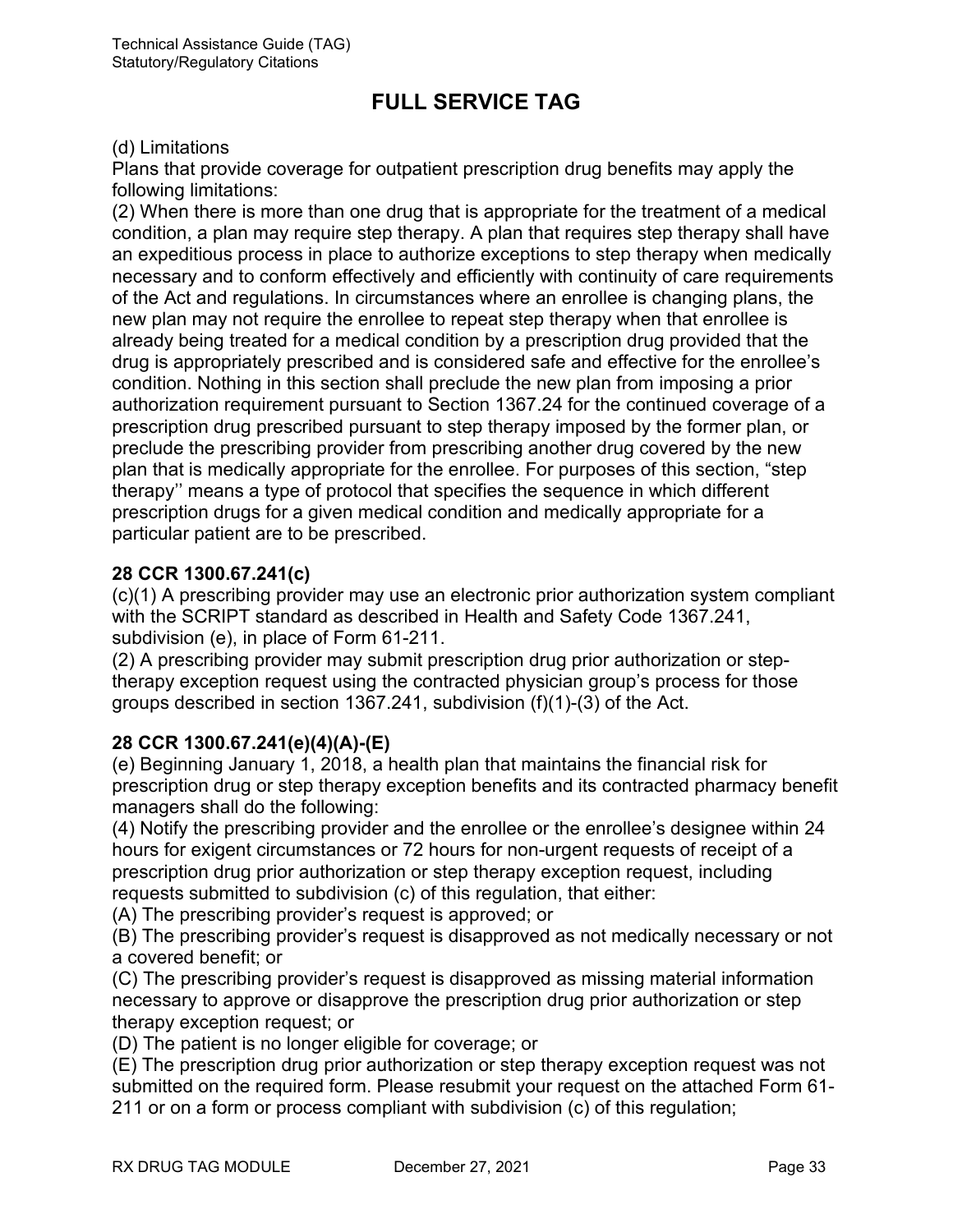#### **28 CCR 1300.67.241(e)(4)(A)-(F) and (I)**

(e) Beginning January 1, 2018, a health plan that maintains the financial risk for prescription drug or step therapy exception benefits and its contracted pharmacy benefit managers shall do the following:

(4) Notify the prescribing provider and the enrollee or the enrollee's designee within 24 hours for exigent circumstances or 72 hours for non-urgent requests of receipt of a prescription drug prior authorization or step therapy exception request, including requests submitted to subdivision (c) of this regulation, that either:

(A) The prescribing provider's request is approved; or

(B) The prescribing provider's request is disapproved as not medically necessary or not a covered benefit; or

(C) The prescribing provider's request is disapproved as missing material information necessary to approve or disapprove the prescription drug prior authorization or step therapy exception request; or

(D) The patient is no longer eligible for coverage; or

(E) The prescription drug prior authorization or step therapy exception request was not submitted on the required form. Please resubmit your request on the attached Form 61- 211 or on a form or process compliant with subdivision (c) of this regulation;

(F) This subdivision (e)(4) shall not apply to Medi-Cal managed care contracts or any contracts entered into pursuant to Chapter 7 (commencing with Section 14000), Chapter 8 (commencing with Section 14200), or Chapter 8.75 (commencing with

Section 14591) of Part 3 of Division 9 of the Welfare and Institutions Code.

(l) In the event the health plan or contracted physician group fails to send the notice of disapproval, consistent with the requirements of subdivisions (e) and (c), to the prescribing provider 24 hours for exigent circumstances or 72 hours for non-urgent requests, the prescription drug prior authorization or step therapy exception request shall be deemed approved. This subdivision (l) shall not apply to Medi-Cal managed care contracts or any contracts entered into pursuant to Chapter 7 (commencing with Section 14000), Chapter 8 (commencing with Section 14200), or Chapter 8.75 (commencing with Section 14591) of Part 3 of Division 9 of the Welfare and Institutions Code.

#### **28 CCR 1300.67.241(a)-(c), (e)-(f), (h)-(i), and (m)(1)-(2)**

(a) Health plans that utilize a prescription drug prior authorization or step therapy exception process shall use and accept only the Prescription Drug Prior Authorization or Step Therapy Exception Request Form, numbered 61-211 (Revised 12/16), which is incorporated by reference and referred to hereafter in this section as "Form 61-211." (c)(1) A prescribing provider may use an electronic prior authorization system compliant with the SCRIPT standard as described in Health and Safety Code 1367.241, subdivision (e), in place of Form 61-211.

(2) A prescribing provider may submit prescription drug prior authorization or steptherapy exception request using the contracted physician group's process for those groups described in section 1367.241, subdivision (f)(1)-(3) of the Act.

(e) Beginning January 1, 2018, a health plan that maintains the financial risk for prescription drug or step therapy exception benefits and its contracted pharmacy benefit managers shall do the following:

(1) Make Form 61-211 electronically available on their websites.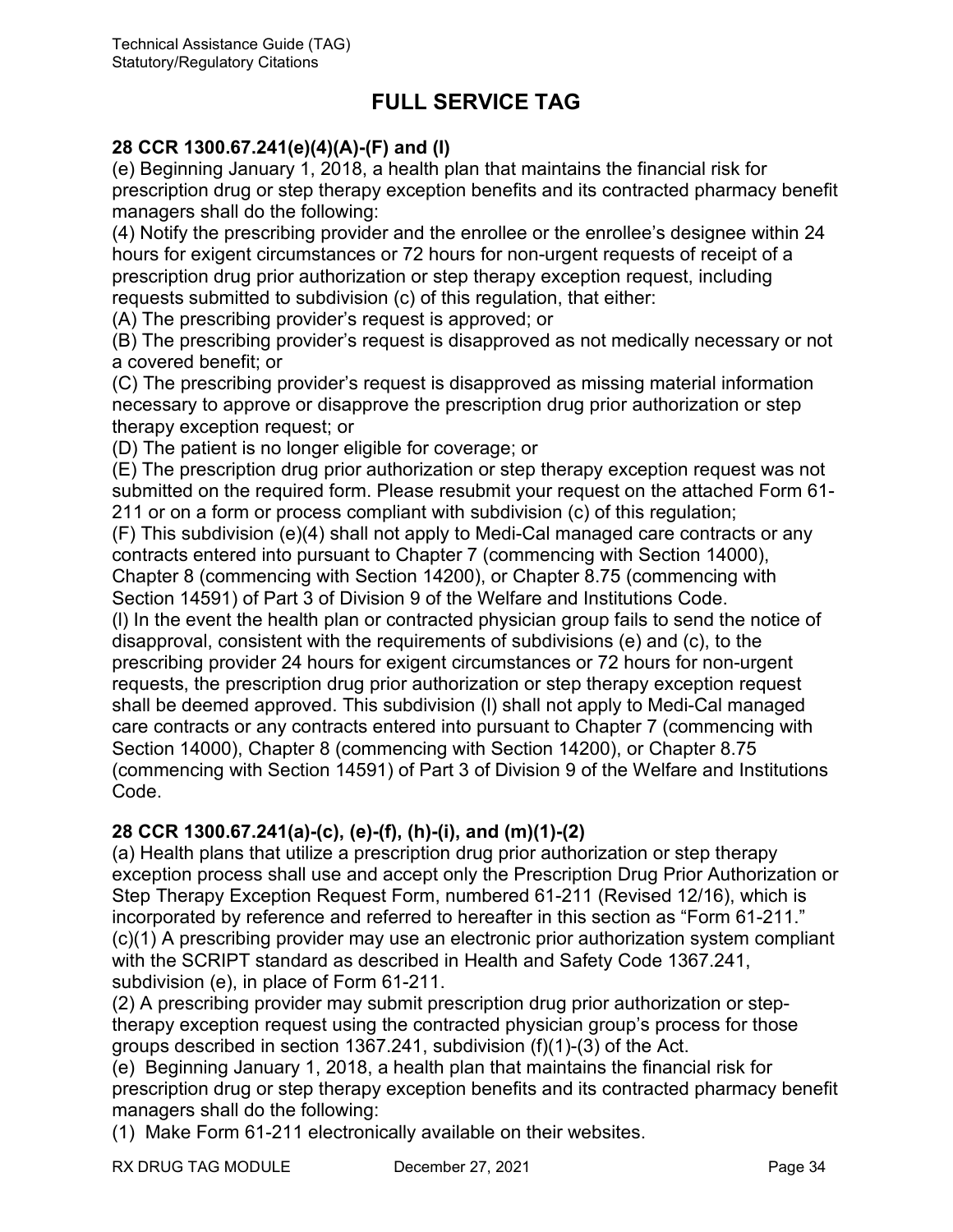(2) Accept Form 61-211 or a form or a process compliant with subdivision (c) of this regulation through any reasonable means of transmission, including, but not limited to, paper, electronic transmission, telephone, web portal, or another mutually agreeable accessible method of transmission.

(3) Request from the prescribing provider only the minimum amount of material information necessary to approve or disapprove the prescription drug prior authorization or step therapy exception request. If state or federal law requires additional information for dispensing restricted prescription drugs, that information shall be submitted as part of section 3. of Form 61-211 or as specified in subdivision (c) of this regulation.

(4) Notify the prescribing provider and the enrollee or the enrollee's designee within 24 hours for exigent circumstances or 72 hours for non-urgent requests of receipt of a prescription drug prior authorization or step therapy exception request, including requests submitted pursuant to subdivision (c) of this regulation, that either:

(A) The prescribing provider's request is approved; or

(B) The prescribing provider's request is disapproved as not medically necessary or not a covered benefit; or

(C) The prescribing provider's request is disapproved as missing material information necessary to approve or disapprove the prescription drug prior authorization or step therapy exception request; or

(D) The patient is no longer eligible for coverage; or

(E) The prescription drug prior authorization or step therapy exception request was not submitted on the required form. Please resubmit your request on the attached Form 61- 211 or on a form or process compliant with subdivision (c) of this regulation;

(F) This subdivision (e)(4) shall not apply to Medi-Cal managed care con- tracts or any contracts entered into pursuant to Chapter 7 (commencing with Section 14000), Chapter 8 (commencing with Section 14200), or Chapter 8.75 (commencing with Section 14591) of Part 3 of Division 9 of the Welfare and Institutions Code.

(f) Definitions. The following definitions are applicable for this regulation:

(1) Exigent circumstances shall mean the circumstances described in section 1367.241, subdivision (h) of the Act.

(2) Step therapy exception is the exception to the step therapy process and the determination of whether the exception shall be granted, taking into consideration the enrollee's needs and medical circumstances, along with the professional judgment of the enrollee's provider.

(3) Electronic I.D. Verification shall mean a unique identification number that clearly identifies the prescribing provider on the prescription drug prior authorization or step therapy exception request to allow verification by the health plan or pharmacy benefit manager.

(h) A health plan that offers a prescription drug prior authorization or step therapy exception process telephonically or through a web portal shall not require the prescribing provider to provide more information than is required by Form 61-211 or a form or process compliant with subdivision (c) of this regulation.

(i) Notices to the prescribing provider required under this regulation shall be delivered in the same manner as the prescription drug prior authorization or step therapy exception request was submitted, or another mutually agree- able accessible method of notification.

(m) Review and Enforcement.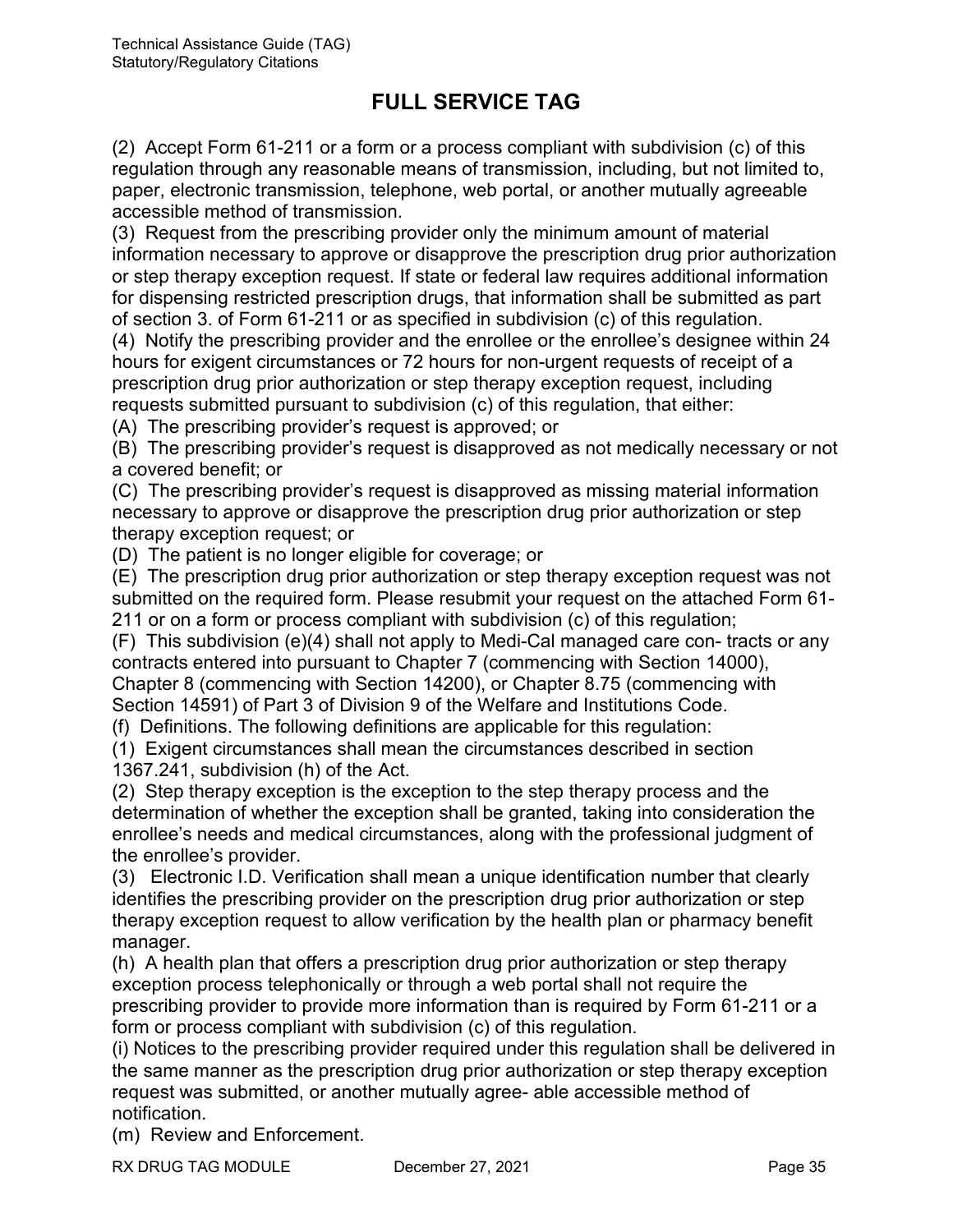(1) A health plan or physician group that contracts with a pharmacy bene- fit manager to conduct prescription drug prior authorization or step therapy exception services shall include a provision in the contract requiring the pharmacy benefit manager to comply with section 1367.241 of the Act and this regulation.

(2) A health plan or contracted physician group that contracts with a pharmacy benefit manager to conduct prescription drug prior authorization or step therapy exception services shall have written policies and procedures in place to ensure that the contracted pharmacy benefit managers comply with section 1367.241 of the Act and this regulation.

(D) The patient is no longer eligible for coverage; or

(E) The prescription drug prior authorization or step therapy exception request was not submitted on the required form. Please resubmit your request on the attached Form 61- 211 or on a form or process compliant with subdivision (c) of this regulation.

#### **CCR 1300.67.241(e)(4)(A) through (E), (l), and (k)**

(e) Beginning January 1, 2018, a health plan that maintains the financial risk for prescription drug or step therapy exception benefits and its contracted pharmacy benefit managers shall do the following:

(4) Notify the prescribing provider and the enrollee or the enrollee's designee within 24 hours for exigent circumstances or 72 hours for non-urgent requests of receipt of a prescription drug prior authorization or step therapy exception request, including requests submitted pursuant to subdivision (c) of this regulation, that either:

(A) The prescribing provider's request is approved; or

(B) The prescribing provider's request is disapproved as not medically necessary or not a covered benefit; or

(C) The prescribing provider's request is disapproved as missing material information necessary to approve or disapprove the prescription drug prior authorization or step therapy exception request; or

(D) The patient is no longer eligible for coverage; or

(E) The prescription drug prior authorization or step therapy exception request was not submitted on the required form. Please resubmit your request on the attached Form 61- 211 or on a form or process compliant with subdivision (c) of this regulation;

(k) In the event the prescribing provider's prescription drug prior authorization or step therapy exception request is disapproved pursuant to (e)(4)(B), the notice of disapproval shall contain an accurate and clear written explanation of the specific reason(s) for disapproving the prescription drug prior authorization or step therapy exception request. In the event the prescribing provider's prescription drug prior authorization or step therapy exception request is disapproved pursuant to (e)(4)(C), the notice of disapproval shall contain an accurate and clear written explanation of the specific material information that is necessary to approve the request.

(l) In the event the health plan or contracted physician group fails to send the notice of disapproval, consistent with the requirements of subdivisions (e) and (c), to the prescribing provider 24 hours for exigent circumstances or 72 hours for non-urgent requests, the prescription drug prior authorization or step therapy exception request shall be deemed approved. This subdivision (l) shall not apply to Medi-Cal managed care contracts or any contracts entered into pursuant to Chapter 7 (commencing with Section 14000), Chapter 8 (commencing with Section 14200), or Chapter 8.75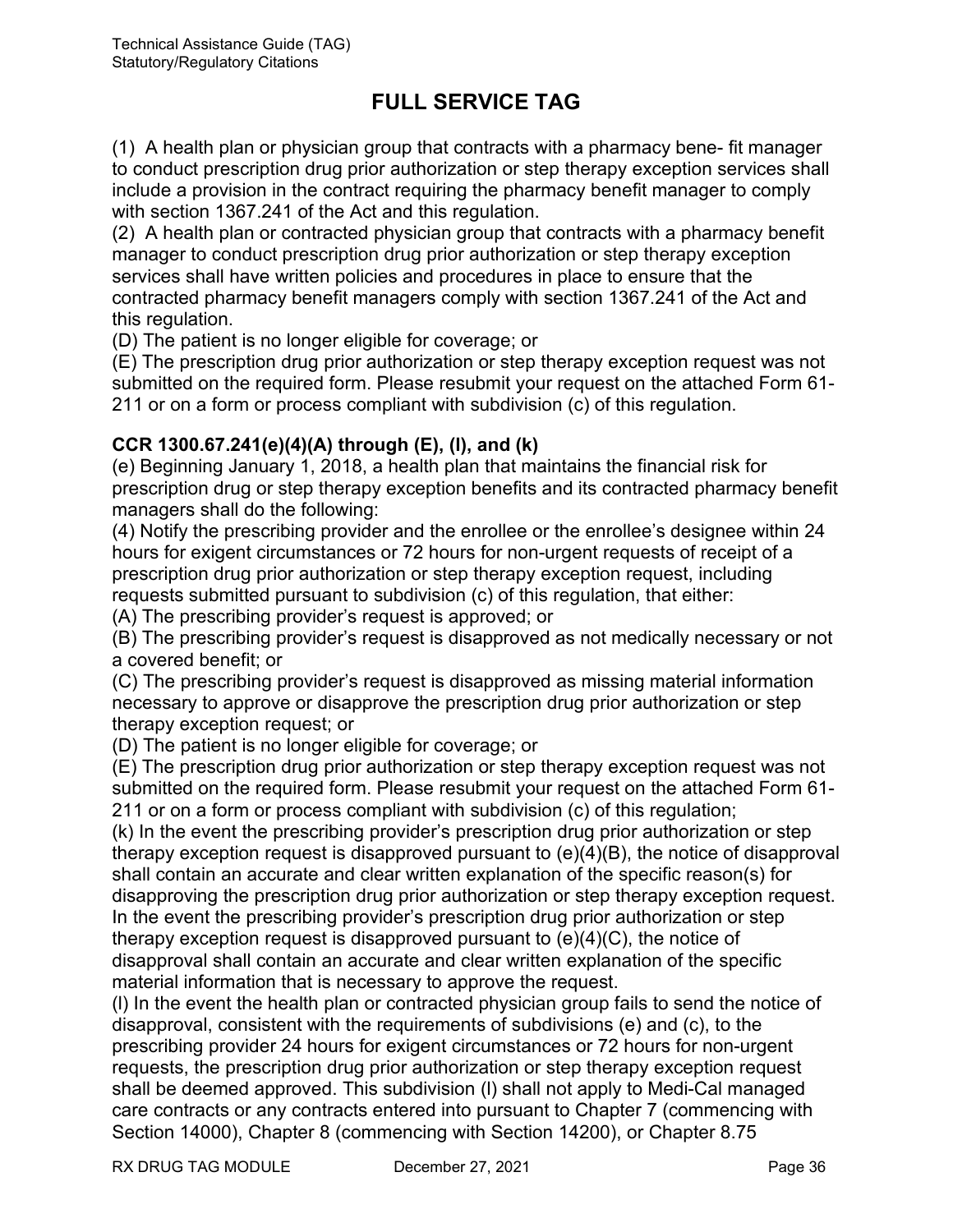(commencing with Section 14591) of Part 3 of Division 9 of the Welfare and Institutions Code.

#### **45 CFR 156.122(c)(2)(ii)**

(2) Expedited exception request.

(ii) Exigent circumstances exist when an enrollee is suffering from a health condition that may seriously jeopardize the enrollee's life, health, or ability to regain maximum function or when an enrollee is undergoing a current course of treatment using a nonformulary drug.

#### **45 CFR 156.122(c)(3)(i)-(ii)**

(c) A health plan providing essential health benefits must have the following processes in place that allow an enrollee, the enrollee's designee, or the enrollee's prescribing physician (or other prescriber, as appropriate) to request and gain access to clinically appropriate drugs not otherwise covered by the health plan (a request for exception). (3) External exception request review. For plans years beginning on or after January 1,  $2016$ 

(i) If the health plan denies a request for a standard exception under paragraph (c)(1) of this section or for an expedited exception under paragraph (c)(2) of this section, the health plan must have a process for the enrollee, the enrollee's designee, or the enrollee's prescribing physician (or other prescriber) to request that the original exception request and subsequent denial of such request be reviewed by an independent review organization.

(ii) A health plan must make its determination on the external exception request and notify the enrollee or the enrollee's designee and the prescribing physician (or other prescriber, as appropriate) of its coverage determination no later than 72 hours following its receipt of the request, if the original request was a standard exception request under paragraph (c)(1) of this section, and no later than 24 hours following its receipt of the request, if the original request was an expedited exception request under paragraph (c)(2) of this section.

### **45 CFR 156.122(c)(1)-(4)**

(c) A health [plan](https://www.law.cornell.edu/definitions/index.php?width=840&height=800&iframe=true&def_id=2b74e43866fc5b8f1f15155c434c7c1d&term_occur=5&term_src=Title:45:Chapter:A:Subchapter:B:Part:156:Subpart:B:156.122) providing essential [health benefits](https://www.law.cornell.edu/definitions/index.php?width=840&height=800&iframe=true&def_id=7877abaa9ca0f28a97952f38d3912949&term_occur=2&term_src=Title:45:Chapter:A:Subchapter:B:Part:156:Subpart:B:156.122) must have the following processes in place that allow an enrollee, the enrollee's designee, or the enrollee's prescribing physician (or other prescriber, as appropriate) to request and gain access to clinically appropriate drugs not otherwise covered by the health [plan](https://www.law.cornell.edu/definitions/index.php?width=840&height=800&iframe=true&def_id=2b74e43866fc5b8f1f15155c434c7c1d&term_occur=6&term_src=Title:45:Chapter:A:Subchapter:B:Part:156:Subpart:B:156.122) (a request for exception). In the event that an exception request is granted, the [plan](https://www.law.cornell.edu/definitions/index.php?width=840&height=800&iframe=true&def_id=2b74e43866fc5b8f1f15155c434c7c1d&term_occur=7&term_src=Title:45:Chapter:A:Subchapter:B:Part:156:Subpart:B:156.122) must treat the excepted drug(s) as an essential health benefit, including by counting any [cost-sharing](https://www.law.cornell.edu/definitions/index.php?width=840&height=800&iframe=true&def_id=e1f5711583740ee22a04dfe8ffe74390&term_occur=1&term_src=Title:45:Chapter:A:Subchapter:B:Part:156:Subpart:B:156.122) towards the [plan'](https://www.law.cornell.edu/definitions/index.php?width=840&height=800&iframe=true&def_id=2b74e43866fc5b8f1f15155c434c7c1d&term_occur=8&term_src=Title:45:Chapter:A:Subchapter:B:Part:156:Subpart:B:156.122)s annual limitation on [cost-sharing](https://www.law.cornell.edu/definitions/index.php?width=840&height=800&iframe=true&def_id=e1f5711583740ee22a04dfe8ffe74390&term_occur=2&term_src=Title:45:Chapter:A:Subchapter:B:Part:156:Subpart:B:156.122) under [§ 156.130](https://www.law.cornell.edu/cfr/text/45/156.130) and when calculating the [plan's](https://www.law.cornell.edu/definitions/index.php?width=840&height=800&iframe=true&def_id=2b74e43866fc5b8f1f15155c434c7c1d&term_occur=9&term_src=Title:45:Chapter:A:Subchapter:B:Part:156:Subpart:B:156.122) [actuarial value](https://www.law.cornell.edu/definitions/index.php?width=840&height=800&iframe=true&def_id=39d8949ddc2a7315c8a195cd5242d1ca&term_occur=1&term_src=Title:45:Chapter:A:Subchapter:B:Part:156:Subpart:B:156.122) under [§ 156.135.](https://www.law.cornell.edu/cfr/text/45/156.135)

(1)*Standard exception request.* For [plans](https://www.law.cornell.edu/definitions/index.php?width=840&height=800&iframe=true&def_id=2b74e43866fc5b8f1f15155c434c7c1d&term_occur=10&term_src=Title:45:Chapter:A:Subchapter:B:Part:156:Subpart:B:156.122) years beginning on or after January 1, 2016: (i) A health [plan](https://www.law.cornell.edu/definitions/index.php?width=840&height=800&iframe=true&def_id=2b74e43866fc5b8f1f15155c434c7c1d&term_occur=11&term_src=Title:45:Chapter:A:Subchapter:B:Part:156:Subpart:B:156.122) must have a process for an enrollee, the enrollee's designee, or the enrollee's prescribing physician (or other prescriber) to request a standard review of a decision that a drug is not covered by the [plan.](https://www.law.cornell.edu/definitions/index.php?width=840&height=800&iframe=true&def_id=2b74e43866fc5b8f1f15155c434c7c1d&term_occur=12&term_src=Title:45:Chapter:A:Subchapter:B:Part:156:Subpart:B:156.122)

(ii) A health [plan](https://www.law.cornell.edu/definitions/index.php?width=840&height=800&iframe=true&def_id=2b74e43866fc5b8f1f15155c434c7c1d&term_occur=13&term_src=Title:45:Chapter:A:Subchapter:B:Part:156:Subpart:B:156.122) must make its determination on a standard exception and notify the enrollee or the enrollee's designee and the prescribing physician (or other prescriber, as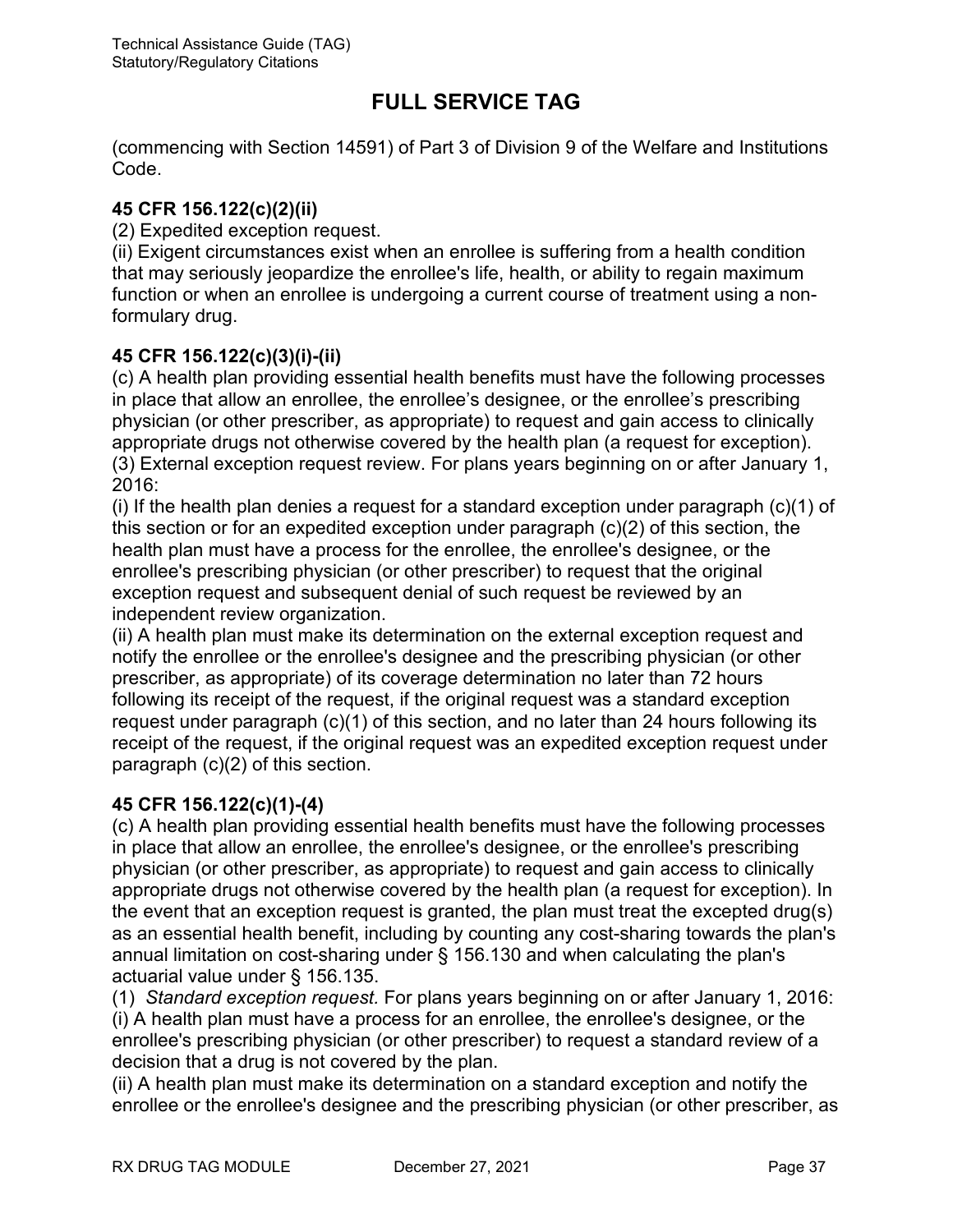appropriate) of its coverage determination no later than 72 hours following receipt of the request.

(iii) A health [plan](https://www.law.cornell.edu/definitions/index.php?width=840&height=800&iframe=true&def_id=2b74e43866fc5b8f1f15155c434c7c1d&term_occur=14&term_src=Title:45:Chapter:A:Subchapter:B:Part:156:Subpart:B:156.122) that grants a standard exception request must provide coverage of the non-formulary drug for the duration of the prescription, including refills.

(2) *Expedited exception request.*

(i) A health [plan](https://www.law.cornell.edu/definitions/index.php?width=840&height=800&iframe=true&def_id=2b74e43866fc5b8f1f15155c434c7c1d&term_occur=15&term_src=Title:45:Chapter:A:Subchapter:B:Part:156:Subpart:B:156.122) must have a process for an enrollee, the enrollee's designee, or the enrollee's prescribing physician (or other prescriber) to request an expedited review based on exigent circumstances.

(ii) Exigent circumstances exist when an enrollee is suffering from a health [condition](https://www.law.cornell.edu/definitions/index.php?width=840&height=800&iframe=true&def_id=7534aa4414c62d31b280cea73618c915&term_occur=1&term_src=Title:45:Chapter:A:Subchapter:B:Part:156:Subpart:B:156.122) that may seriously jeopardize the enrollee's life, health, or ability to regain maximum function or when an enrollee is undergoing a current course of treatment using a nonformulary drug.

(iii) A health [plan](https://www.law.cornell.edu/definitions/index.php?width=840&height=800&iframe=true&def_id=2b74e43866fc5b8f1f15155c434c7c1d&term_occur=16&term_src=Title:45:Chapter:A:Subchapter:B:Part:156:Subpart:B:156.122) must make its coverage determination on an expedited review request based on exigent circumstances and notify the enrollee or the enrollee's designee and the prescribing physician (or other prescriber, as appropriate) of its coverage determination no later than 24 hours following receipt of the request.

(iv) A health [plan](https://www.law.cornell.edu/definitions/index.php?width=840&height=800&iframe=true&def_id=2b74e43866fc5b8f1f15155c434c7c1d&term_occur=17&term_src=Title:45:Chapter:A:Subchapter:B:Part:156:Subpart:B:156.122) that grants an exception based on exigent circumstances must provide coverage of the non-formulary drug for the duration of the exigency.

(3)*External exception request review.* For [plans](https://www.law.cornell.edu/definitions/index.php?width=840&height=800&iframe=true&def_id=2b74e43866fc5b8f1f15155c434c7c1d&term_occur=18&term_src=Title:45:Chapter:A:Subchapter:B:Part:156:Subpart:B:156.122) years beginning on or after January 1, 2016:

(i) If the health [plan](https://www.law.cornell.edu/definitions/index.php?width=840&height=800&iframe=true&def_id=2b74e43866fc5b8f1f15155c434c7c1d&term_occur=19&term_src=Title:45:Chapter:A:Subchapter:B:Part:156:Subpart:B:156.122) denies a request for a standard exception under paragraph  $(c)(1)$  of this section or for an expedited exception under [paragraph \(c\)\(2\)](https://www.law.cornell.edu/cfr/text/45/156.122#c_2) of this section, the health [plan](https://www.law.cornell.edu/definitions/index.php?width=840&height=800&iframe=true&def_id=2b74e43866fc5b8f1f15155c434c7c1d&term_occur=20&term_src=Title:45:Chapter:A:Subchapter:B:Part:156:Subpart:B:156.122) must have a process for the enrollee, the enrollee's designee, or the enrollee's prescribing physician (or other prescriber) to request that the original exception request and subsequent denial of such request be reviewed by an independent review organization.

(ii) A health [plan](https://www.law.cornell.edu/definitions/index.php?width=840&height=800&iframe=true&def_id=2b74e43866fc5b8f1f15155c434c7c1d&term_occur=21&term_src=Title:45:Chapter:A:Subchapter:B:Part:156:Subpart:B:156.122) must make its determination on the external exception request and notify the enrollee or the enrollee's designee and the prescribing physician (or other prescriber, as appropriate) of its coverage determination no later than 72 hours following its receipt of the request, if the original request was a standard exception request under [paragraph \(c\)\(1\)](https://www.law.cornell.edu/cfr/text/45/156.122#c_1) of this section, and no later than 24 hours following its receipt of the request, if the original request was an expedited exception request under [paragraph \(c\)\(2\)](https://www.law.cornell.edu/cfr/text/45/156.122#c_2) of this section.

(iii) If a health [plan](https://www.law.cornell.edu/definitions/index.php?width=840&height=800&iframe=true&def_id=2b74e43866fc5b8f1f15155c434c7c1d&term_occur=22&term_src=Title:45:Chapter:A:Subchapter:B:Part:156:Subpart:B:156.122) grants an external exception review of a standard exception request, the health [plan](https://www.law.cornell.edu/definitions/index.php?width=840&height=800&iframe=true&def_id=2b74e43866fc5b8f1f15155c434c7c1d&term_occur=23&term_src=Title:45:Chapter:A:Subchapter:B:Part:156:Subpart:B:156.122) must provide coverage of the non-formulary drug for the duration of the prescription. If a health [plan](https://www.law.cornell.edu/definitions/index.php?width=840&height=800&iframe=true&def_id=2b74e43866fc5b8f1f15155c434c7c1d&term_occur=24&term_src=Title:45:Chapter:A:Subchapter:B:Part:156:Subpart:B:156.122) grants an external exception review of an expedited exception request, the health [plan](https://www.law.cornell.edu/definitions/index.php?width=840&height=800&iframe=true&def_id=2b74e43866fc5b8f1f15155c434c7c1d&term_occur=25&term_src=Title:45:Chapter:A:Subchapter:B:Part:156:Subpart:B:156.122) must provide coverage of the non-formulary drug for the duration of the exigency.

(4) *Application of coverage appeals laws.*

(i) A [State](https://www.law.cornell.edu/definitions/index.php?width=840&height=800&iframe=true&def_id=8d9629d585bd46c22375f1e87dfcd90e&term_occur=3&term_src=Title:45:Chapter:A:Subchapter:B:Part:156:Subpart:B:156.122) may determine that a health [plan](https://www.law.cornell.edu/definitions/index.php?width=840&height=800&iframe=true&def_id=2b74e43866fc5b8f1f15155c434c7c1d&term_occur=26&term_src=Title:45:Chapter:A:Subchapter:B:Part:156:Subpart:B:156.122) in the [State](https://www.law.cornell.edu/definitions/index.php?width=840&height=800&iframe=true&def_id=8d9629d585bd46c22375f1e87dfcd90e&term_occur=4&term_src=Title:45:Chapter:A:Subchapter:B:Part:156:Subpart:B:156.122) satisfies the requirements of this paragraph (c) if the health [plan](https://www.law.cornell.edu/definitions/index.php?width=840&height=800&iframe=true&def_id=2b74e43866fc5b8f1f15155c434c7c1d&term_occur=27&term_src=Title:45:Chapter:A:Subchapter:B:Part:156:Subpart:B:156.122) has a process to allow an enrollee to request and gain access to clinically appropriate drugs not otherwise covered by the health [plan](https://www.law.cornell.edu/definitions/index.php?width=840&height=800&iframe=true&def_id=2b74e43866fc5b8f1f15155c434c7c1d&term_occur=28&term_src=Title:45:Chapter:A:Subchapter:B:Part:156:Subpart:B:156.122) that is compliant with the [State's](https://www.law.cornell.edu/definitions/index.php?width=840&height=800&iframe=true&def_id=8d9629d585bd46c22375f1e87dfcd90e&term_occur=5&term_src=Title:45:Chapter:A:Subchapter:B:Part:156:Subpart:B:156.122) applicable coverage appeals laws and regulations that are at least as stringent as the requirements of this paragraph (c) and include:

(A) An internal review;

(B) An external review;

(C) The ability to expedite the reviews; and